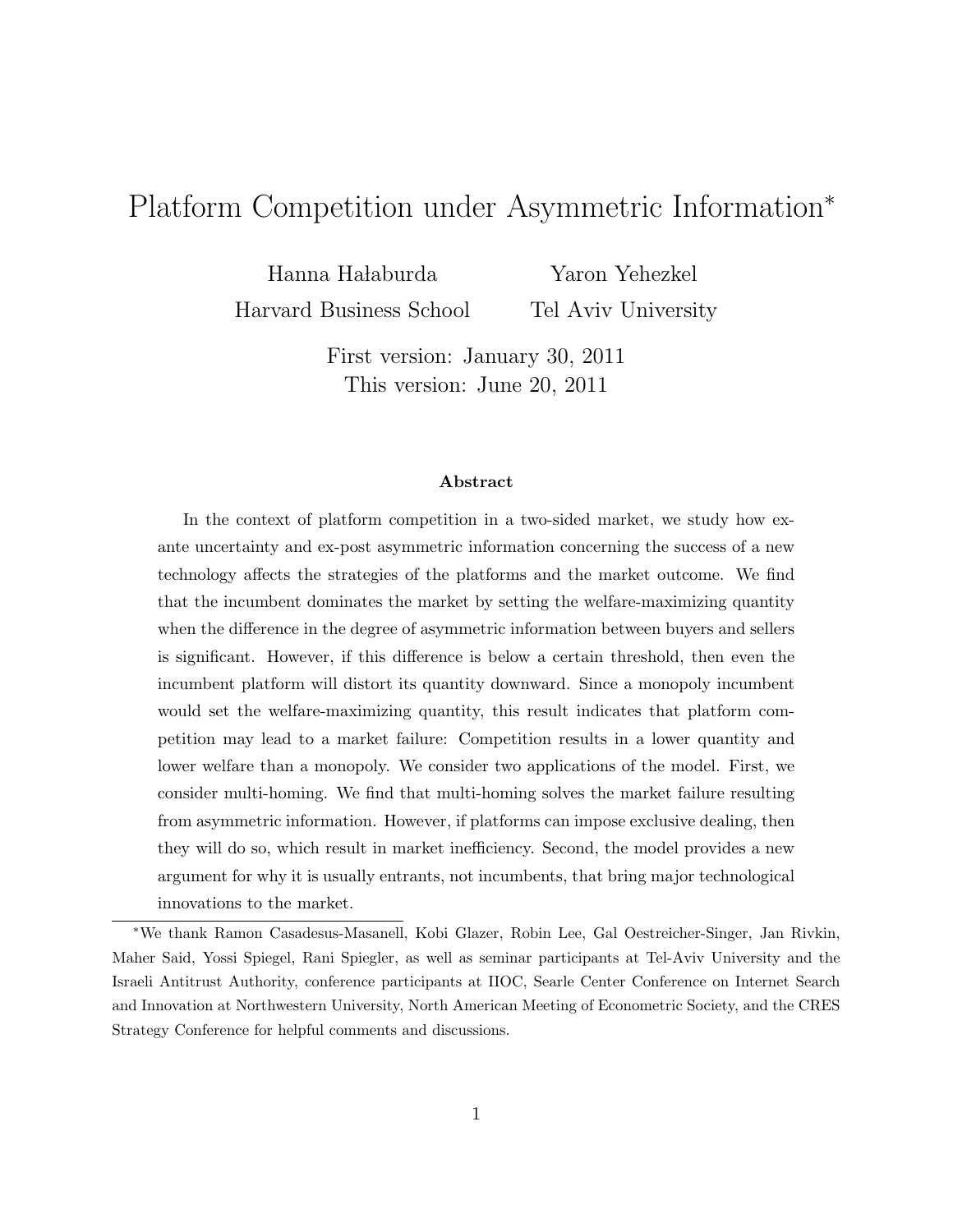### 1 Introduction

When platforms adopt new technologies, the users often do not know how much utility they will obtain from a new technology until they join the platform. However, they can privately learn this utility afterward. A new generation of operating systems for smartphones, such as Apple's iOS and Google's Android, for example, creates uncertainty among agents on both sides of the market. Application developers may not know the costs of developing an application for this new generation. Likewise, users may not know their utility from using the new software. After developers and users join the platform, they privately learn their respective costs and using habits, and thus, uncertainty is replaced with asymmetric information. Similar examples abound. Gamers and third-part videogame developers may privately lean their utility and cost from using a new technology for a videogame console, such as Microsoft's Xbox, Sony's PlayStation, and Nintendo's Wii, but only after they adopt it.

This paper considers platform competition in a two-sided market when agents on both sides of the market face the informational problem. In this context we ask several questions. First, we ask how the informational problem affects profits, prices, and market efficiency. We find that asymmetric information may lead to a downward distortion of trade under competition, while under monopoly full efficiency is achieved. Second, previous literature has shown that platforms use a divide-and-conquer strategy by subsidizing one side of the market in order to attract it. This raises the question of how the informational problem affects the decision which side to subsidize. We show that it is optimal for a monopoly platform to subsidize the side with the smaller information problem. Under competition, the decision which side to subsidize is also affected by asymmetric information, though the relation is not as straightforward. Given the results for the competition between platforms, we study two applications: multi-homing and technology change. In the first application, we allow agents to multi-home (i.e., register to both competing platforms simultaneously). We ask whether platforms benefit from multi-homing or do they have an incentive to restrict the agents' ability to multi-home by imposing exclusive dealing. We find that the incumbent dominates the market and earns higher profit under multi-homing than under single-homing. Moreover, multi-homing solves the market failure resulting from asymmetric information in that the incumbent can always induce the efficient level of trade. However, if platforms can impose exclusive dealing, they will do so, resulting in an inefficiently low level of trade. In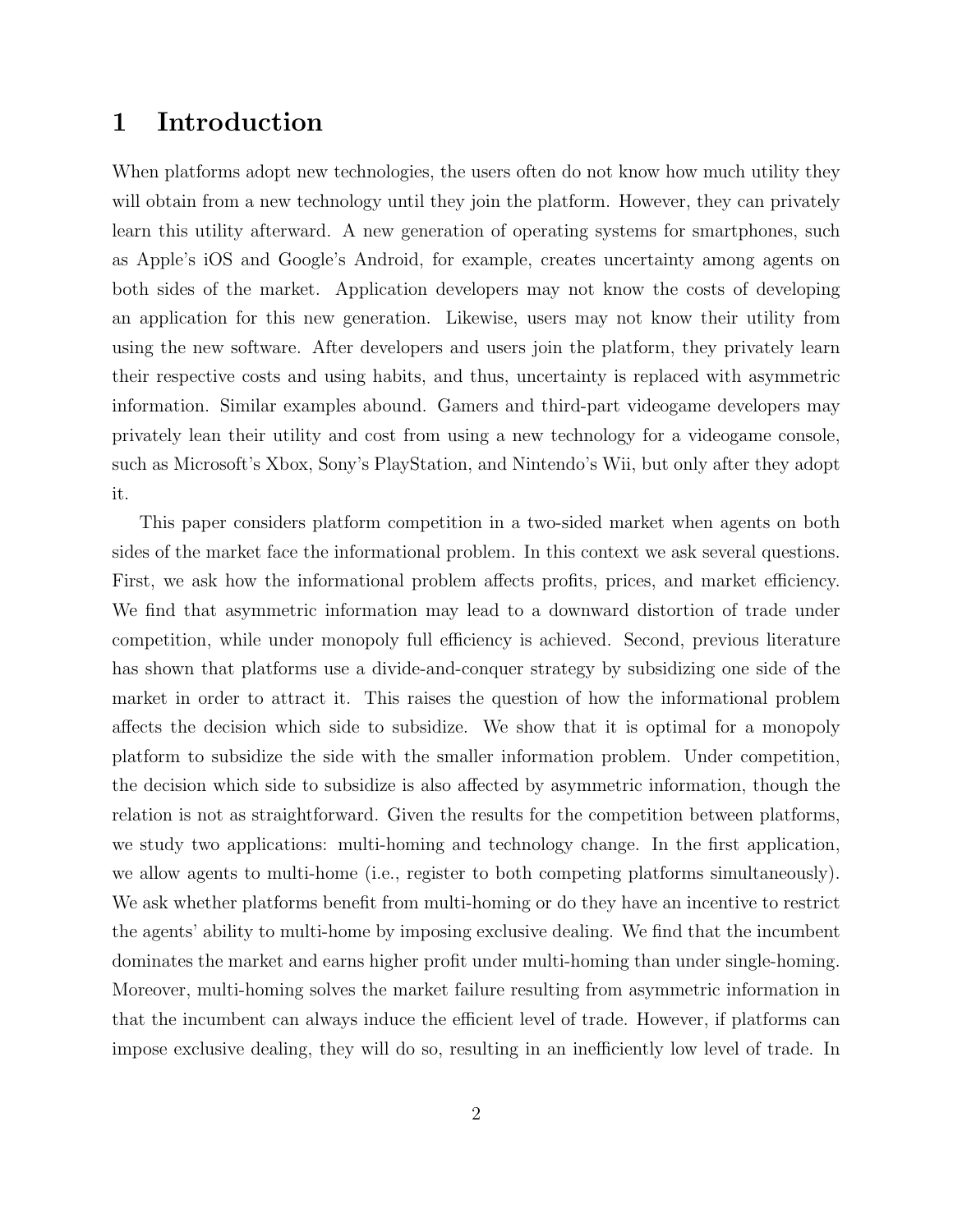the second application, we ask how the informational problem affects the decision to adopt a new technology. We show that a new technology and the resulting informational problem benefits the incumbent more than the entrant; but despite that, the entrant has a higher incentive than the incumbent to adopt a new technology.

We study competition between two platforms in a two-sided market that is composed of buyers and sellers. The platforms are undifferentiated except for the beliefs they are facing. One of the platforms is an incumbent that benefits from agents' favorable beliefs. Under favorable beliefs, agents expect all other agents to join the incumbent unless it is a dominant strategy for them not to join the platform. The favorable beliefs that the incumbent enjoys make it difficult for the second platform, the entrant, to gain market share. The two platforms implement a new technology, such as a new generation of video game consoles or operating systems. All players are uninformed about the buyers' valuation and sellers' costs from using the new technology. Buyers and sellers privately learn this information after joining a platform, but before they trade; they can only trade through a platform.

We assume that the two platforms compete by offering fixed access fees and menus of quantities and transaction fees as a function of buyers' valuation parameter and sellers' costs. Buyers and sellers then choose which platform to join and pay the relevant access fees. Once they join the platform, they privately observe their valuation and cost, and choose a line from the menu. Given their choices, they trade for the specified quantity.

Before studying competition, we first consider a monopoly benchmark. We find that a monopolist who benefits from favorable beliefs sets a contract which motivates the sellers and buyers to trade the quantity that maximizes total social welfare (i.e., maximizes the gains from trade). A monopolist that suffers from unfavorable beliefs, however, sets a contract that distorts the quantity below the welfare-maximizing level. Moreover, the monopolist facing unfavorable beliefs charges zero access fees from the side with the lowest informational problem. Intuitively, both monopoly platforms need to pay ex-post information rents to the buyers and sellers for motivating them to reveal their private information after they joined the platform. A monopolist that benefits from favorable beliefs can ex-ante capture these expected information rents through access fees. In contrast, a monopolist that faces unfavorable beliefs needs to subsidize one side of the market in order to attract it and therefore cannot extract the expected information rents from both sides. Thus, such a monopolist has an incentive to distort the quantity downward in order to reduce the information rents.

We then consider competition between the incumbent and the entrant, facing favorable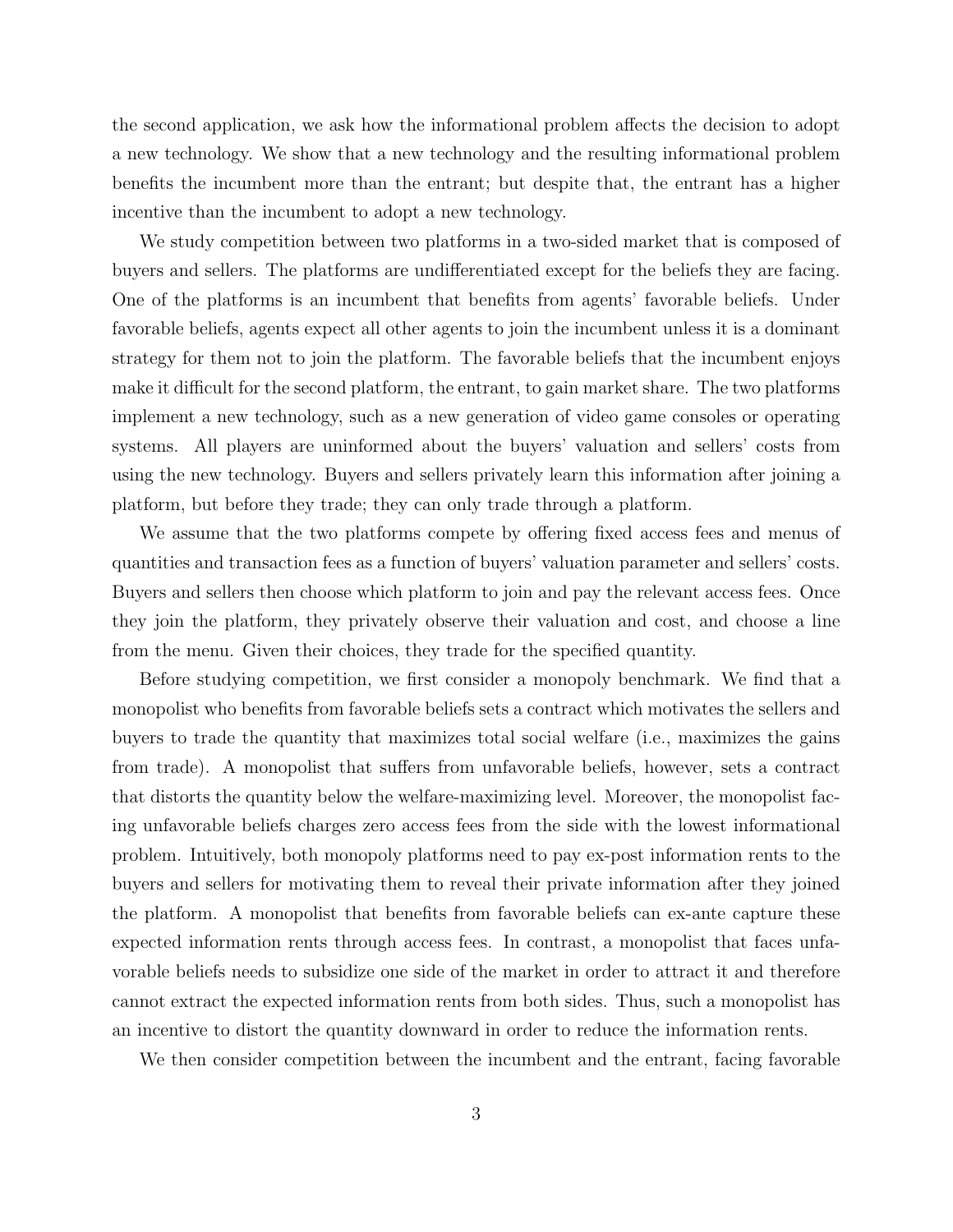and unfavorable beliefs respectively. Under competition, we find that the incumbent dominates the market by setting the welfare-maximizing quantity  $-$  i.e., the same as under monopoly — only if the difference in the degree of asymmetric information between buyers and sellers is significant. However, if this difference is below a certain threshold, then even the incumbent platform will distort its quantity downward. Since a monopolist benefiting from favorable beliefs always sets the welfare-maximizing quantity, this result indicates that platform competition might result in a market failure: Competition results in a lower quantity and lower welfare than monopoly. In this case, competition also leads the two platforms to subsidize opposite sides in their divide-and-conquer strategies.

We present two applications of the model. First, we examine how market outcome is affected by the sellers' ability to multi-home (i.e., join both platforms). A developer of a smartphone's application, for example, might choose to develop an application for more than one operating system. Likewise, a videogame developer might choose to develop a videogame for more than one videogame console. We find that the incumbent dominates the market and earns a higher profit under multi-homing than under single-homing. Multi-homing solves the market failure resulting from asymmetric information in that the incumbent can motivate the two sides to trade for the welfare-maximizing quantity even if the difference in the degree of asymmetric information between the two sides is small. However, if the incumbent offers the optimal contract under mutli-homing, the entrant can take the market over from the incumbent by preventing the seller from multi-homing, e.g., by imposing exclusive dealing or by making the technologies of the two platforms incompatible. This leads to the singlehoming equilibrium and the resulting market failure, where the trade level is below the welfare-maximizing level.

As another application of our model, we investigate if the entrant or the incumbent have incentive to bring major technological innovation to the market. Even though entrants often leapfrog the incumbents (e.g. in video game console industry<sup>1</sup>), there is no consensus in the existing literature on the topic. The incumbent, enjoying the installed base and favorable beliefs has higher returns from adopting a new technology than the entrant. And therefore, the incumbent has more incentives to innovate. This is the argument behind the seminal paper of Gilbert and Newbery (1982). In practice, however, incumbents often lag behind, even if they are aware of the entrant threat. Reinganum (1983) shows that it may be a result of uncertainty about the success of the new technology. The incumbent

<sup>&</sup>lt;sup>1</sup>E.g., see Hagiu and Halaburda  $(2009)$ .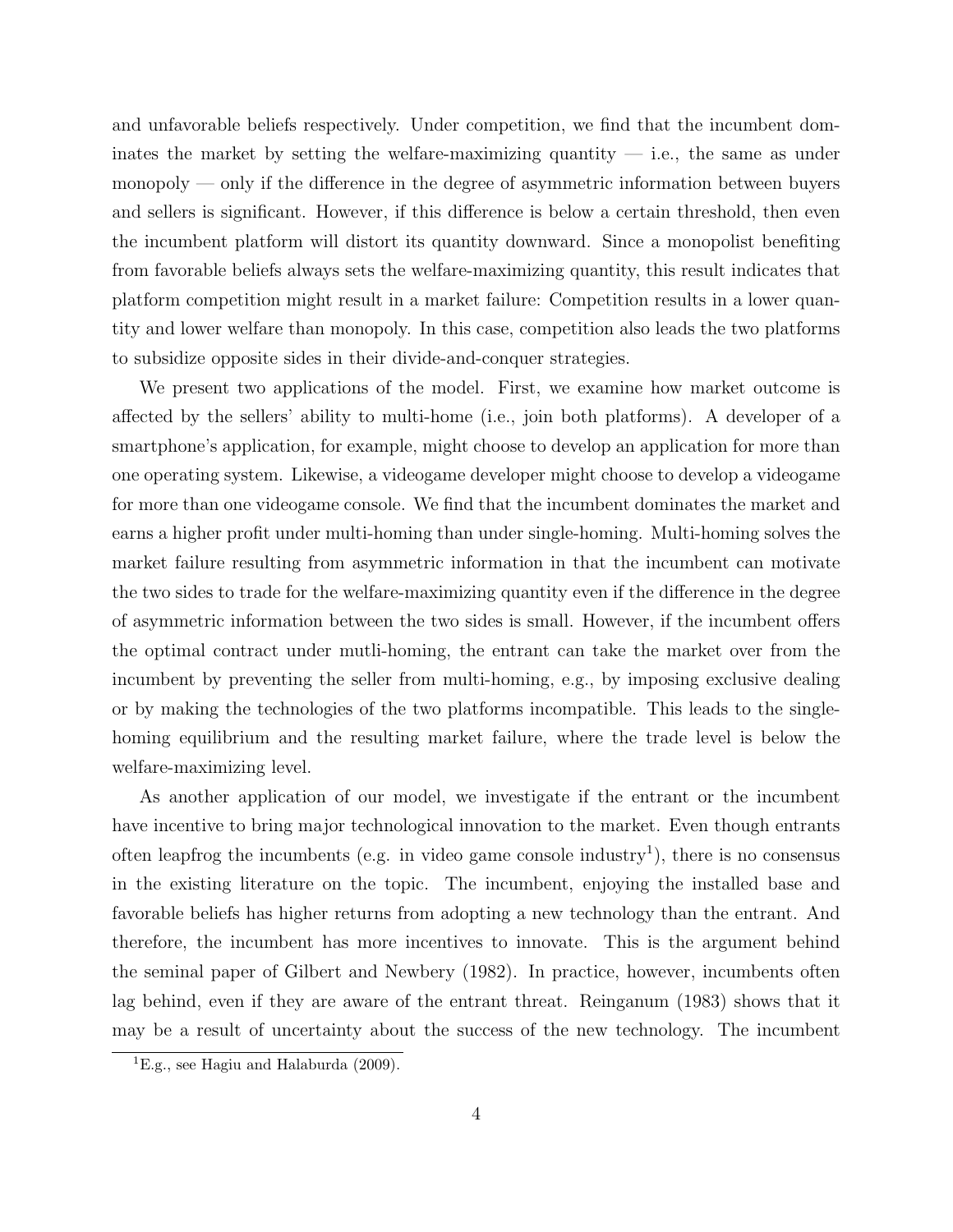has some profits from the old technology, while the entrant has not. Therefore, the gain to the incumbent from the success of the new technology is smaller than the gain to the entrant. This gives the entrant higher incentive to adopt a new technology. We add to this discussion by exploring the question of technology adoption in two-sided market environment with additional level of uncertainty — the informational problem. We extend our basic model of platform competition under asymmetric information to the case where the two platforms can choose between two technologies: an incremental one and a radically innovative technology that can be highly successfully but only with some probability (otherwise the radical technology fails to provide any payoff to the two sides). Since the incumbent wins the market if both platforms choose the same technology, in an equilibrium the incumbent and the entrant always adopt different technologies. However, whether the incumbent or the entrant adopts the radical technology depends on its probability of success and the level of asymmetric information. If the success probability is low, the entrant has stronger incentive to adopt the radical technology. That is, the more radical the innovation, the more likely it is that the entrant — not the incumbent — adopts it. Moreover, we show that the above results relay on the presence of asymmetric information: under full information, there are two equilibria in which the two platforms choose different technologies, regardless of the probability of success of the radical technology.

#### 1.1 Related Literature

The economic literature on competing platforms extends the work of Katz and Shapiro (1985) on competition with network effects, where the size of the network creates additional value to the customers (e.g. telephone network). Spiegler (2000) considers a model with positive externality among two agents and finds that a third party, such as a platform, can extract these externalities by using exclusive interaction contracts, that includes reducing the payment to one of the agent if the other agent also sign with the third party. Caillaud and Jullien (2001) analyze a market with price competition between two platforms. The platforms are undifferentiated, except for the fact that one of the platforms (the incumbent) benefits from favorable beliefs, while the other platform (the entrant) faces unfavorable beliefs. Under favorable beliefs, agents expect all other agents to join the incumbent, unless it is a dominant strategy for them not to join the platform. Caillaud and Jullien show that both platforms will use a divide-and-conquer strategy, where they charge a negative access price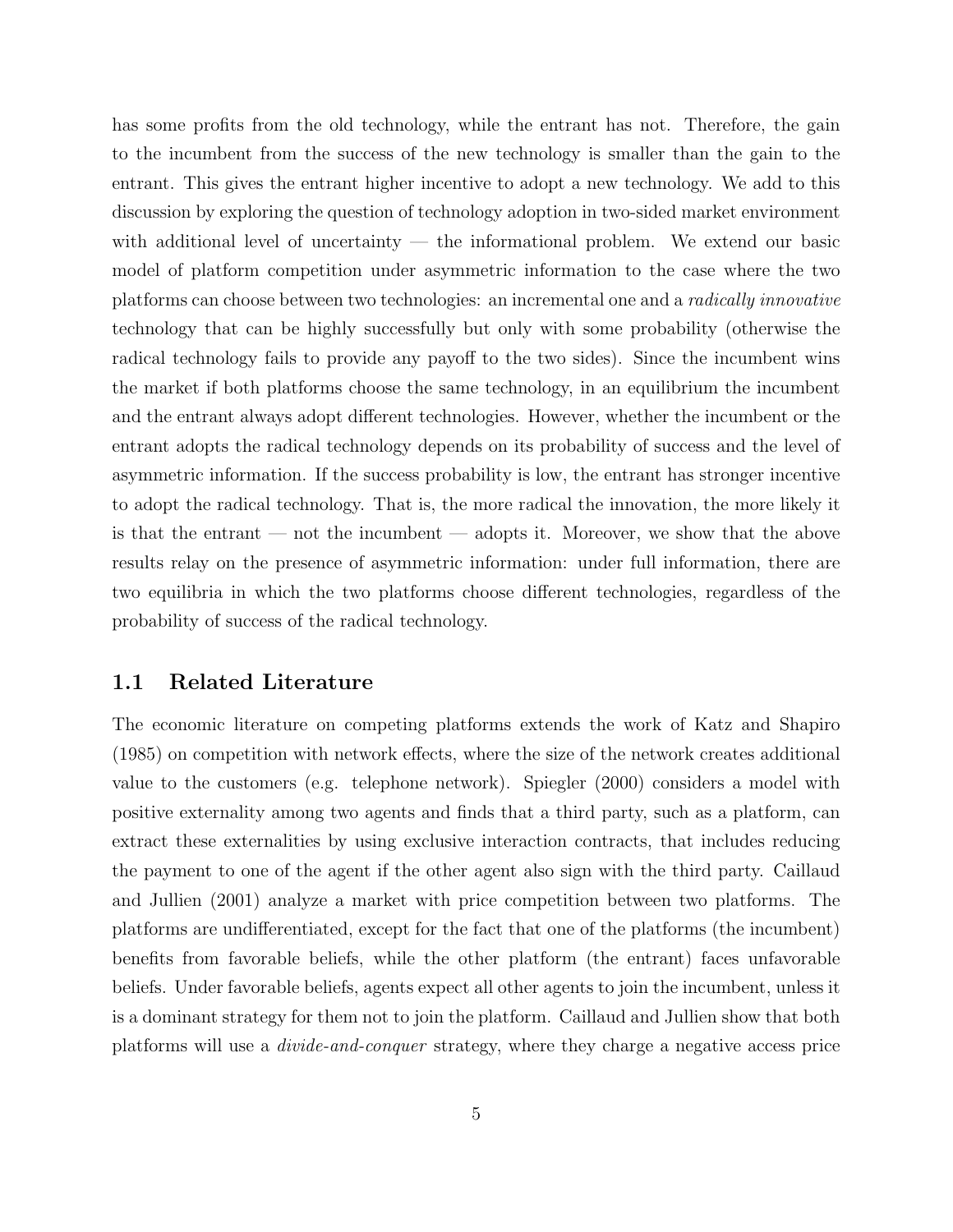from one of the sides of the market and positive from the other side. Moreover, their paper finds that if platforms cannot use transaction fees, then the incumbent makes positive profit even without product differentiation, while with transaction fees, both platforms make zero profit. Caillaud and Jullien extend their results in their (2003) paper. In the (2003) paper, platforms have an imperfect matching technology which identifies correctly and matches agents successfully with probability  $\lambda \in [0, 1]$ . In this modified environment and under singlehoming, the only equilibria are dominant firm equilibria. However, because of the imperfect matching technology, there are also efficient multi-homing equilibria. Jullien (2008) considers platform competition in the context of multi-sided markets with vertically differentiated platforms and sequential game, and analyzes the resulting pricing strategies. Our model follows this line of literature by considering two competing platforms where agents' beliefs are favorable toward one of the platforms and unfavorable toward the other. However, our model introduces asymmetric information which has not been considered in this context. Introduction of asymmetric information allows us to study how informational problem affects platform competition.

An optimal strategy of a platform often involves subsidizing one side of the market. The question which side of the market should be subsidized — which we address in our paper has been also present in the literature. Armstrong (2006) considers differentiated competing matchmakers with a positive network externality. He shows that matchmakers compete more aggressively on the side that generates larger benefits to the other side (i.e. the one that has lower value from matching). This competition results in lower prices for the agents on the lower-valuation side. Hagiu (2006) considers a model of competing platforms when agents are sellers and buyers. Moreover, the platforms first compete on one of the sides, and only then move to compete on the other side. He finds that platforms' ability to commit to their second stage prices makes it less likely to have exclusive equilibria. However, the two papers (Armstrong (2006) and Hagiu (2006)) do not consider the information problem that we investigate.

Several papers consider platforms that face informational problems. Ellison, Möbius and Fudenberg (2004) analyze competing uniform-price auctions, where the two sides of the market are buyers and sellers. The model in Ellison, Möbius and Fudenberg (2004) shares the same information structure as in our model in that buyers and sellers are uninformed about their valuations before joining the platform, and privately learn their valuations after joining. However, Ellison, Mobius and Fudenberg (2004) consider a very restrictive price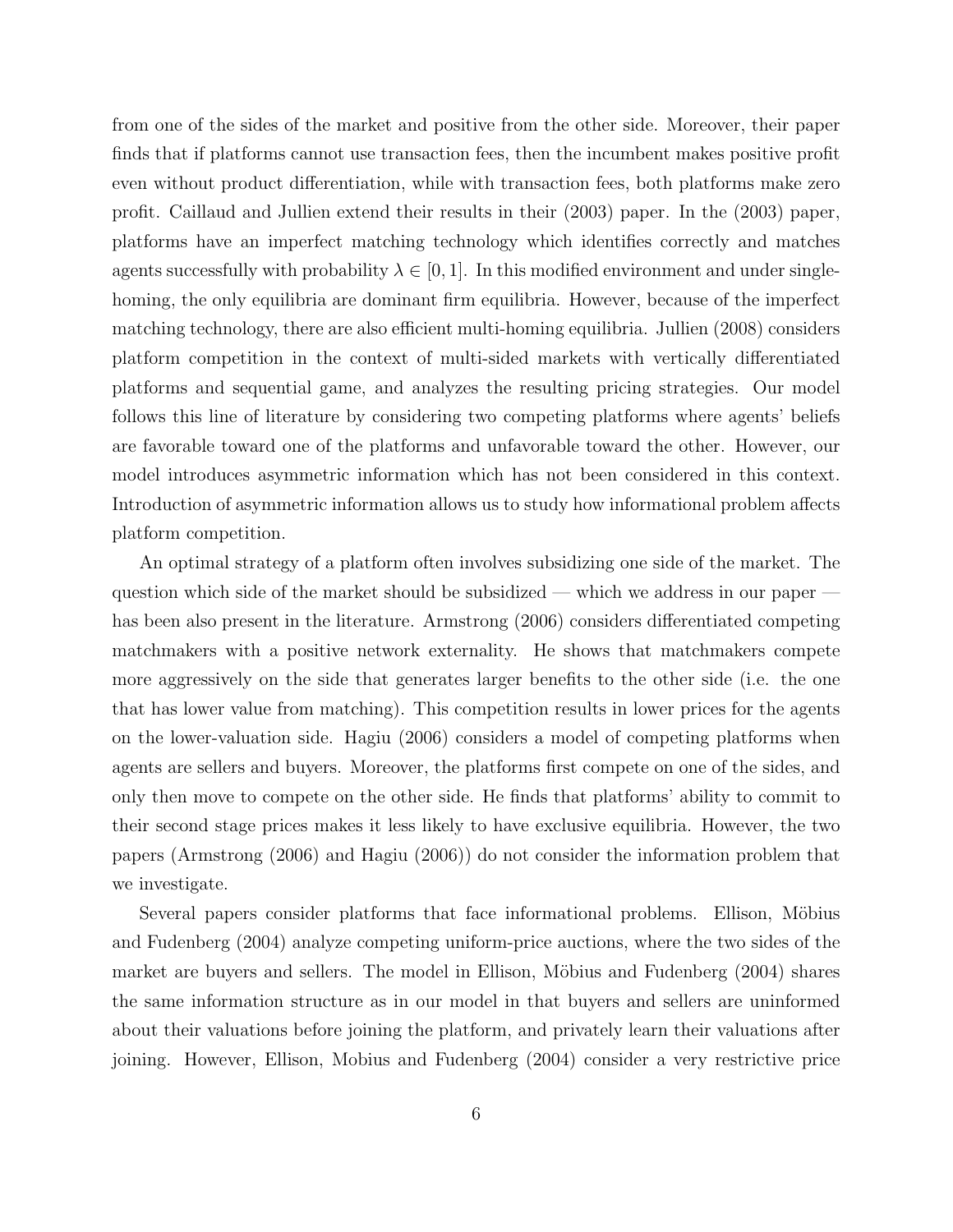competition between platforms (see their Section 7), where a platform can only charge an access price that must be the same in both sides of the market. Therefore, their paper does not allow for divide-and-conquer strategies. Peitz, Rady and Trepper (2010) consider an infinite horizon model with a platform that performs experimentation along time to learn the demand of the two sides of the market. However, they do not consider competition between platforms and a coordination problem between the two sides of the market, which is the focus of our paper.

Our model is also related to antitrust issues in two-sided markets. Amelio and Jullien (2007) consider the case where platforms are forbidden to charge negative access price. In such a case, platforms will use tying in order to increase the demand on one side of the market, which in turn increases the demand on the other side. Choi (2007) shows that tying induces consumers to multi-home (i.e., register with more than one matchmaker). Casadesus-Masanell and Ruiz-Aliseda (2009) consider competing platforms that can choose whether to offer compatible systems, and find that incompatibility results in an equilibrium with a dominant platform that earns higher profits than under compatibility. Hagiu and Lee (forthcoming) consider platforms that connect between content providers and consumers. They find that if content providers can directly charge consumers for their content, then a multihoming equilibrium is possible. If platforms are the ones charging consumers for content, then content providers will tend to deal exclusively with one of the platforms. These papers, however, do not allow for asymmetric information in the context of platform competition.

### 2 Model and a Monopoly Platform Benchmark

Consider two sides of a market: seller side  $(S)$  and buyer side  $(B)$ .<sup>2</sup> The seller wishes to sell a good to the buyer. However, the seller and the buyer cannot trade unless they join the platform. For example, the buyer can represent a user of a new operating system while the seller can represent a developer of an application for this new system. They can connect only if they use the same operating system. The two players may also represent a game developer for a new videogame console and a gamer, and they need a game console in order

<sup>&</sup>lt;sup>2</sup>Alternatively, we can assume that there is some other number of buyers and sellers, but there is no negative externalities among agents at the same side and agents' types are not correlated. We relate to this simplifying assumption in more details in Section 6.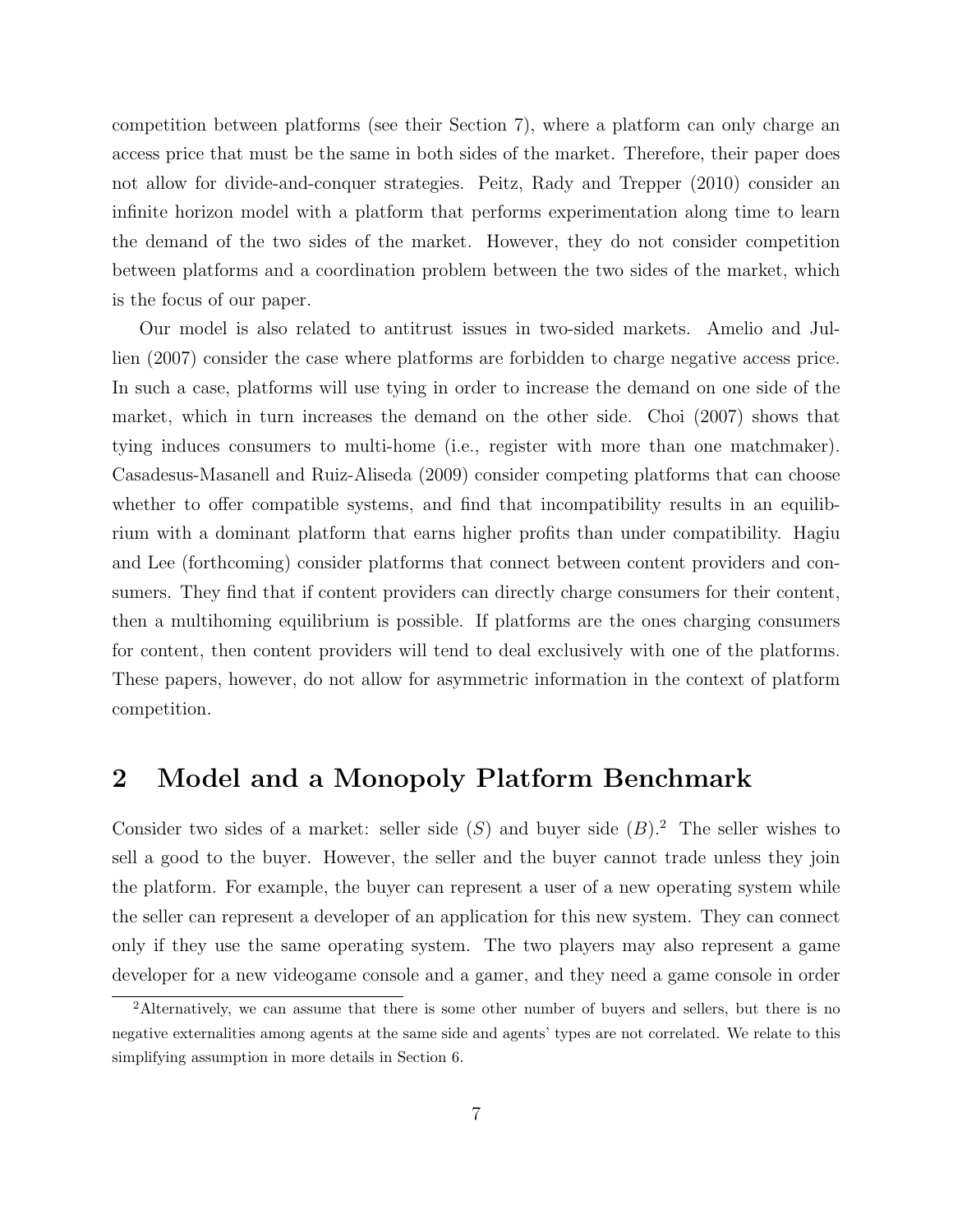to benefit from trading.

The utilities of the seller and the buyer from trading are  $t - C(q, c)$  and  $V(q, \theta) - t$ , respectively, where  $C(q, c)$  is the seller's production cost,  $V(q, \theta)$  is the value of the product to the buyer, and  $t$  is the monetary transfer from the buyer to the seller. The seller's production cost depends on parameters q and c, while the buyer's value depends on the parameters q and  $\theta$ . The parameter q describes the good exchanged between the buyer and the seller, where we assume that  $V_q > 0$  and  $C_q > 0$  (subscripts denote partial derivatives). Specifically, the parameter q can measure the quantity that the seller produces and transfers to the buyer. Alternatively, q may measure quality, in which case the seller sells one indivisible good to the buyer. More generally, we view q as a measure of the level of trade in the market. For  $q = 0, C(0, c) = V(0, \theta) = 0$ , so that no trade occurs. The parameters  $\theta$  and c affect the buyer's willingness to pay and the seller's production cost respectively, where  $V_{\theta} > 0$ ,  $C_c > 0$ ,  $V_{q\theta} > 0$  and  $C_{qc} > 0$ . One should think of  $\theta$  as the buyer's taste parameter that positively affects the buyer's marginal valuation of the product, and c as a technology parameter that affects the seller's marginal cost: higher c increases the marginal cost.

Let  $q^*(\theta, c)$  denote the quantity that maximizes the gains from trade for given  $\theta$  and  $c$ , i.e.,

$$
q^*(\theta, c) = \arg\max_{q} \{ V(q, \theta) - C(q, c) \}.
$$

Hence,  $q^*(\theta, c)$  solves

$$
V_q(q^*(\theta, c), \theta) = C_q(q^*(\theta, c), c).
$$
 (1)

Suppose that  $V_{qq} \leq 0$  and  $C_{qq} \geq 0$  where at least one of these inequalities is strong and  $V_q(0, \theta) > C_q(0, c)$ , while  $V_q(q, \theta) < C_q(q, c)$  for  $q \to \infty$ . Therefore,  $q^*(\theta, c)$  is uniquely defined by (1), and  $q^*(\theta, c)$  is increasing with  $\theta$  and decreasing with c. Let  $W^*(\theta, c)$  denote the maximal welfare achievable for given  $\theta$  and c, i.e.,  $W^*(\theta, c) = V(q^*(\theta, c), \theta) - C(q^*(\theta, c), c)$ .

Throughout the paper, we assume that  $q$  is observable by all players and is contractible. Amazon, for example, can easily observe the quantity sold on its website, and can charge transaction fees from buyers, sellers, or both according to this quantity. Likewise, a console manufacturer can make quality specifications for its video games and make a payment contingent on this quality. However, we realize that this assumption does not hold in some other two sided markets.<sup>3</sup>

Before proceeding to our main analysis of platform competition, in this section we study

<sup>&</sup>lt;sup>3</sup>The analysis for markets with unobservable q deserves a separate paper.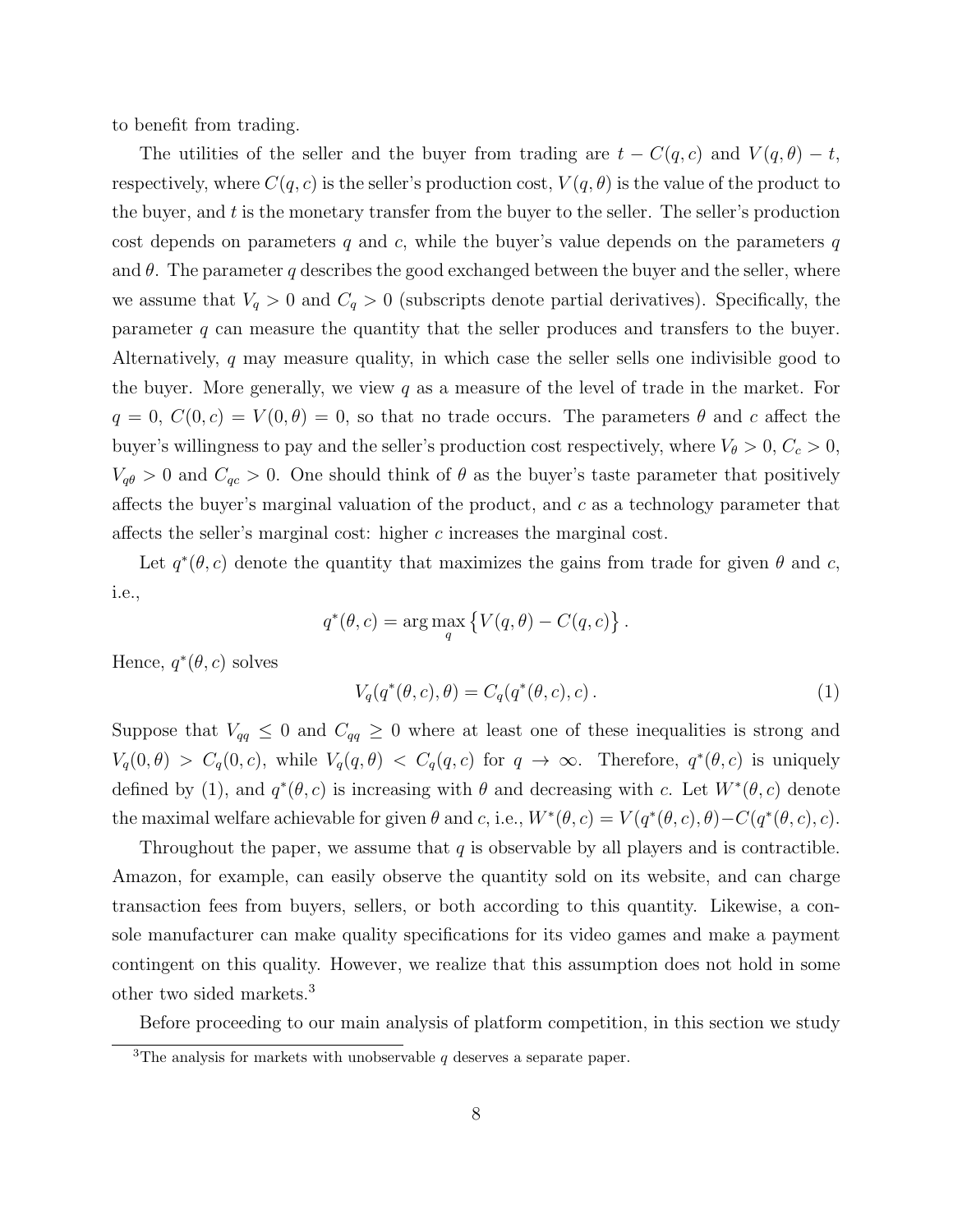the benchmark case of monopolistic connecting the two sides of the market. In such a case, the buyer and the seller can either join the monopoly platform or stay out of the market. Before the buyer and the seller join the platform, all players are uninformed about  $\theta$  and c, and share a commonly known prior that  $\theta$  is distributed between  $[\theta_0, \theta_1]$  according to a distribution function  $k(\theta)$  and a cumulative distribution  $K(\theta)$ , and c is distributed between  $[c_0, c_1]$  according to a distribution function  $g(c)$  and a cumulative distribution  $G(c)$ . We make the standard assumptions that  $(1 - K(\theta))/k(\theta)$  is decreasing in  $\theta$  and  $G(c)/g(c)$  is increasing in c. Then, after joining the platform but before trading, the buyer and the seller each observes their private information and chooses whether to trade or not. Moreover, we assume throughout that all players are risk neutral.

More precisely, the timing of the game is following. First, the platform offers a contract to the buyer and the seller. We explain the features of this contract below. The buyer and the seller observe the offer and simultaneously decide whether to buy access to the platform or not. At this point, they need to pay the access fees if they decide to join. After joining, each agent observes the realization of his own private information, and decides whether to trade or not. If both sides joined and decided to trade, the trade and transfers occur.

Notice that this model corresponds to a principal-agent problem under asymmetric information, where the platform is the principal and the buyer and seller are the agents. The main features of the specific problem described here are related to Myerson and Satterthwaite (1983) and Spulber (1988), with two exceptions. First, here the principal is a platform (or competing platforms) that aims to "connect" the agents. Second, here players are initially uninformed, and the two sides learn their types only after contracting with a platform. Asymmetric information is a typical feature of principal-agent problems. However, because the principal is a platform, it introduces a novel element: coordination problem between the two sides that allows the platform to use a divide-and-conquer strategy, where it subsidizes one side in order to attract it and charge positive access fees from the other side.

Following the literature on principal-agent problems, suppose that a platform offers a contract

$$
Cont = \{F_S, F_B, t_S(\theta, c), t_B(\theta, c), q(\theta, c)\},
$$

where  $F<sub>S</sub>$  and  $F<sub>B</sub>$  are access fees that the buyer and the seller pay the platform for joining the platform before knowing their private information. These fees can be zero or even negative (as is the case under platform competition). Moreover,  $t_S(\theta, c)$ ,  $t_B(\theta, c)$  and  $q(\theta, c)$ are all menus given  $(\theta, c)$ , such that after joining the platform and observing their private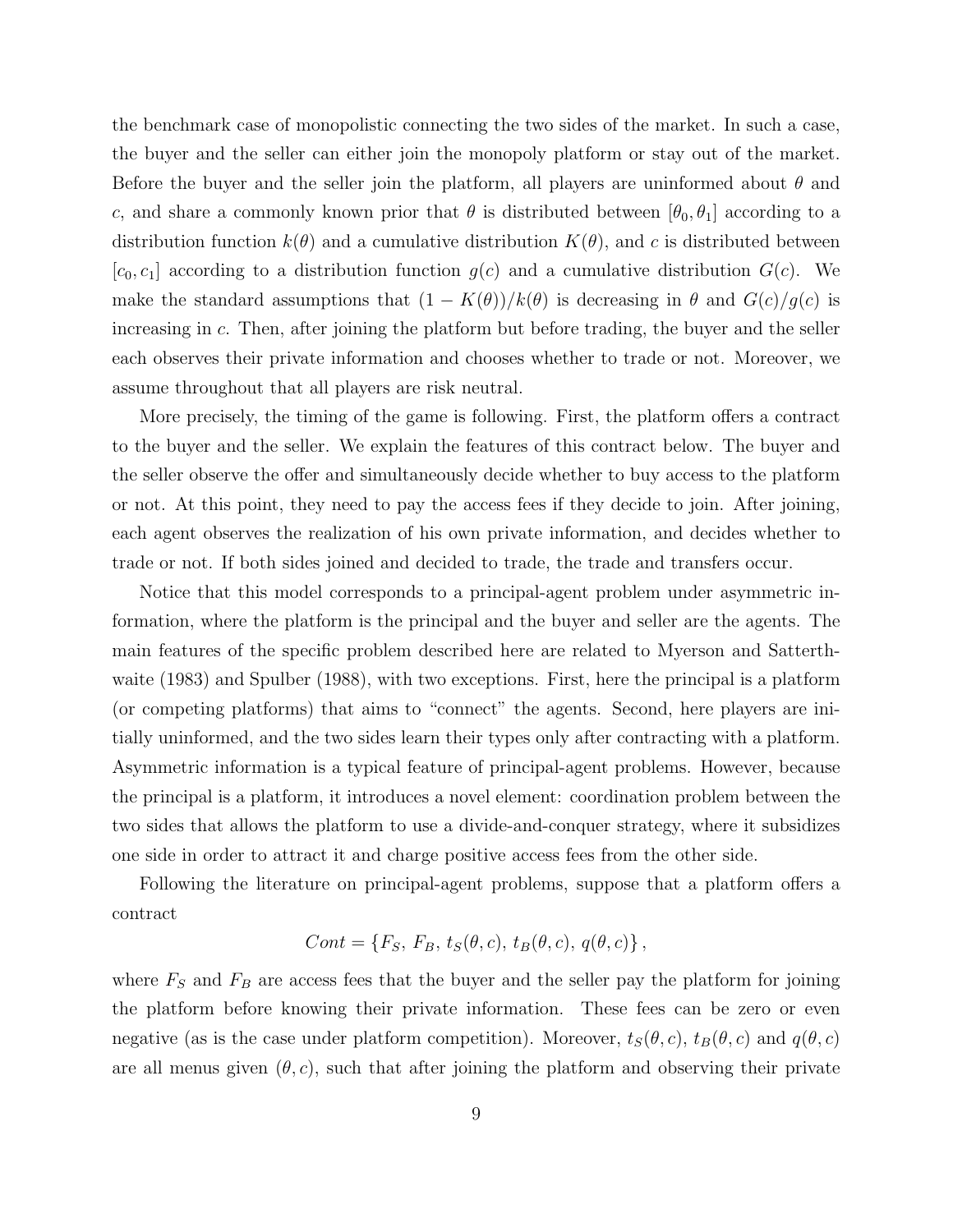information, the buyer and the seller simultaneously report  $\theta$  and c to the platform, and then given these reports, the seller produces  $q(\theta, c)$  and delivers it to the buyer. For simplicity, we assume that the buyer and the seller pay  $t_S(\theta, c)$  and  $t_B(\theta, c)$  directly to the platform instead of to each other. Naturally, we allow  $t_S(\theta, c)$  and  $t_B(\theta, c)$  to be negative, so it is possible to write an equivalent mechanism where one agent pays the platform and the platform pays the other agent, or where one agent pays directly to the other agent and the platform charges some royalty out of this transaction. Also, suppose that the buyer and the seller can always refuse to trade after observing their private information, in which case they do not need to pay  $t_S(\theta, c)$  and  $t_B(\theta, c)$ . However,  $F_S$  and  $F_B$  are not refunded.

Finally, we follow previous literature on two-sided markets (Caillaud and Jullien (2001), Caillaud and Jullien (2003) and Jullien (2008), in particular) by distinguishing between a platform about which the agents have "favorable" or "optimistic" beliefs, called  $P<sub>o</sub>$ , and a platform about which they have "unfavorable" or "pessimistic" beliefs,  $P_p$ . Favorable beliefs mean that side  $i = \{B, S\}$  expects side  $j = \{B, S\}, j \neq i$ , to join platform  $P_o$  if side j gains non-negative payoffs from joining given that side  $i$  joins. In other words, given the contract, if there is an equilibrium in which both sides join  $P<sub>o</sub>$ , they will do so. In contrast, under unfavorable beliefs side  $i = \{B, S\}$  does not expect side  $j = \{B, S\}$ ,  $j \neq i$ , to join platform  $P_p$  if side j gains negative payoffs from joining given that side i did not join. In other words, given the contract, if there is an equilibrium in which neither side joins  $P_p$ , such equilibrium is selected, even if there also exists another equilibrium in which both sides join the platform.

The distinction between favorable and unfavorable beliefs may capture a difference in agents' ability to coordinate on joining an old or a new platform. If a certain platform is a well known, established incumbent that had a significant market share in the past, then agents from one side of the market may believe that agents from the other side are most likely to continue using this platform and will decide to join the incumbent based on this belief. A new entrant, however, may find it more difficult to convince agents that agents from the opposite side will also join.

#### 2.1 Full Information

To illustrate the role that information plays in our model, consider first a full information benchmark.

The objective of a platform is to maximize its profit. We assume that the platform does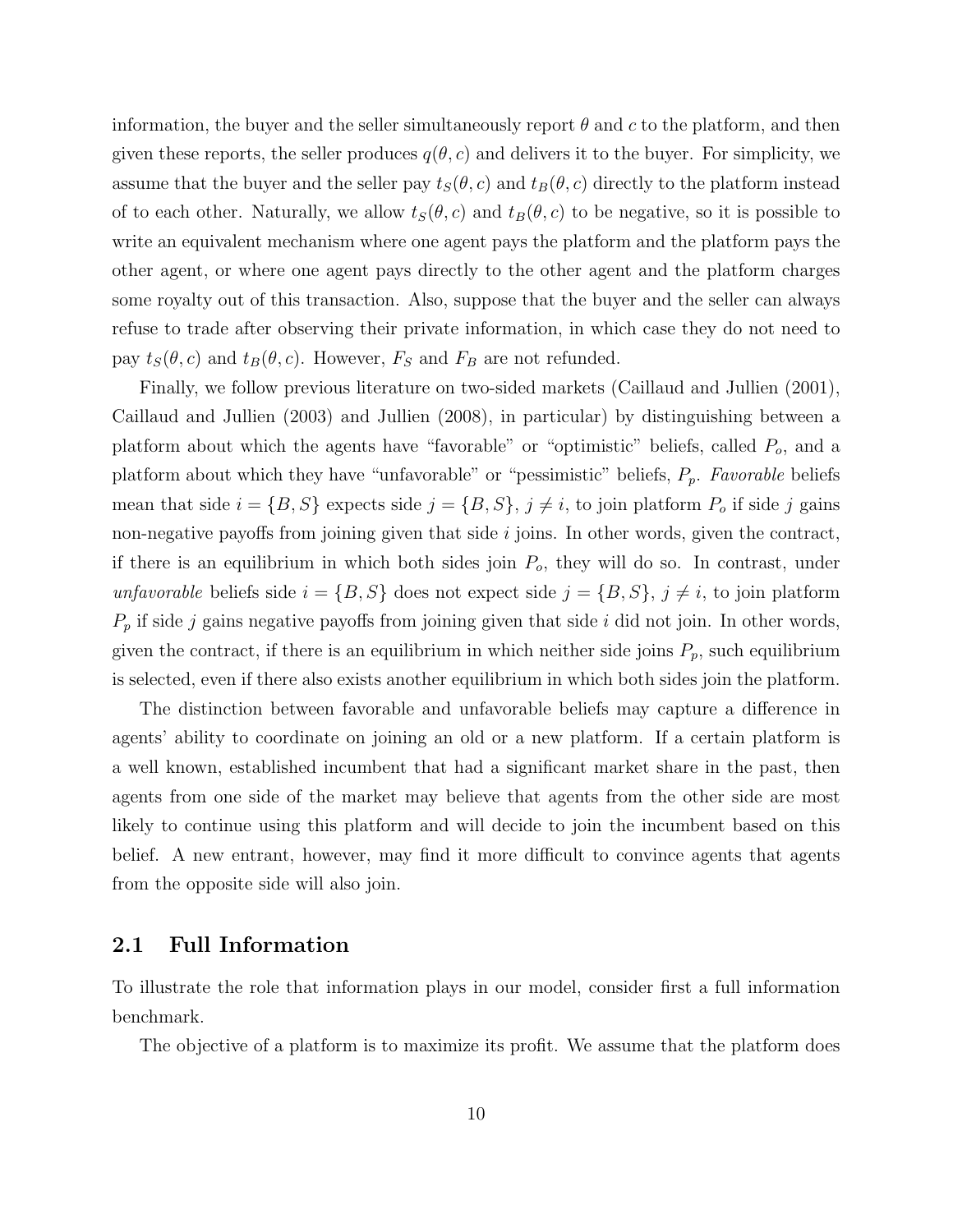not bear any marginal cost. Therefore, the platform sets the contract to maximize

$$
\Pi = F_B + F_S + t_B(\theta, c) + t_S(\theta, c).
$$

Suppose that  $\theta$  and c are common knowledge from the beginning of the game, that is, before the buyer and the seller join P. Then, both  $P_o$  and  $P_p$  can implement the welfaremaximizing outcome,  $q^*(\theta, c)$ , and earn  $W^*(\theta, c)$  — i.e., the whole social surplus — by offering a contract  $\{F_S, F_B, t_S(\theta, c), t_B(\theta, c), q(\theta, c)\} = \{0, 0, -C(q^*(\theta, c), c), V(q^*(\theta, c), \theta), q^*(\theta, c)\}.$ In the case of  $P_p$ , both sides do not need to pay access fees, and as they can always refuse to participate in the trading stage, they cannot lose from joining  $P_p$ . Thus, both sides join the platform if the platform is  $P_p$ <sup>4</sup>, and clearly they join the platform if it is  $P_o$ .

Notice that the same argument holds if there is uncertainty but not asymmetric information such that all players are uninformed about  $\theta$  and c when they sign the contract, but  $\theta$  and c are ex-post observable and contractible. To conclude, under full information or uncertainty (without ex-post asymmetric information) there is no difference between  $P<sub>o</sub>$ and  $P_p$ .

# 2.2 Monopolistic Platform under Ex-post Asymmetric Information

Contrary to the full information benchmark, for the remainder of the paper we suppose that in the contracting stage no player knows  $\theta$  and c, and that the buyer and the seller privately observe  $\theta$  and c, respectively, after joining the platform but before they decide whether to trade or not. We consider a truthfully revealing mechanism in which the buyer and the seller pays  $F_S$  and  $F_B$  for joining the platform, and then they are induced by the offered menu to truthfully report  $\theta$  and c, and trade at the level  $q(\theta, c)$  with the payments  $t_S(\theta, c)$  and  $t_B(\theta, c)$  to the platform.

Consider first the optimal contract for  $P<sub>o</sub>$ , a monopolistic platform facing favorable (optimistic) expectations. As the buyer and the seller have ex-post private information,  $P<sub>o</sub>$  will have to leave the buyer and the seller with ex-post utility (gross of the access fees), i.e., information rents, to motivate them to truthfully reveal their private information. Standard

<sup>4</sup>We assume that if an agent is indifferent between joining or not, he joins the platform. If the indifference is resolved otherwise,  $P_p$  needs to set one of the access fees to  $-\varepsilon$ , with  $\varepsilon$  positive but arbitrarily close to 0. Then, in the limit  $P_p$  and  $P_o$  offer the same contract, which results in the same outcome.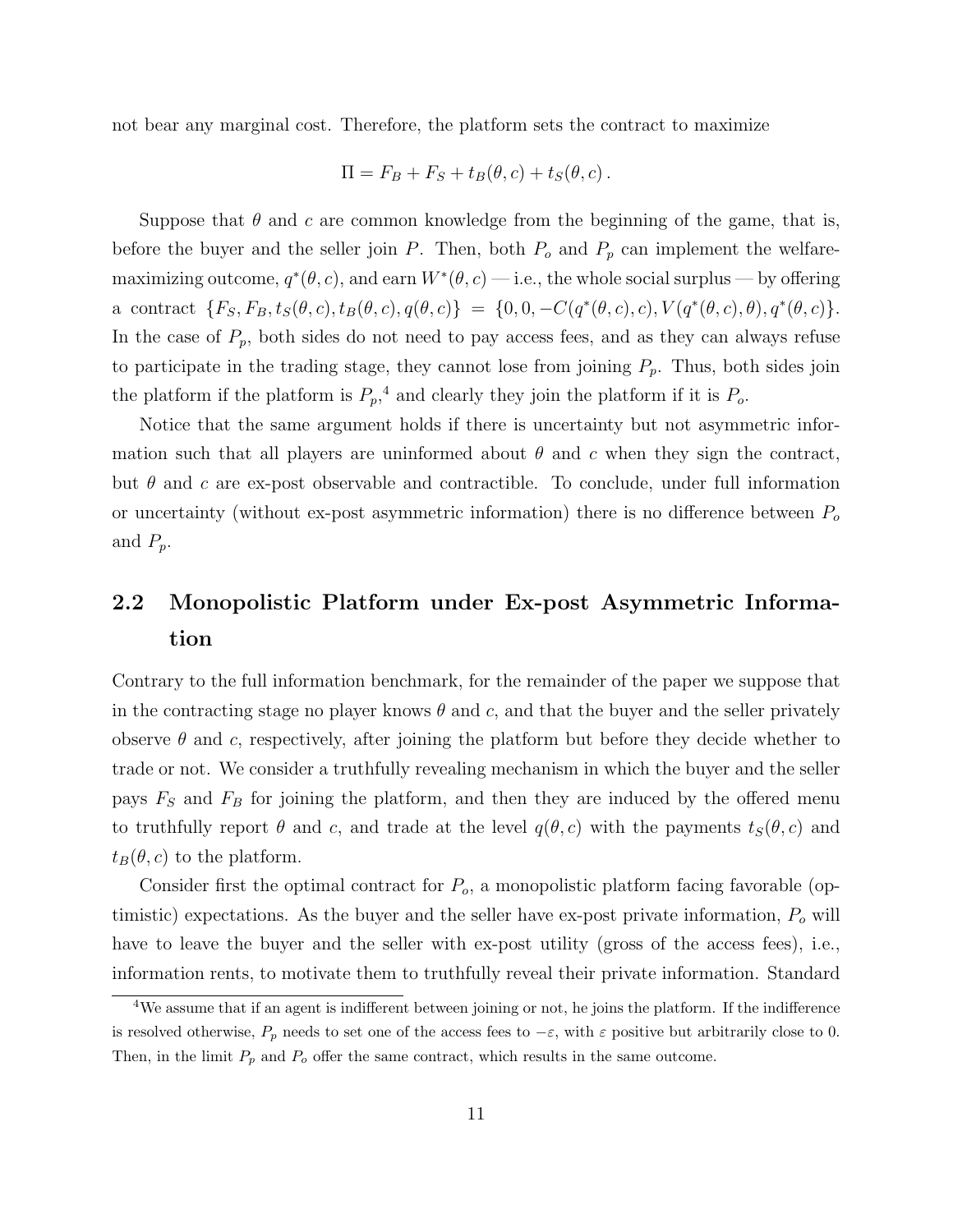calculations<sup>5</sup> show that each side gains ex-post expected information rents of

$$
U_B(q,\theta) = \mathbb{E}_c \int_{\theta_0}^{\theta} V_{\theta}(q(\bar{\theta},c),\bar{\theta}) \mathrm{d}k(\bar{\theta}), \qquad U_S(q,c) = \mathbb{E}_{\theta} \int_{c}^{c_1} C_c(q(\theta,\bar{c}),\bar{c}) \mathrm{d}g(\bar{c}). \tag{2}
$$

To ensure that the buyer and the seller agree to trade after they joined the platform and learned their private information we need

$$
\mathbb{E}_c t_B(\theta, c) = \mathbb{E}_c \big[ V(q(\theta, c), \theta) \big] - U_B(q, \theta), \qquad \mathbb{E}_\theta t_S(\theta, c) = - \mathbb{E}_\theta \big[ C(q(\theta, c), c) \big] - U_S(q, c).
$$
\n(3)

Conditions (2) and (3) along with the property that  $q(\theta, c)$  is nondecreasing in  $\theta$  and nonincreasing with c ensure that once the buyer and the seller joined  $P_o$  and privately observed  $\theta$ and c, they will truthfully report it to  $P<sub>o</sub>$ . To make sure that both sides agree to participate ex-ante, that is, before they learn their private information, the maximum access fees that  $P<sub>o</sub>$  can charge are

$$
F_B = \mathbb{E}_{\theta} U_B(q, \theta), \quad F_S = \mathbb{E}_c U_S(q, c).
$$
 (4)

The platform has two sources of revenue: access fees and transaction fees. Therefore,  $P_o$ 's objective is to set  $q(\theta, c)$  to maximize

$$
\Pi = F_B + F_S + \mathbb{E}_{\theta c} \left[ t_B(\theta, c) + t_S(\theta, c) \right],\tag{5}
$$

subject to the constraints  $(2)$ ,  $(3)$  and  $(4)$ . After substituting  $(2)$ ,  $(3)$  and  $(4)$  into  $(5)$ and rearranging, we see that  $P_o$ 's problem is to set  $q(\theta, c)$  to maximize  $\mathbb{E}_{\theta c}[V(q(\theta, c), \theta) C(q(\theta, c), c)$ . Hence,  $P_o$  will set  $q^*(\theta, c)$ , and will be able to earn  $W^* = \mathbb{E}_{\theta c} W^*(\theta, c)$ .

Intuitively,  $P_o$  has to leave ex-post information rents to the two sides, but  $P_o$  can charge upfront access fees from the two sides that are equal to their expected ex-post information rents. Therefore,  $P<sub>o</sub>$  has no incentive to distort the level of trade in order to reduce the agents' information rents.

Next, consider  $P_p$ , a platform facing unfavorable (pessimistic) beliefs of agents. The difference in beliefs results in different equilibrium contract, and different outcome. In order to satisfy ex-post incentive compatibility and individual rationality constraints, the constraints (2) and (3) remain the same. The main difference is in  $F_B$  and  $F_S$ . While a  $P_o$ can charge positive  $F_B$  and  $F_S$  from both sides,  $P_p$  cannot. Given positive  $F_B$  and  $F_S$ , each side loses if it pays access fees and the other side does not join. Therefore, under pessimistic

<sup>&</sup>lt;sup>5</sup>See Fudenberg and Tirole (1991). We use  $\mathbb{E}_X$  to denote the expectation with respect to variable X.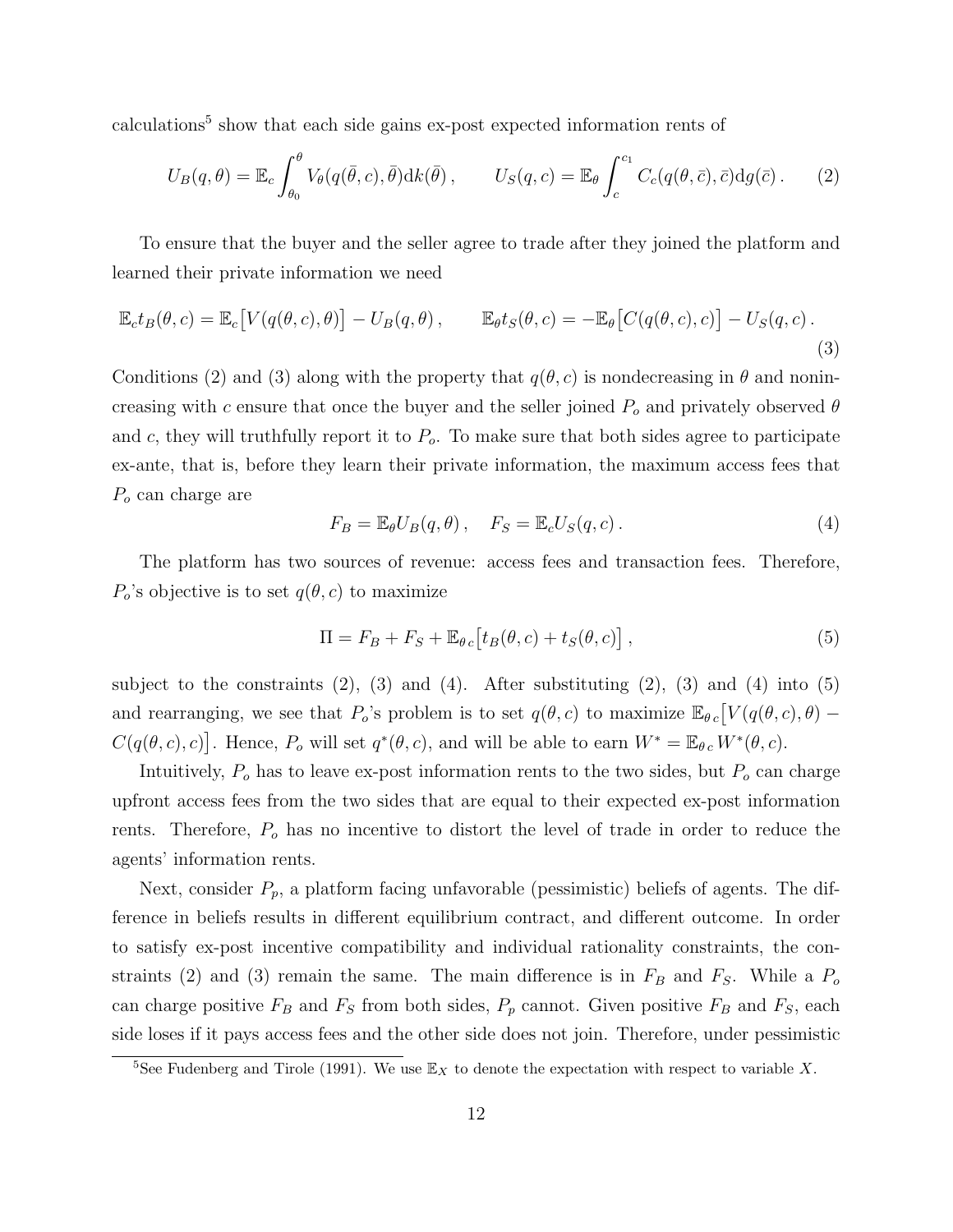beliefs with respect to  $P_p$ , both sides will prefer not to join  $P_p$ . Notice that this is indeed rational for the two sides to do so given their expectations: given that each side believes that the other side does not join, both sides gain higher utility from not joining.

As a result,  $P_p$  needs to use a divide-and-conquer strategy, where it charges zero access fees (or minimally negative) from one of the sides in order to attract it, and then charges positive access fee from the other side. Platform  $P_p$  therefore has two options. The first option is to attract the buyer by charging:

$$
F_B = 0, \quad F_S = \mathbb{E}_c U_S(q, c). \tag{6}
$$

But now, after substituting (2), (3) and (6) into (5),  $P_p$ 's objective becomes to set  $q(\theta, c)$  as to maximize

$$
\mathbb{E}_{\theta c}\big[V(q(\theta, c), \theta) - C(q(\theta, c), c)\big] - \mathbb{E}_{\theta} U_B(q, \theta). \tag{7}
$$

Straightforward calculations show that the first order condition for the optimal level of trade is characterized by

$$
V_q(q(\theta, c), \theta) = C_q(q(\theta, c), c) + \frac{1 - K(\theta)}{k(\theta)} V_{\theta q}(q(\theta, c), \theta).
$$
\n(8)

Let  $\widetilde{q}_B(\theta, c)$  denote the solution to (8). It follows that  $\widetilde{q}_B(\theta, c) < q^*(\theta, c)$  unless  $\theta = \theta_1$ . Intuitively, with pessimistic beliefs, when  $P_p$  attracts the buyer it cannot capture the buyer's information rents. Consequently,  $P_p$  distort the level of trade downward to reduce the buyer's information rents. To simplify the analysis we focus on the case where  $(1 - K(\theta))/k(\theta)$ is sufficiently small such that  $\tilde{q}_B(\theta, c) > 0$  for all  $\theta$  and c. Moreover, notice that since by assumption  $(1 - K(\theta))/k(\theta)$  is decreasing with  $\theta$ ,  $\tilde{q}_B(\theta, c)$  is increasing with  $\theta$  which ensures the incentive compatibility constraints. Therefore,  $P_p$  earns  $\mathbb{E}_{\theta c}[V(\tilde{q}_B(\theta, c), \theta) C(\widetilde{q}_B(\theta, c), c)$  –  $\mathbb{E}_{\theta}U_B(\widetilde{q}_B(\theta, c), \theta)$  when attracting the buyer.

Alternatively,  $P_p$  may attract the seller. Using the same logic as before, we find that  $P_p$ 's profit in this case is  $\mathbb{E}_{\theta c}\big[V(\widetilde{q}_S(\theta, c), \theta) - C(\widetilde{q}_S(\theta, c), c)\big] - \mathbb{E}_c U_S(\widetilde{q}_S(\theta, c), c)$ , where  $\widetilde{q}_S(\theta, c)$  is the solution to

$$
V_q(q(\theta, c), \theta) = C_q(q(\theta, c), c) + \frac{G(c)}{g(c)} C_{cq}(q(\theta, c), c).
$$
\n(9)

It follows that  $\widetilde{q}_S(\theta, c) < q^*(\theta, c)$  unless  $c = c_0$ . Now  $P_p$  cannot capture S's information rents so once again it will distort the level of trade downward to reduce the seller's information rents. Again we focus on the case where  $G(c)/g(c)$  is sufficiently small such that  $\tilde{q}_S(\theta, c) > 0$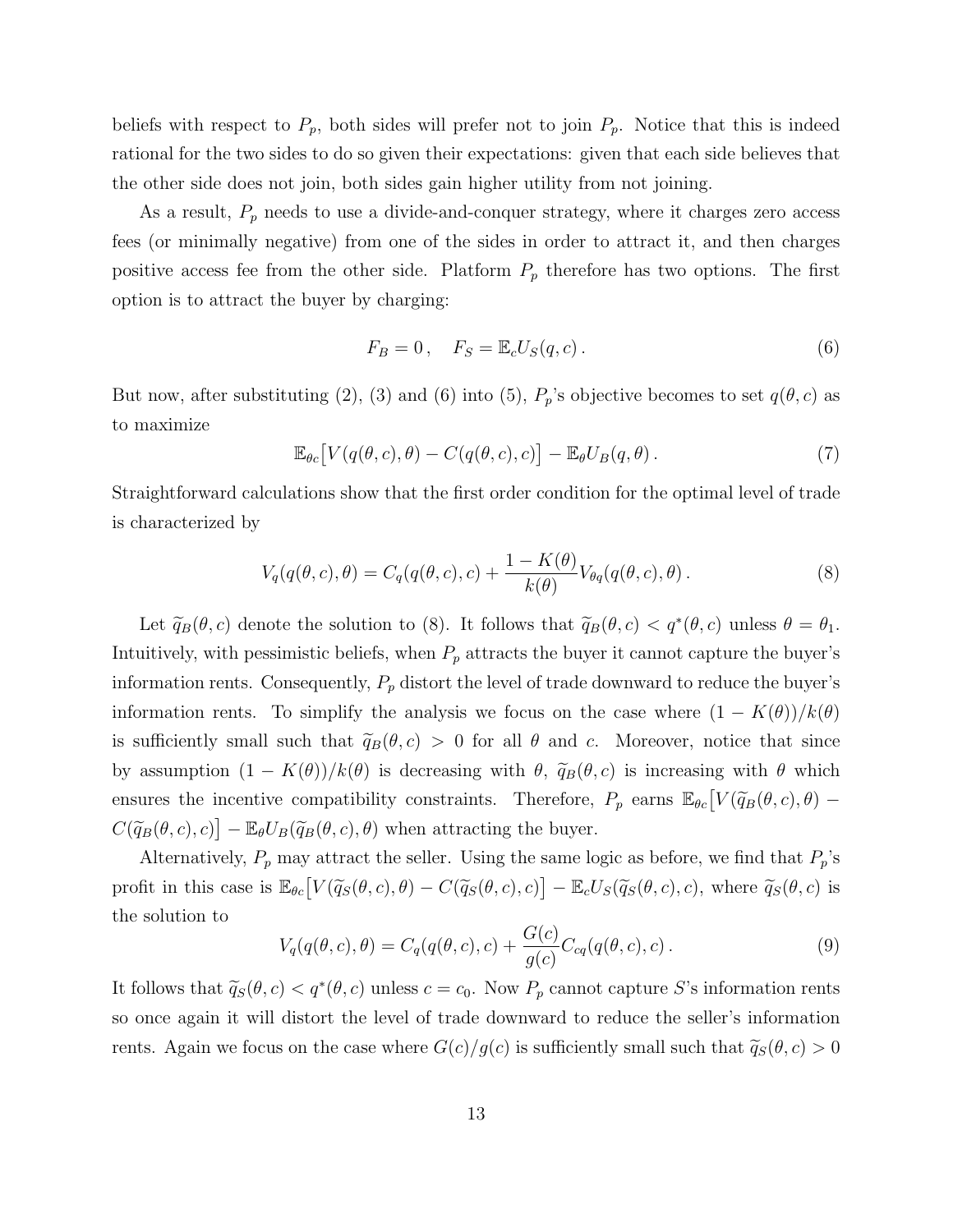for all  $\theta$  and c. Moreover notice that since by assumption  $G(c)/g(c)$  is increasing with c,  $\widetilde{q}_{S}(\theta, c)$  is decreasing with c which ensures the incentive compatibility constraints.

Next, we turn to compare between  $P_p$ 's two options. Let

$$
\Delta \equiv \mathbb{E}_{\theta c} \left[ V(\widetilde{q}_B(\theta, c), \theta) - C(\widetilde{q}_B(\theta, c), c) - U_B(\widetilde{q}_B(\theta, c), \theta) \right] - \mathbb{E}_{\theta c} \left[ V(\widetilde{q}_S(\theta, c), \theta) - C(\widetilde{q}_S(\theta, c), c) - U_S(\widetilde{q}_S(\theta, c), c) \right].
$$

The parameter  $\Delta$  measures the difference in the degree of ex-post asymmetric information between the buyer and the seller. If  $\Delta > 0$ , then the information problem is stronger on the seller side, in that  $\mathbb{E}_{\theta_c}[U_S(q, \theta)] > \mathbb{E}_{\theta_c}[U_B(q, c)]$  for all q. Conversely, when  $\Delta < 0$ , the information problem is more prominent on the buyer's side. As it turns out,  $\Delta$  plays a crucial role in our analysis as it is convenient to characterize the equilibrium outcome of the competitive case given  $\Delta$ .<sup>6</sup> To illustrate the intuition behind  $\Delta$ , consider the following example.

Example 1 (uniform distributions of types) Suppose that the buyer has linear demand and the seller has linear costs such that  $V(q, \theta) = \theta q - \frac{q^2}{2}$  $\frac{d^2}{2}$  and  $C(q, c) = cq$ . Also, suppose that θ and c are distributed uniformly along the intervals  $[\mu_\theta - \sigma_\theta, \mu_\theta + \sigma_\theta]$  and  $[\mu_c - \sigma_c, \mu_c + \sigma_c]$ . The parameters  $\mu_{\theta}$  and  $\mu_c$  are the mean values of  $\theta$  and c. The parameters  $\sigma_{\theta}$  and  $\sigma_c$  measure the degree to which  $P_p$  is uninformed about  $\theta$  and  $c$ . To ensure that the market is fully covered, suppose that  $\mu_{\theta} - \mu_c > \max\{3\sigma_{\theta} + \sigma_c, \sigma_{\theta} + 3\sigma_c\}$ . Then

$$
\sigma_c > \sigma_{\theta} \implies \Delta > 0,
$$
  

$$
\sigma_c < \sigma_{\theta} \implies \Delta < 0,
$$
  

$$
\sigma_c = \sigma_{\theta} \implies \Delta = 0.
$$

Given  $\Delta$ , the solution for the monopoly case becomes evident: if  $\Delta > 0$ , platform  $P_p$ prefers to attract the buyer by charging him zero — or minimally negative — access fee. Conversely, for  $\Delta < 0$ ,  $P_p$  prefers to attract the seller. Lemma 1 below is a direct consequence of the discussion above.

<sup>&</sup>lt;sup>6</sup>Even though the sign of the difference  $\mathbb{E}_{\theta_c}[U_S(q, \theta)]-\mathbb{E}_{\theta_c}[U_B(q, c)]$  determines the sign of  $\Delta$ , for further representation it is more convenient to characterize the solution in terms of  $\Delta$  instead of  $\mathbb{E}_{\theta_c}[U_S(q, \theta)]$  –  $\mathbb{E}_{\theta c}$  [ $U_B(q, c)$ ].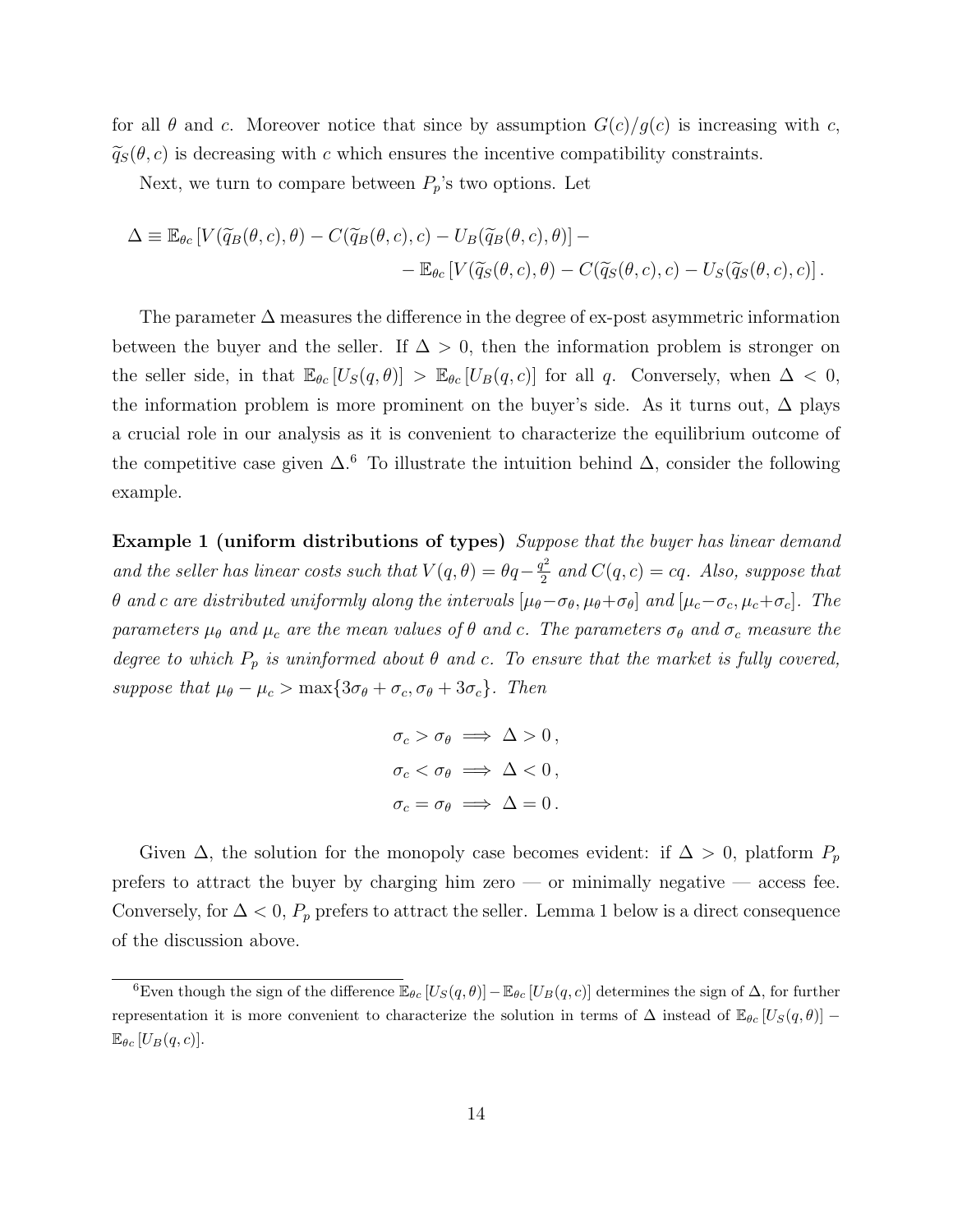Lemma 1 Under asymmetric information, a monopolistic platform facing optimistic beliefs,  $P_o$  sets the welfare-maximizing level of trade,  $q^*$ . A monopolistic platform that faces pessimistic beliefs,  $P_p$ , distorts the level of trade downward. Specifically,

- (i) If  $\Delta > 0$ , then it is optimal for platform  $P_p$  to subsidize the buyer  $(F_B = 0)$  and to set  $q = \widetilde{q}_B(\theta, c) < q^*(\theta, c).$
- (ii) If  $\Delta$  < 0, then it is optimal for platform  $P_p$  to subsidize the seller  $(F_S = 0)$  and to set  $q = \widetilde{q}_S(\theta, c) < q^*(\theta, c).$
- (iii) It is optimal for platform  $P_p$  to set  $q = q^*(\theta, c)$  only if  $(1 K(\theta))/k(\theta) = G(c)/g(c) = 0$ for all  $\theta$  and c. In such a case, it earns  $W^*$ .

As Lemma 1 reveals, divide-and-conquer strategy emerges in the context of this model as a direct consequence of asymmetric information:  $P_p$  implements the trade maximizing  $q^*$ only if  $(1-K(\theta))/k(\theta) = G(c)/g(c) = 0$  for all  $\theta$  and c. Moreover, Lemma 1 predicts that  $P_p$ finds it optimal to attract the side with the lowest informational problem, in the sense that this side is not expected to learn much about its value from trade after joining the platform. If  $\Delta > 0$ , asymmetric information is stronger on the seller side. Consequently,  $P_p$  has to leave higher ex-post post information rents for the seller. Since under divide-and-conquer  $P_p$  loses the expected information rents of the side that  $P_p$  subsidizes, it will choose to lose the information rents of the buyer. The opposite case holds if asymmetric information is stronger on the buyer side.

In the context of Example 1, Lemma 1 indicates that if  $\sigma_c > \sigma_{\theta}$ , then the spread of the potential realizations of c is wider than  $\theta$ , implying that the informational problem is more significant from the seller side. Consequently,  $\Delta > 0$ , so the platform attracts the buyer and sets  $\tilde{q}_B(\theta, c)$ . The opposite case holds when  $\sigma_c > \sigma_{\theta}$ . Moreover, if  $\sigma_c = \sigma_{\theta} = 0$  then the informational problem vanishes and platform  $P_p$  implements the welfare-maximizing level of trade.

### 3 Competition between Platforms

In this section we consider platform competition. In contrast to the monopoly benchmark in Section 2, we find that under competition also the platform benefiting from favorable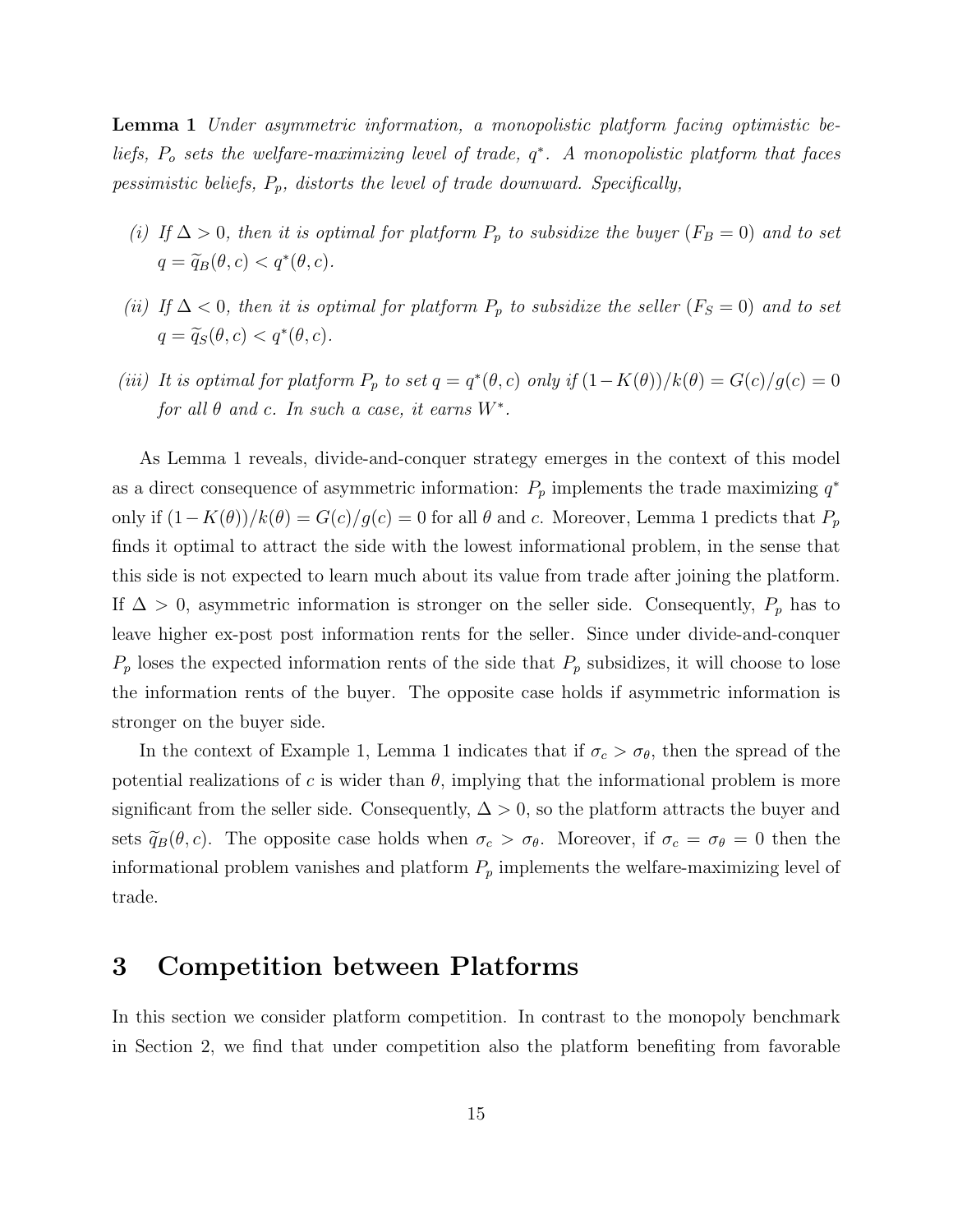beliefs sometimes distorts downward the level of trade. This is the result of asymmetric information.

Suppose that there are two platforms competing in the market. The platforms are undifferentiated, except for the beliefs each is facing.<sup>7</sup> We call one of the platforms *incumbent*  $(I)$ , and the other — *entrant*  $(E)$ . The incumbent benefits from favorable beliefs, in the same way as  $P_o$ , while the entrant faces unfavorable beliefs, in the same way as  $P_p$ . Because of the favorable beliefs, both sides join the incumbent whenever it is an equilibrium, even if there also exists an equilibrium where they both join the entrant. Conversely, both sides join the entrant only when there is no other equilibrium.

Each platform sets contract  $Cont^P = \{F_B^P, F_S^P, t_B^P(\theta, c), t_S^P(\theta, c), q^P(\theta, c)\},$  for  $P = I, E$ with the objective to maximize its profit. We focus on a sequential game where the incumbent announces its contract slightly before the entrant.<sup>8</sup> Users decide which platform to join after observing both contracts.

We solve for the subgame perfect equilibrium. Given the incumbent's strategy,  $Cont<sup>I</sup>$ , the entrant has two options to win the market: one is to attract the buyer side, and the other to attract the seller side. For tractability, for now on we refer to any  $q(\theta, c)$  as just q, whenever possible.

To attract the buyer under unfavorable beliefs, the entrant needs to charge

$$
-F_B^E \gtrsim \mathbb{E}_{\theta c} U_B(q^I) - F_B^I,\tag{10}
$$

where  $\mathbb{E}_{\theta c}U_B(q^I)$  is the expected information rent that the buyer obtains from the incumbent if both sides join the incumbent under  $Cont^I$ , and symbol  $\gtrapprox$  stands for "slightly greater but almost equal." Condition (10) ensures that even when the buyer believes that the seller joins the incumbent, the buyer still prefers to join the entrant. Therefore, when condition (10) is satisfied, there is no equilibrium in which both sides join the incumbent. Given that the buyer joins the entrant independently of the seller, the seller finds it attractive to join the

<sup>7</sup>Both platforms use the same technology. We onsider the case of different technologies and the adoption of new technologies in Section 5.

<sup>8</sup>We analyze a simultaneous game between the two platforms in Appendix A. There we show that, for some parameter values there is no pure-strategy Nash equilibrium in the simultaneous game. Where a pure-strategy Nash equilibrium exists for the simultaneous game, it has similar qualitative features as subgame perfect equilibrium in the sequential game considered here. To generate clean and tractable results we therefore focus on the sequential game.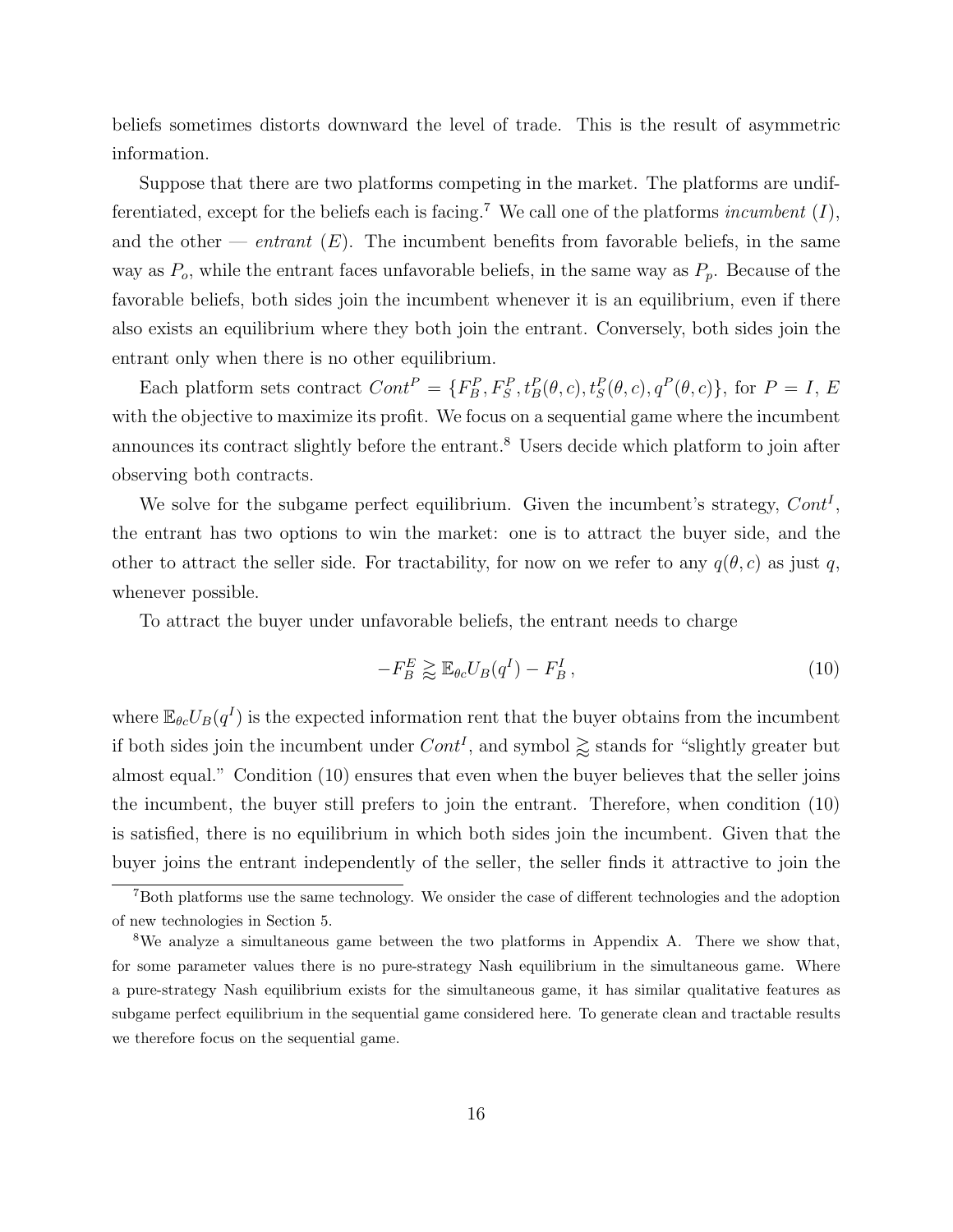entrant when

$$
-F_S^E + \mathbb{E}_{\theta c} U_S(q^E) \gtrapprox -\min\{F_S^I, 0\}.
$$
 (11)

Given constraints (10) and (11), the entrant who attracts the buyer earns at most

$$
\Pi^{E}(\text{attracting }B|\widetilde{q}_{B},Cont^{I}) = \mathbb{E}_{\theta c}[V(\widetilde{q}_{B}, \theta) - C(\widetilde{q}_{B}, c) - U_{B}(\widetilde{q}_{B}, \theta)] - \mathbb{E}_{\theta c}U_{B}(q^{I}, \theta) + F_{B}^{I} + \min\{F_{S}^{I}, 0\},\
$$

where  $\tilde{q}_B$  is the same as q maximizing (7).

It is possible, however, that the entrant prefers to attract the seller side. Applying the same logic and replacing the buyer with the seller, we find that the entrant earns

$$
\Pi^{E}(\text{attracting } S|\widetilde{q}_{S},Cont^{I}) = \mathbb{E}_{\theta c}[V(\widetilde{q}_{S}, \theta) - C(\widetilde{q}_{S}, c) - U_{S}(\widetilde{q}_{S}, c)] - \mathbb{E}_{\theta c}U_{S}(q^{I}, c) + F_{S}^{I} + \min\{F_{B}^{I}, 0\}.
$$

Knowing the subsequent strategies of the entrant, the incumbent sets its contract to maximize the expected profit. However, the incumbent needs to account for several constraints. First, the incumbent must assure that the entrant has no profitable way of winning the market. That is, whether the entrant aims at attracting the buyer or the seller, it does not earn positive profit. Second, the incumbent also needs to take into account that the buyer or the seller may prefer to stay out of either platforms if the access fees are too high.<sup>9</sup>

As the entrant's profits reveal, asymmetric information hurts the entrant. When the expected information rents are sufficiently high, the entrant does not impose significant competitive pressure on the incumbent. To rule out this uninteresting possibility, we adopt the Spulber (1988) condition that ensures that a mechanism designer can implement the welfare-maximizing quantity while maintaining a balanced budget<sup>10</sup>

$$
\mathbb{E}_{\theta c} \big[ V(q^*(\theta, c), \theta) - C(q^*(\theta, c), c) - U_B(q^*, \theta) - U_S(q^*, c) \big] > 0. \tag{12}
$$

Under the assumptions of Example 1, condition (12) is satisfied for any parameter values as long as  $q^*$  is always positive. The proof of Proposition 1 below shows that with condition  $(12)$ , the entrant forces the incumbent to set negative access fees to one of the sides. This may lead the incumbent to distort its quantity downwards.

<sup>9</sup>The formal statement of the incumbent's maximization problem, including the constraints, is included in the proof of Proposition 1.

 $10$ This condition is equivalent to condition (6) in Spulber (1988), which is a modification of Myerson-Satterthwaite condition for continuous q. Notice that unlike Spulber's model, here this is not a necessary condition for a monopoly incumbent to implement the efficient level of trade, because we assume that the two sides are initially uninformed about their types.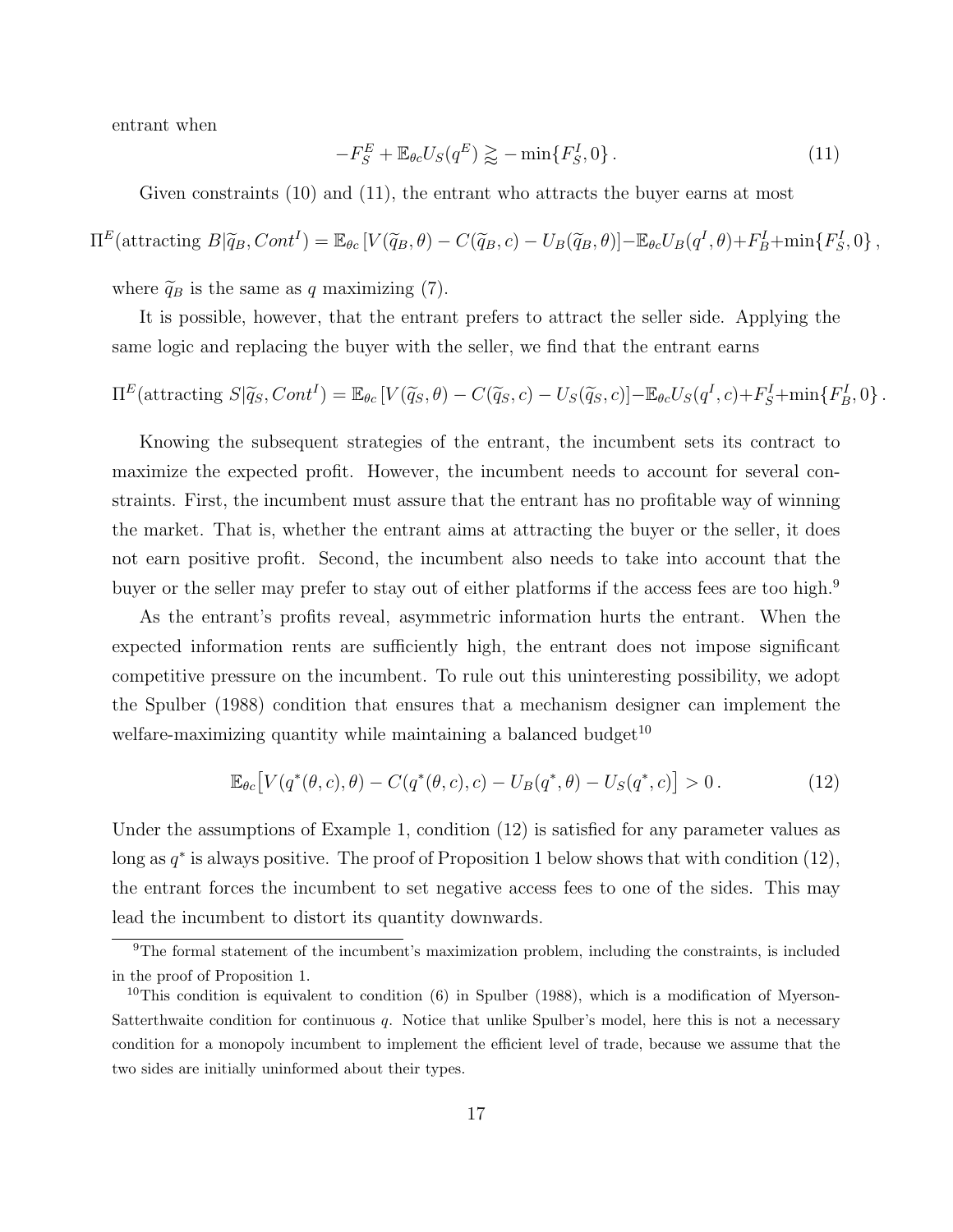**Proposition 1** Suppose that  $\Delta \geq 0$ . In equilibrium, the incumbent always dominates the market and attracts the buyer (by charging  $F_B^I < 0$ ), while extracting all the seller's expected information rents through  $F_S^I$ . Moreover,

(i) If  $\Delta > \mathbb{E}_{\theta c}[U_B(q^*,\theta)],$  then the entrant also attracts the buyer ( $F_B^E < 0$ ) and sets  $q^E = \widetilde{q}_B$ . The incumbent sets the welfare-maximizing quantity,  $q^I = q^*$ , and earns

$$
\Pi^{I} = \mathbb{E}_{\theta c} \left[ V(q^*, \theta) - C(q^*, c) \right] - \mathbb{E}_{\theta c} \left[ V(\widetilde{q}_B, \theta) - C(\widetilde{q}_B, c) - U_B(\widetilde{q}_B, \theta) \right].
$$

- (ii) If  $0 \leq \Delta < \mathbb{E}_{\theta c}[U_B(\tilde{q}_B, \theta)]$  then the entrant attracts the seller  $(F_S^E \leq 0)$  and sets  $q^E = \widetilde{q}_S$ . The incumbent distorts the quantity downwards to  $q^I = \widetilde{q}_B$ , and earns  $\Pi^I = \Delta$ .
- (iii) If  $\mathbb{E}_{\theta c}[U_B(\widetilde{q}_B, \theta)] \leq \Delta \leq \mathbb{E}_{\theta c}[U_B(q^*, \theta)],$  then the entrant is indifferent between attracting the buyer or the seller. The incumbent distorts the quantity downwards to  $q^I = \tilde{\tilde{q}}_{\Delta}$ , where  $\tilde{\tilde{q}}_{\Delta}$  is an increasing function of  $\Delta$  with values  $\tilde{\tilde{q}}_{\Delta} \in [\tilde{q}_B, q^*]$ . Moreover, the incumbent earns

$$
\Pi^{I} = \mathbb{E}_{\theta c} \left[ V(\tilde{\tilde{q}}_{\Delta}, \theta) - C(\tilde{\tilde{q}}_{\Delta}, c) \right] - \mathbb{E}_{\theta c} \left[ V(\tilde{q}_{B}, \theta) - C(\tilde{q}_{B}, c) - U_{B}(\tilde{q}_{B}, \theta) \right].
$$

The case where  $\Delta < 0$  is similar, with the buyer replacing seller (see Figure 1 for a full characterization of the equilibrium). $^{11}$ 

Proof. See Appendix, page 40.

Proposition 1 offers several interesting observations. The first observation concerns the equilibrium level of trade set by the dominant platform, the incumbent. If the difference in the degree of ex-post asymmetric information between the sides,  $\Delta$ , is large such that  $\Delta > \mathbb{E}_{\theta c}[U_B(q^*,\theta)],$  then the incumbent sets the welfare-maximizing quantity as in the monopoly case. However, if the difference is small, even though the incumbent benefits from favorable beliefs, the incumbent distorts the trade downwards. For  $\mathbb{E}_{\theta_c}[U_B(\widetilde{q}_B, \theta)] \leq \Delta \leq$  $\mathbb{E}_{\theta c}[U_B(q^*,\theta)],$  this distortion becomes stronger the smaller is  $\Delta$ . This result is surprising as

 $11$ The proposition describes subgame perfect equilibrium in sequential game. In a simultaneous game, the unique Nash equilibrium is the same as the subgame perfect equilibrium in sequential game when  $\Delta > \mathbb{E}_{\theta c}[U_B(q^*,\theta)].$  However, for  $\Delta \leq \mathbb{E}_{\theta c}[U_B(q^*,\theta)],$  there does not exist a pure strategy Nash equilibrium in the simultaneous move game (see Proposition 5 in Appendix A).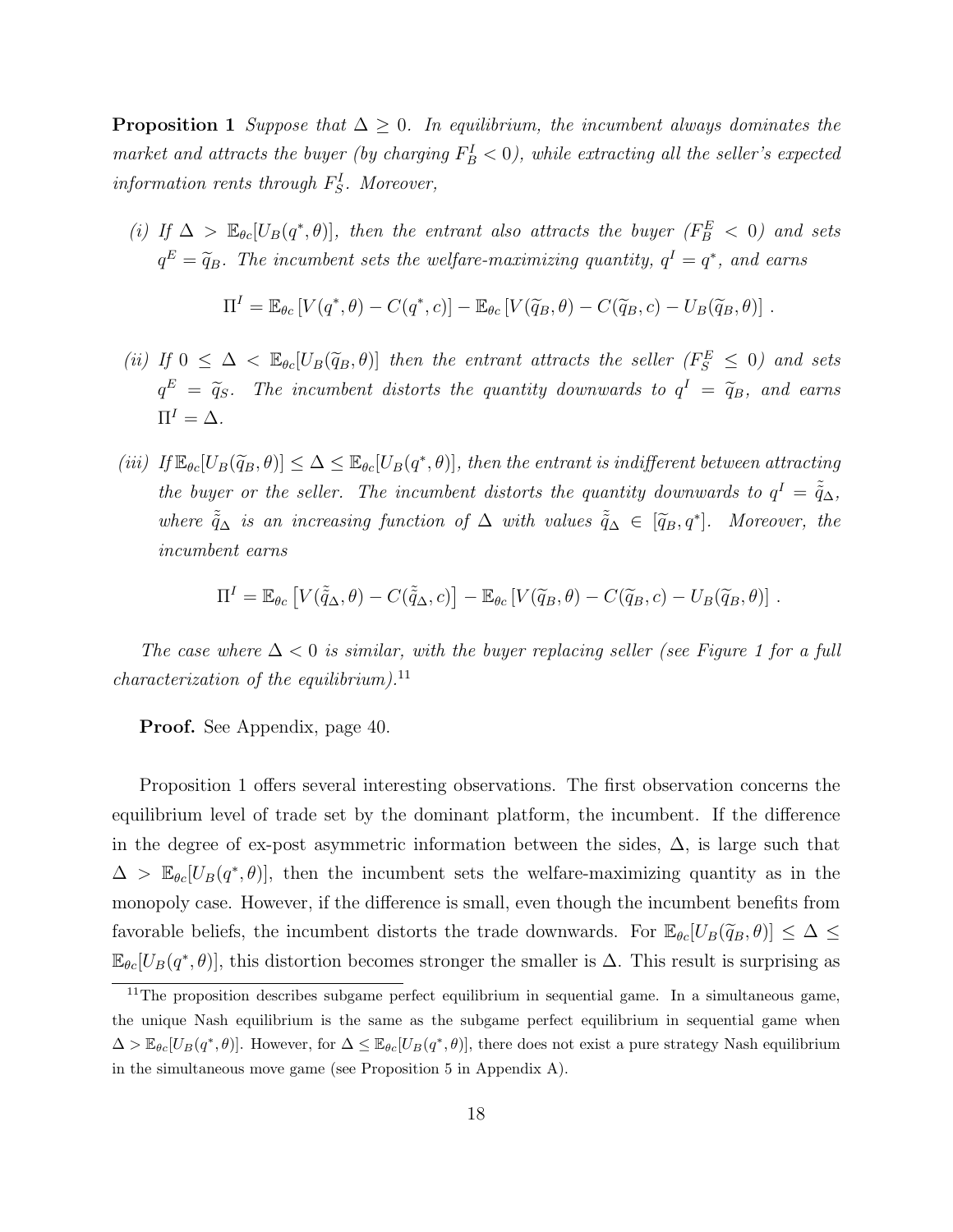

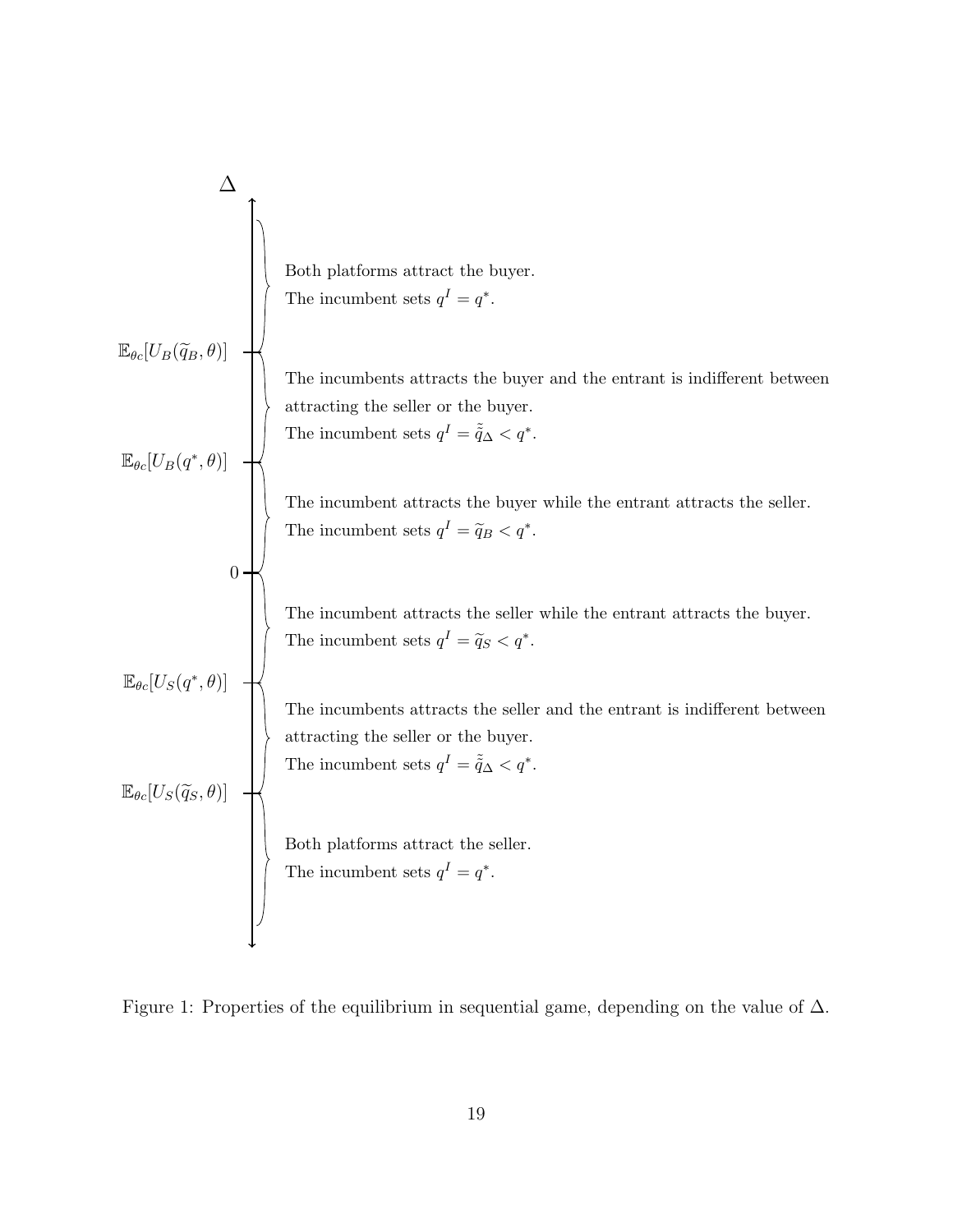it shows that competition actually reduces social welfare in comparison with a monopoly. More precisely, the presence of competitive threat (even if not an active competitor) increases the customer surplus for some customers, while creating a dead-weight loss.

The intuition for this result is the following. Suppose that,  $\Delta > 0$ , and therefore the informational problem is more significant on the seller's side. As in the monopoly benchmark, this creates an incentive to attract the buyer and extract all the seller's information rents. Now, if  $\Delta$  is sufficiently large, then this incentive is strong and both platforms compete on attracting the buyer, while extracting all the seller's information rents. If however  $\Delta$  is not too large, then this incentive still prevails but it is weaker, and therefore the incumbent attracts the buyer and extract all the seller's rent, but now the entrant prefers to attract the seller.

When the platforms compete on different sides of the market, neither of them can extract the information rents from both sides of the market. In consequence, also the incumbent distorts the level of trade downward. To see why, note that if both platforms compete on the buyer's side, then the incumbent extract the entire seller's rent. Moreover, as the buyer expects the seller to joint the incumbent, the buyer expects to gain positive rents from joining the incumbent, implying that the incumbent internalizes the buyer's rents as well. Formally, the buyer will join the incumbent as long as  $-F_B^E \leq \mathbb{E}_{\theta c} U_B(q^I) - F_B^I$ , or  $F_B^I \lessapprox \mathbb{E}_{\theta c} U_B(q^I) + F_B^E$ . Consequently, the incumbent internalizes the rents of both sides, and as in the monopoly case, will set the welfare-maximizing quantity. If however the incumbent attracts the buyer while the entrant attracts the seller, then the incumbent extracts the entire seller's rent, but the entrant provides the seller with a subsidy,  $F_S^E \lessapprox 0$ . This implies that now the buyer expects the seller to join the entrant, and therefore the buyer will not expect to gain any rents from joining the incumbent. Formally, in this case the buyer joins the incumbent as long as  $-F_B^I \leq \mathbb{E}_{\theta c} U_B(q^E) - F_B^E$ , or  $F_B^I \leq -\mathbb{E}_{\theta c} U_B(q^E) + F_B^E$ . Consequently, now the incumbent can only internalize the seller's rents, and therefore distorts the level of trade in order to reduce the buyer's rents.

The second observation concerns the incumbent's equilibrium profit. If the difference in the degree of ex-post asymmetric information is large such that  $\Delta > \mathbb{E}_{\theta c}[U_B(q^*, \theta)],$  then the incumbent earns the difference between the  $P_o$ 's and the  $P_p$ 's profits under monopoly. Notice that this difference is higher the higher are the information rents that the entrant cannot extract from the buyer:  $\mathbb{E}_{\theta c}U_B(\tilde{q}_B, \theta)$ . Hence, the incumbent's profit approaches zero at the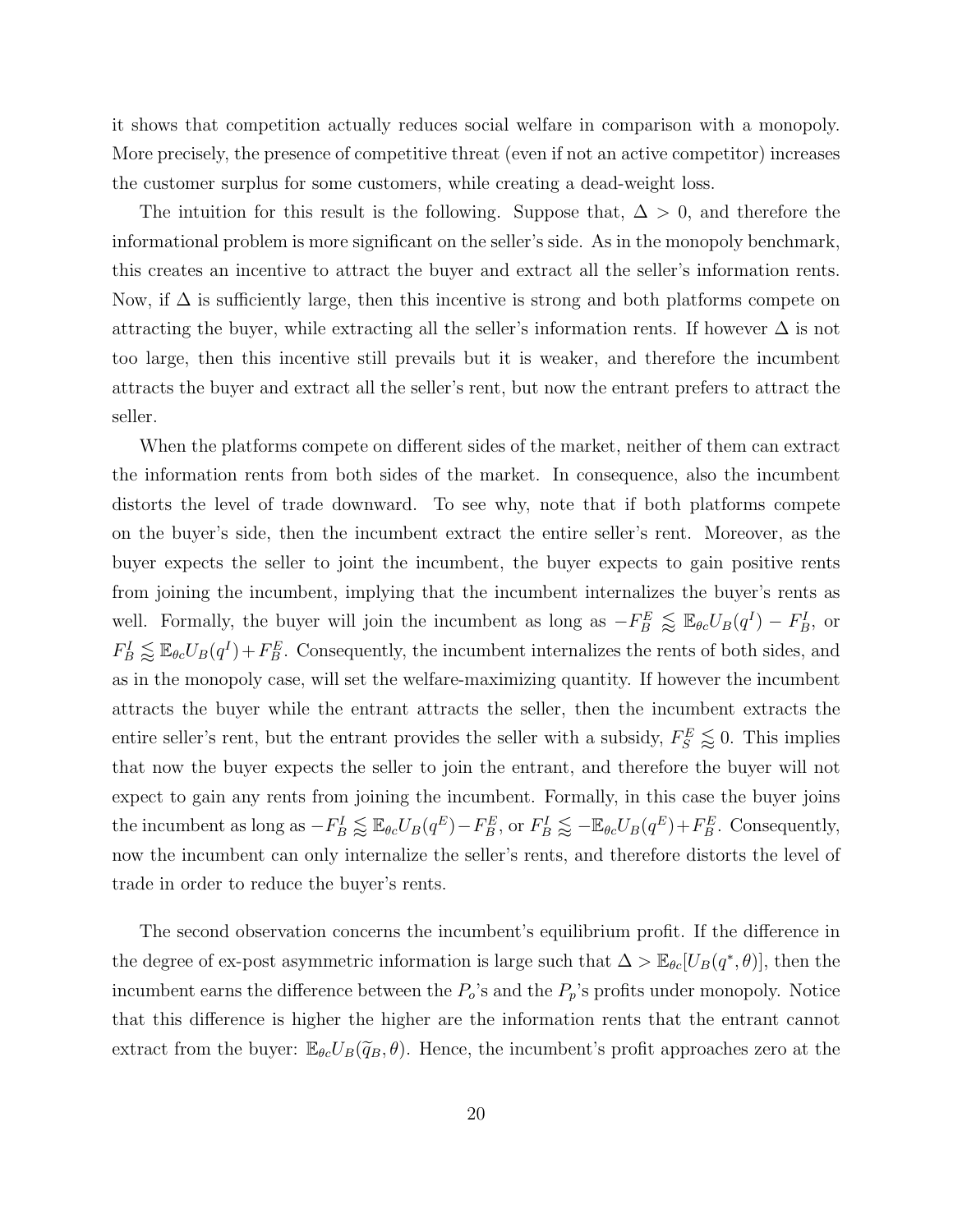limit as  $\mathbb{E}_{\theta_c}U_B(\tilde{q}_B, \theta) \to 0$ . This result implies that the incumbent gains more competitive advantage the larger is the informational problem from the buyer's side. However, if  $\Delta$  is sufficiently small (i.e.,  $0 < \Delta < \mathbb{E}_{\theta c}[U_B(q^*,\theta)]$ ), the incumbent gains a higher profit the higher is the difference in the ex-post asymmetric information problem of the two sides,  $\Delta$ , and the incumbent's profit approaches zero at the limit as  $\Delta \to 0$ .

Notice that the special case of  $\Delta = 0$  may occur even if the distributions of types,  $K(\theta)$ and  $G(c)$ , are not degenerate, i.e., there is uncertainty and asymmetric information. In the assumptions of Example 1, this will occur if  $\sigma_c = \sigma_\theta$  even though  $\sigma_c$  and  $\sigma_\theta$  might be significantly large. When this is the case, both platforms distort their quantities downwards (the incumbent to  $\tilde{q}_B$  and the entrant to  $\tilde{q}_S$ ). And since  $\Delta = 0$ , both platforms earn no profit.

However, when the type distribution is degenerate on (at least) one side of the market, both platforms set the trade-maximizing  $q^*$  and earn zero profits. Therefore, without uncertainty on both sides, the market behaves as in Caillaud and Jullien (2001 and 2003).

**Corollary 1** Suppose that there is no uncertainty on the buyer side, i.e.,  $(1-K(\theta))/k(\theta) = 0$ for all  $\theta$ . Then, for  $\Delta \geq 0$ ,  $q^I = q^E = q^*$  and both platforms earn zero profits. The same market outcome occurs for  $G(c)/g(c) = 0$  and  $\Delta \leq 0$ .

Proof. See Appendix, page 45.

The result of our Proposition 1 differs from Proposition 2 in Caillaud and Jullien (2001) and Proposition 1 in Caillaud and Jullien (2003). The propositions in Caillaud and Jullien papers show that undifferentiated platforms competing with both access fees and transaction fees make zero profit. In these papers, with no differentiation, the two platforms set the highest possible transaction fees and then compete in access fees (as in Bertrand competition), resulting in zero profits. Since Caillaud and Jullien do not assume asymmetric information in their papers, Corollary 1 is consistent with their results. The result of our Proposition 1 contributes to the above papers by showing that asymmetric information restores the incumbent's competitive advantage and enables the incumbent to earn positive payoff even without product differentiation.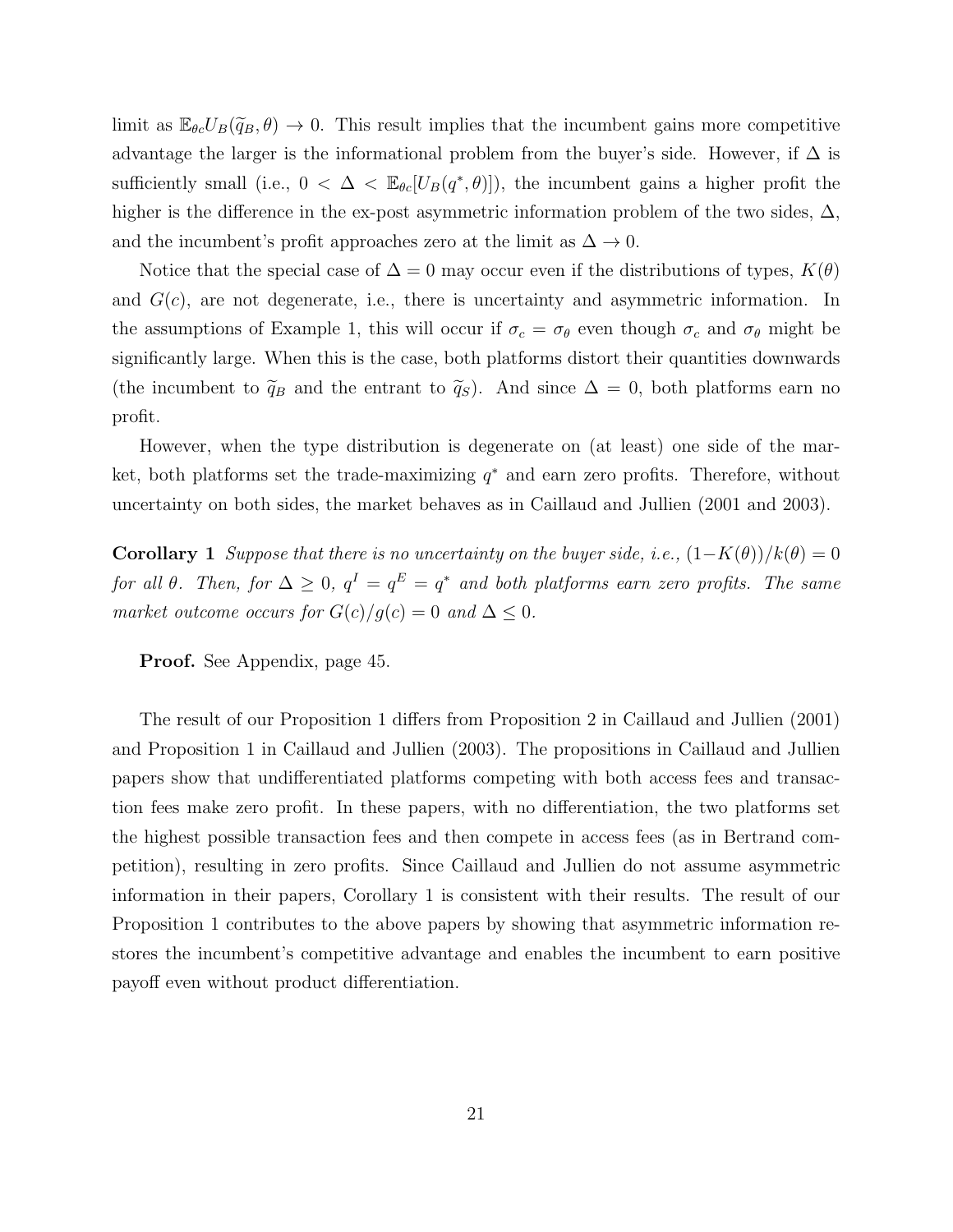# 4 Application: Multi-homing and Exclusive Dealing

In this section, we extend the competition model from Section 3 by allowing one of the sides to "multi-home" by joining both platforms. This raises the question of whether a platform may want to restrict the agent's ability to join the competing platform by imposing exclusive dealing. This question has important implications for antitrust policy towards such exclusive arrangements.

As we show in this section, the equilibrium under multi-homing differs from single-homing only for some cases. For those cases, the multi-homing equilibrium yields efficient levels of trade (welfare-maximizing  $q^*$ ), while in the single-homing equilibrium the trade levels are distorted downward. Moreover, in those cases, the incumbent prefers the multi-homing equilibrium. However, if the incumbent plays as in the multi-homing equilibrium, the entrant's best response is to impose exclusive dealing. This, in effect, leads to the single-homing equilibrium.

Suppose that it is the seller who can join more than one platform.<sup>12</sup> A third-party video game developer, for example, can choose to write a video game for more than one console. A smartphone application developer can choose to write an application compatible with more than one operating system. We focus on multi-homing coming from only one side of the market following the observation that in many markets usually there is only one side that can choose to join more than one platform. Smartphone users, for example, usually do not carry more than one smartphone. Likewise, videogame players usually buy only one console.<sup>13</sup>

As before, we assume that the incumbent announces its contract to both sides slightly earlier than the entrant, and the two sides simultaneously decide to which platform to join after observing contracts offered by both platforms. If the seller indeed joins both platforms, the buyer may join either the incumbent or the entrant. If both these situations constitute

 $12$ The situation where only buyer multi-homes is symmetric. Our analysis, where only the seller multihomes, is conducted for all values of  $\Delta$ . If the buyer multi-homes under  $\Delta > 0$ , it equivalent to seller multi-homing under  $\Delta < 0$ .

<sup>&</sup>lt;sup>13</sup>Indeed, in the above examples even users can potentially join more than one platform, but for the most part they choose not to do so for exogenous, not strategic, reasons. Smartphone users, for example, may find it cumbersome to carry more than one smartphone with them. Likewise, gamers may find it difficult to store more than one videogame console with all the relevant accessories. We take these constraints as exogenous and therefore assume that buyers cannot multi-home.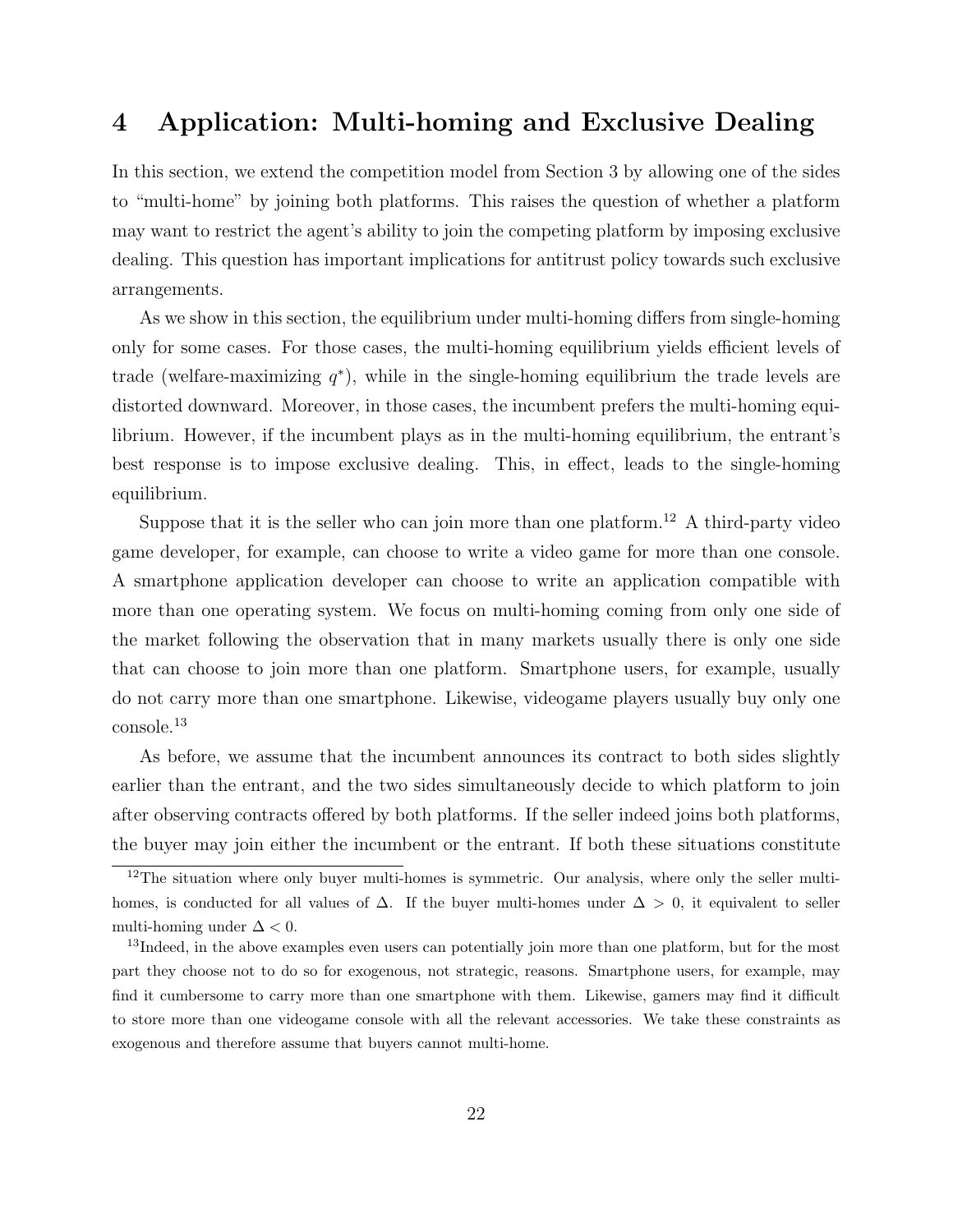an equilibrium, then the equilibrium where the buyer joins the incumbent is played, since the incumbent enjoys favorable beliefs. The entrant can succeed in attracting both sides of the market only if it ensures that the equilibrium with buyer and seller joining the incumbent does not exist while also ensuring that there is an equilibrium in which both sides join the entrant.

To be successful in the market, the entrant needs to attract (by subsidizing) one of the sides. It has two options: to attract the buyer, or to attract the seller. The entrant can attract the buyer by charging

$$
-F_B^E \gtrsim \mathbb{E}_{\theta c} U_B(q^I, \theta) - F_B^I \implies F_B^E = F_B^I - \mathbb{E}_{\theta c} U_B(q^I, \theta).
$$

This condition is identical to the single-homing case because by assumption a buyer cannot multi-home. Given that buyer joins the entrant, the seller will join as well if only the entrant provides him with a non-negative expected payoff. This is different from the single-homing case, where the entrant had to compete with the seller's expected payoff from joining the incumbent. Hence

$$
-F_S^E + \mathbb{E}_{\theta c} U_S(q^E, c) \gtrapprox 0 \Longrightarrow F_S^E = \mathbb{E}_{\theta c} U_S(q^E, c).
$$

Notice that now  $F_S^E$  differs from the case of single-homing in that the incumbent's offer to the seller does not affect the seller's decision to join the entrant, because the seller can multi-home and therefore it joins the entrant whenever doing so provides positive payoff. The entrant's profit function when attracting the buyer is

$$
\Pi^{E}(\text{attracting }B|q^{E}) = \mathbb{E}_{\theta c}\left[V(q^{E}, \theta) - C(q^{E}, c) - U_{B}(q^{E}, \theta)\right] + F_{B}^{I} - \mathbb{E}_{\theta c}U_{B}(q^{I}, \theta),
$$

maximized by  $q^E = \widetilde{q}_B$ .

Next, suppose that the entrant chooses to attract the seller. Given unfavorable beliefs against the entrant, the entrant needs to make it worthwhile for the seller to join even if the buyer would not join. That is, the entrant needs to set  $-F_S^E \geq 0$ , which we approximate by  $F_S^E = 0$ . This is again because the seller can always join both platforms and therefore the incumbent's offer to the seller does not affect the seller's decision on whether to join the entrant. Given  $F_S^E = 0$ , the buyer now expects the seller to join both platforms, and therefore will agree to join the entrant only if it offers him a larger surplus. Notice that with the seller joining both platforms, the coordination problem for the buyer weakens significantly. He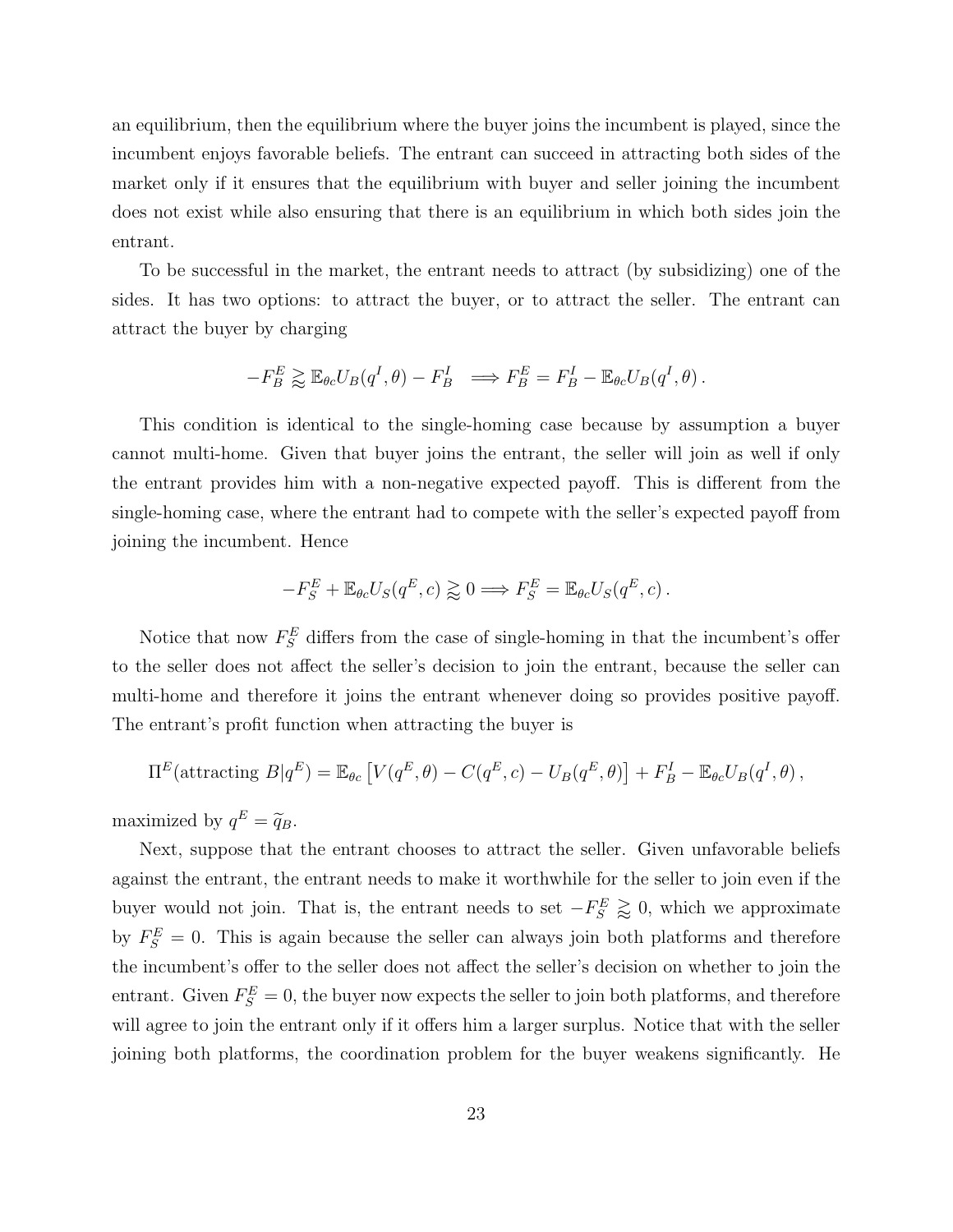knows that he will trade, no matter which platform he joins, because the seller is present on both. The buyer prefers to join th entrant when

$$
\mathbb{E}_{\theta c} U_B(q^E, \theta) - F_B^E \gtrsim \mathbb{E}_{\theta c} U_B(q^I, \theta) - F_B^I \implies F_B^E = \mathbb{E}_{\theta c} U_B(q^E, \theta) - \mathbb{E}_{\theta c} U_B(q^I, \theta) + F_B^I.
$$
\n(13)

This condition differs from the single-homing case. To see the intuition behind this condition, notice that if  $\mathbb{E}_{\theta c}U_B(q^E) - F_B^E \leq \mathbb{E}_{\theta c}U_B(q^I) - F_B^I$ , then there is an equilibrium in which the seller joins both platforms while the buyer joins only the incumbent. As beliefs are unfavorable against the entrant, the two sides of the market will play this equilibrium and as  $F_S^E = 0$ , the entrant will not make positive profit. Condition (13) ensures that the buyer prefers to join the entrant even if he believes that the seller joined both platforms. The entrant's profit is maximized for  $q^E = \tilde{q}_S$ , and yields

$$
\Pi^{E}(\text{attracting } S|\widetilde{q}_{S}(\theta, c)) = \mathbb{E}_{\theta c}[V(\widetilde{q}_{S}, \theta) - C(\widetilde{q}_{S}, c) - U_{S}(\widetilde{q}_{S}, c)] + F_{B}^{I} - \mathbb{E}_{\theta c}U_{B}(q^{I}, \theta).
$$

A direct comparison of the entrant's profits under the two scenarios reveals that the entrant attracts the buyer when  $\Delta > 0$ , and attracts the seller when  $\Delta < 0$ , independently of the incumbent's strategy.<sup>14</sup>

The incumbent's objective is to maximize its profit, under the constraints that winning the market is not profitable for the entrant, and both the buyer and the seller prefer to join the incumbent than to stay out of the market.<sup>15</sup>

**Proposition 2** Suppose that the seller can multihome by joining both platforms. Then, in the equilibrium of the sequential game:

(i) If  $\Delta > 0$ , then the incumbent sets  $q^I = q^*$ ,  $F_B^I = -\mathbb{E}_{\theta c} \left[ V(\tilde{q}_B, \theta) - C(\tilde{q}_B, c) - U_B(\tilde{q}_B, \theta) \right] +$  $\mathbb{E}_{\theta c}U_B(q^*,\theta), F_S^I = \mathbb{E}_{\theta c}U_S(q^*,c)$  and earns

$$
\Pi^{I}(q^{*}) = \mathbb{E}_{\theta c}\left[V(q^{*},\theta) - C(q^{*},c)\right] - \mathbb{E}_{\theta c}\left[V(\widetilde{q}_{B},\theta) - C(\widetilde{q}_{B},c) - U_{B}(\widetilde{q}_{B},\theta)\right].
$$

(ii) If  $\Delta < 0$ , then the incumbent sets  $q^I = q^*$ ,  $F_B^I = -\mathbb{E}_{\theta c} [V(\tilde{q}_S, \theta) - C(\tilde{q}_S, c) - U_S(\tilde{q}_S, c)] +$  $\mathbb{E}_{\theta c}U_B(q^*,\theta), F_S^I = \mathbb{E}_{\theta c}U_S(q^*,c)$  and earns:

$$
\Pi^{I}(q^{*}) = \mathbb{E}_{\theta c}\left[V(q^{*},\theta) - C(q^{*},c)\right] - \mathbb{E}_{\theta c}\left[V(\widetilde{q}_{S},\theta) - C(\widetilde{q}_{S},c) - U_{S}(\widetilde{q}_{S},c)\right].
$$

<sup>&</sup>lt;sup>14</sup>For  $\Delta = 0$ , the entrant is indifferent between attracting the buyer or the seller.

<sup>&</sup>lt;sup>15</sup>This optimization problem is formally stated in the proof of Proposition 2.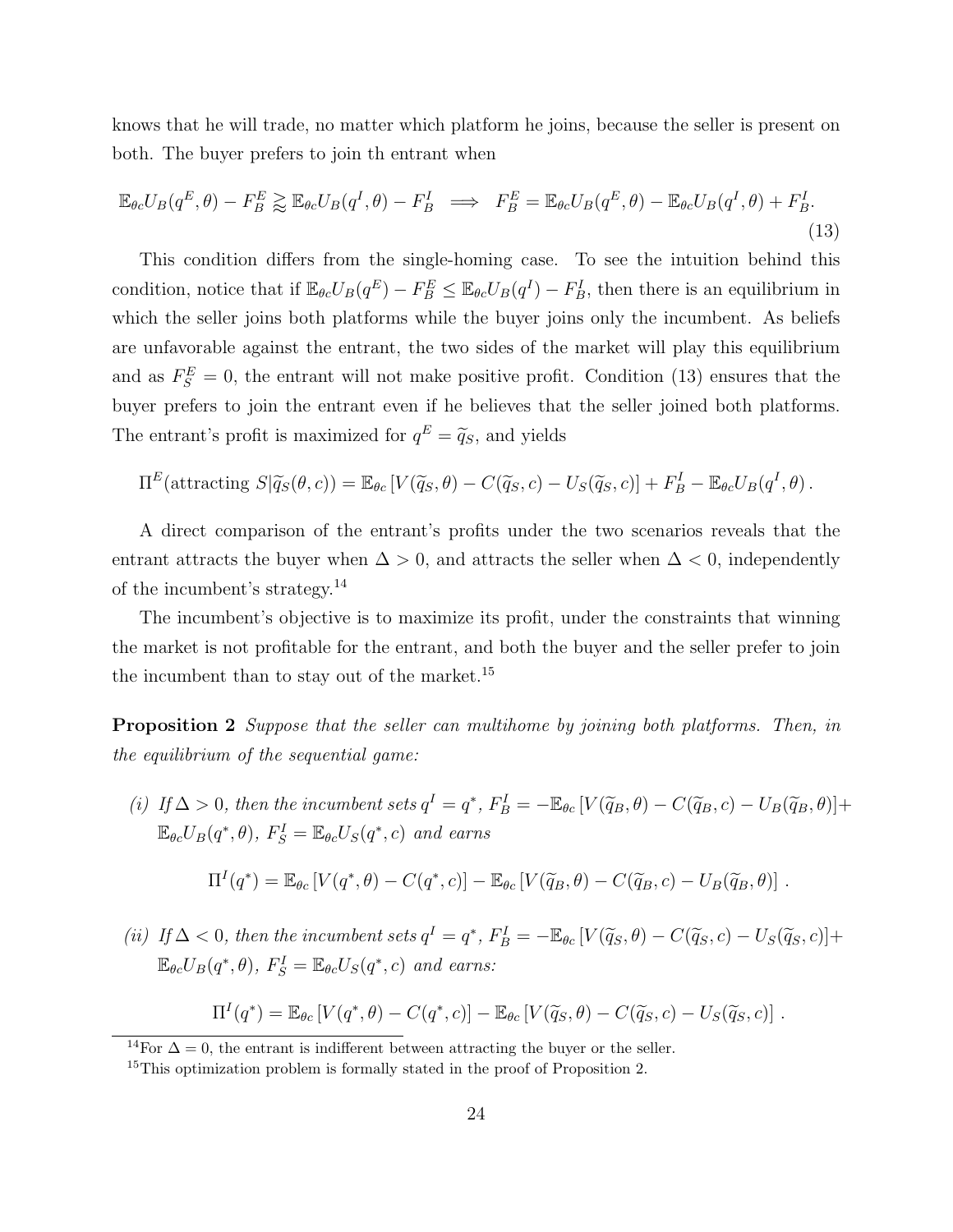Proof. See Appendix, page 45.

Comparing Proposition 2 with Proposition 1 reveals that with multi-homing, the incumbent always offers the welfare-maximizing quantity regardless of  $\Delta$ , thus the market is always efficient. Intuitively, if the entrant chooses to attract the seller but the seller can multi-home, then the buyer still gains the payoff  $\mathbb{E}_{\theta c}U_B(q^I, \theta) - F_B^I$  from staying with the incumbent because the seller joined both platforms. As the buyer still benefits from the presence of the seller in the incumbent's platform, the entrant needs to charge the buyer a lower access price in order to convince the buyer to sign with the entrant. This in turn reduces the entrant's profit from attracting the seller to begin with, and therefore enables the incumbent to dominate the market without distorting its quantity.

Given that now we have characterized the equilibrium under multi-homing, for the reminder of this section we will analyze each platform's incentives to prevent multi-homing. A platform can prevent multi-homing by imposing exclusive dealing restriction. For example, a videogame console manufacturer can impose exclusive dealing on third-party developer that prevents developers from dealing with competing manufacturers. In other cases, a platform can use indirect ways for preventing multi-homing, by making their platform incompatible with other platforms and therefore imposing additional cost on the agent's ability to multi-home.

In the context of our model, the platforms' profits and  $q$  in an equilibrium with multihoming are the same as under single-homing for  $\Delta \geq \mathbb{E}_{\theta_c}[U_B(\tilde{q}_B, \theta)]$  or  $\Delta \leq -\mathbb{E}_{\theta_c}[U_S(\tilde{q}_S, c)]$ . Therefore, we focus our analysis of exclusivity on the case where  $-\mathbb{E}_{\theta c} [U_S(\tilde{q}_S, c)] < \Delta$  $\mathbb{E}_{\theta c} [U_B(\widetilde{q}_B, \theta)].$ 

We first show, in Lemma 2 that if exclusive dealing is possible, then there is no multihoming equilibrium.

**Lemma 2** Suppose that  $-E_{\theta c}[U_{S}(\widetilde{q}_{S}, c)] < \Delta < E_{\theta c}[U_{B}(\widetilde{q}_{B}, \theta)]$  and that platforms can impose exclusive dealing. Then, the incumbent earns higher profit in the multi-homing equilibrium than in the single-homing equilibrium. However, given that the incumbent sets the multi-homing strategies, the entrant finds it optimal to impose exclusive dealing, and by so doing will be able to dominate the market with positive profit.

Proof. See Appendix, page 46.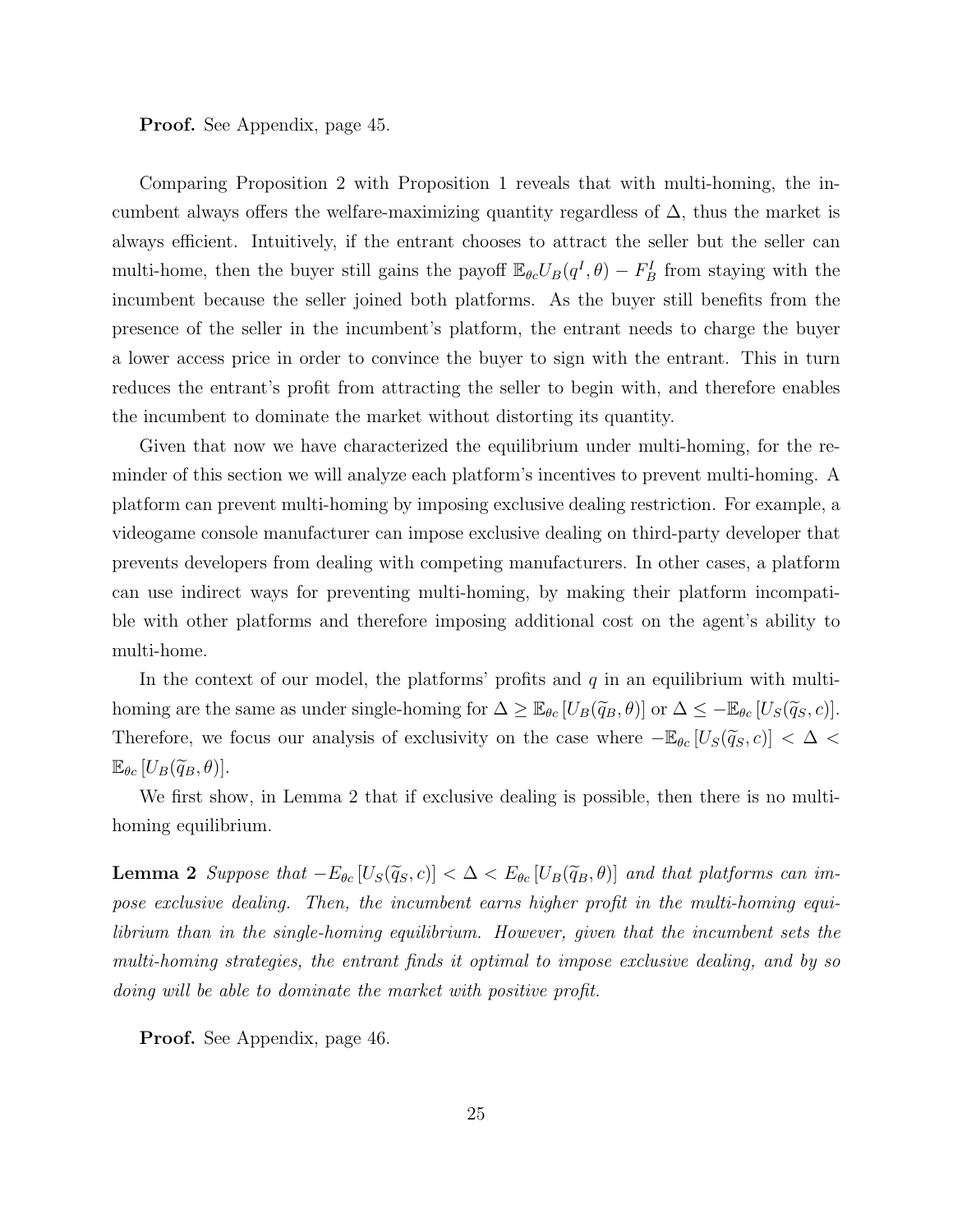Lemma 2 shows that while the incumbent benefits from multi-homing, the entrant will respond to the incumbent's multi-homing strategy by imposing exclusive dealing. This in turn means that it is not optimal for the incumbent to set the multi-homing strategies to begin with. The intuition for this result is following. Multi-homing provides the entrant with an advantage and a disadvantage over single-homing. In comparison with single-homing, it is easier for the entrant to attract the seller under multi-homing because the seller can join both platforms, and therefore joins the entrant as long as the seller gains non-negative payoff. At the same time, it is more difficult for the entrant to attract the buyer under multi-homing for the same reason: if the buyer expects the seller to join both platforms, the entrant needs to leave the buyer with higher payoff to motivate the buyer to choose the entrant over the incumbent. In the multi-homing equilibrium, the incumbent eliminates the former, positive effect of multi-homing on the entrant by providing the seller with zero payoff. In such a case, the seller's incentive to join the entrant becomes the same under single- and multi-homing. Then, the incumbent can amplify the latter, negative effect of multi-homing by offering a low, possibly negative access fees to the buyer. As the incumbent turns the multi-homing effects against the entrant, the entrant would like to correct this by imposing exclusive dealing.

Next, we establish that in equilibrium, the two platforms indeed play their single-homing strategies and at least one of them imposes exclusive dealing.

**Proposition 3** Suppose that  $-E_{\theta c} [U_S(\widetilde{q}_S, c)] < \Delta < E_{\theta c} [U_B(\widetilde{q}_B, \theta)]$  and that platforms can impose exclusive dealing. Then, in equilibrium,

- (i) If  $0 \leq \Delta < E_{\theta c}$  [ $U_B(\tilde{q}_B, \theta)$ ], then the incumbent sets the single-homing strategy but does not need to impose exclusive dealing. Given the incumbent's strategy, the entrant earns zero profit if it imposes exclusive dealing, and negative profit otherwise.
- (ii) If  $-E_{\theta e}[U_{S}(\tilde{q}_{S}, c)] < \Delta \leq 0$ , then the incumbent sets the single-homing strategy and imposes exclusive dealing. The entrant then plays its single-homing strategy and earns zero profit.

Proof. See Appendix, page 48.

Proposition 3 reveals that if the informational problem is more significant on the seller's side  $(0 \leq \Delta < E_{\theta_c}[U_B(\tilde{q}_B, \theta)]$ , then the incumbent does not directly impose exclusive dealing, though the entrant's ability to impose exclusivity forces the incumbent to set the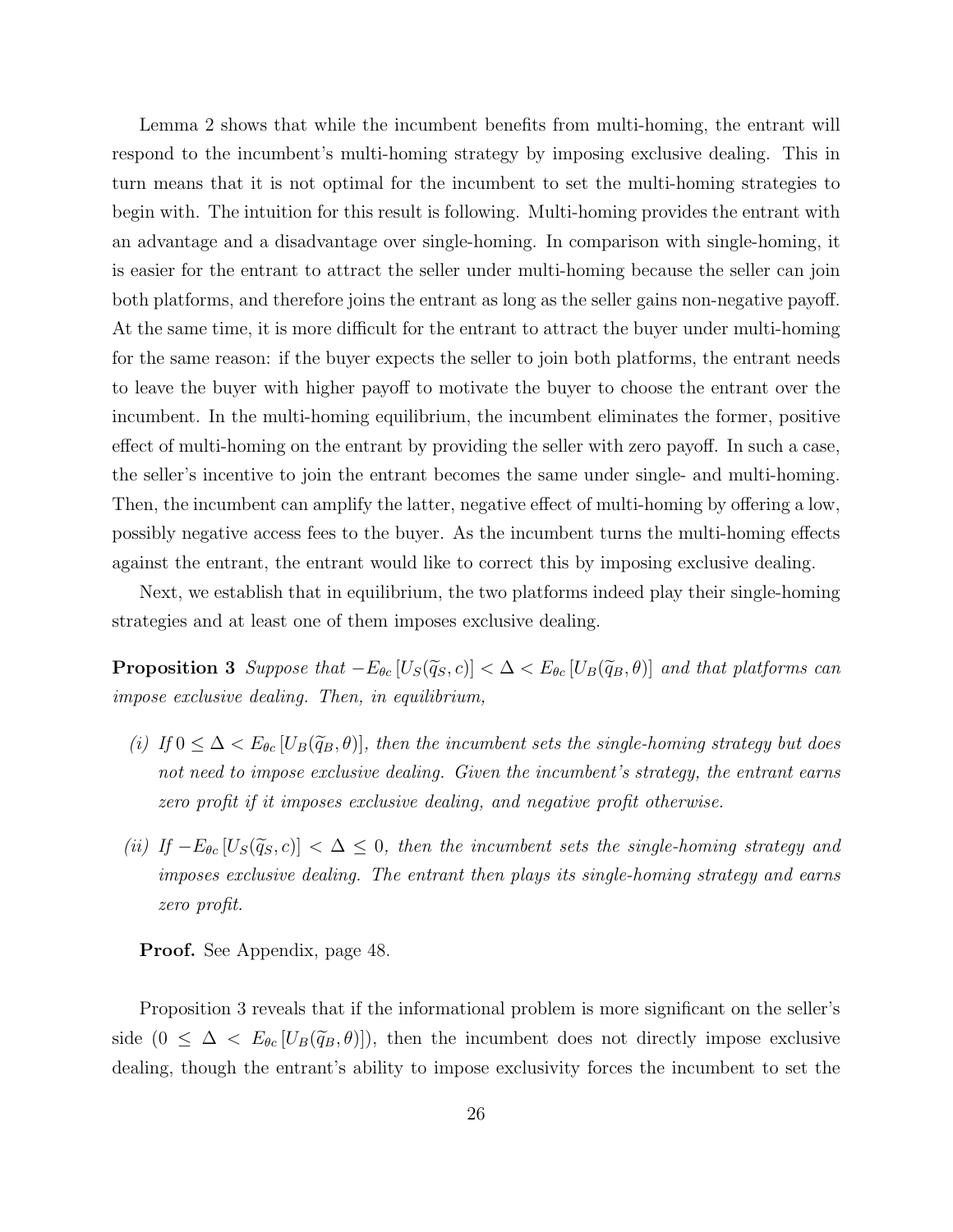single-homing strategies. If however the informational problem is more significant on the buyer's side  $-E_{\theta c}[U_{S}(\tilde{q}_{S}, c)] < \Delta \leq 0$ , then the incumbent will also need to impose exclusive dealing. Intuitively, in the later case, under single-homing the incumbent attracts the seller while the entrant attracts the buyer and earn zero profit. If the incumbent would not impose exclusivity in this case, then the entrant finds it optimal to also attract the seller, and win the market. To prevent this, the incumbent imposes in equilibrium exclusive dealing.

Next, consider the effect of exclusive dealing on welfare. Recall that if  $-E_{\theta c} [U_S(\tilde{q}_S, c)]$  $\Delta < E_{\theta c}$  [ $U_B(\tilde{q}_B, \theta)$ ], then Proposition 2 reveals that the single-homing strategies involve a downward distortion in the quantity, while Proposition 3 reveals that under multi-homing the incumbent always sets the welfare-maximizing quantity. Since the platforms' ability to impose exclusive dealing forces them to play the single-homing strategies, it also forces the incumbent to distort the quantity downward. Following Corollary 2 summarizes this finding.

Corollary 2 Suppose that  $-E_{\theta c}[U_S(\widetilde{q}_S, c)] < \Delta < E_{\theta c}[U_B(\widetilde{q}_B, \theta)]$ . Then, the platform's ability to impose exclusive dealing reduces social welfare.

For antitrust policy, this result supports a restrictive approach by antitrust authorities against exclusive dealing.

We conclude this section by highlighting the role that asymmetric information plays in the analysis. Notice that without any asymmetric information, both platforms earn zero profits under both single- and multi-homing. Therefore, the incumbent loses all the advantages of multi-homing, while the entrant has nothing to gain by imposing exclusive dealing. Since the equilibria under multi- and single-homing are the same, no platform has incentive to impose exclusivity or seek multi-homing.

# 5 Application: Technology Choice under Platform Competition

In this section, we explore a scenario where the two competing platforms choose between an incremental or radically innovative technology before they compete on prices. Suppose that there is a preliminary stage to the pricing game described in Section 3. In this preliminary stage the platforms simultaneously and non-cooperatively choose which of the two available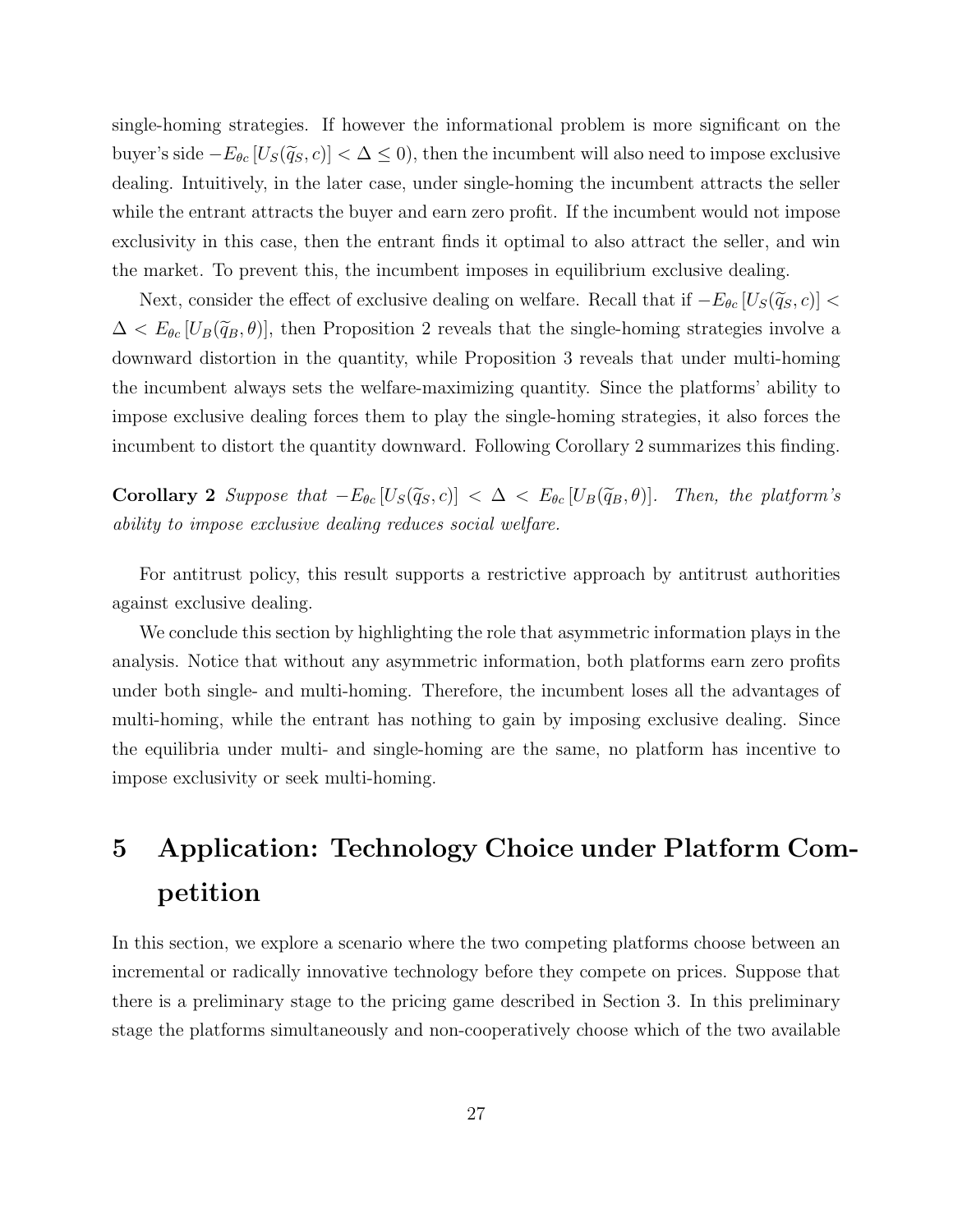new technologies to adopt.<sup>16</sup> The technologies differ in their expected benefits and the probability with which they succeed. The benefits of a new technology are realized by increasing the value,  $V$ , across the buyer types, and by decreasing the cost,  $C$ , across the seller types. One of the new technologies is an incremental technology: it certainly succeeds, but offers small expected benefit. One can think of it as an upgrade of an existing technology. The other technology is a radically innovative technology, which may fail or succeed with a certain probability. But if successful, the radical technology provides significantly higher benefits to the buyer and the seller than the incremental technology.

We show that if the radical technology is very risky (has a low probability of success), then there is a unique equilibrium where the incumbent chooses the incremental technology while the entrant chooses the radical technology. The opposite case occurs when the radical technology has a high probability of success. Moreover, the above result is a direct consequence of the presence of asymmetric information: under full information there are two equilibria, in which the two platforms choose different technologies, regardless of the probability of success of the radical technology. Consequently, the presence of asymmetric information can explain why it is the entrants who choose the most radical and risky technologies.

#### 5.1 Game of Technology Choice

Before deciding on its pricing, each platform chooses a technology. There are two technologies for the platforms to choose from. We assume that there are no costs to implement either technology. However, the two technologies differ in the benefits and in the probability of success. One technology is *incremental*, denoted by  $\mathcal{E}$ . This technology generates  $V^{\mathcal{E}}$  and  $C^{\mathcal{E}}$  with certainty. The other technology is radically innovative, which we also call *radical* and denote by  $\mathcal R$ . The radical technology is successful with some probability  $\rho$ . When it is successful, it generates  $V^{\mathcal{H}}$  and  $C^{\mathcal{H}}$  such that for any  $\theta$  and  $q$ ,  $V^{\mathcal{H}}(q, \theta) > V^{\mathcal{E}}(q, \theta)$ , and for any c and q,  $C^{\mathcal{H}}(q, c) < C^{\mathcal{E}}(q, c)$ . With probability  $1 - \rho$ , the radical technology fails, and generates  $V^{\mathcal{L}} = 0$  for any  $\theta$  and  $q$ . That is, if the radical technology fails, no agents join the platform that has adopted it. Notice that in comparison with the incremental technology, the radical technology is more risky if  $\rho$  is sufficiently low, as it is more likely that the

 $16$ Not adopting either of the new technologies is a dominated strategy, as it leads surely to demise of the platform.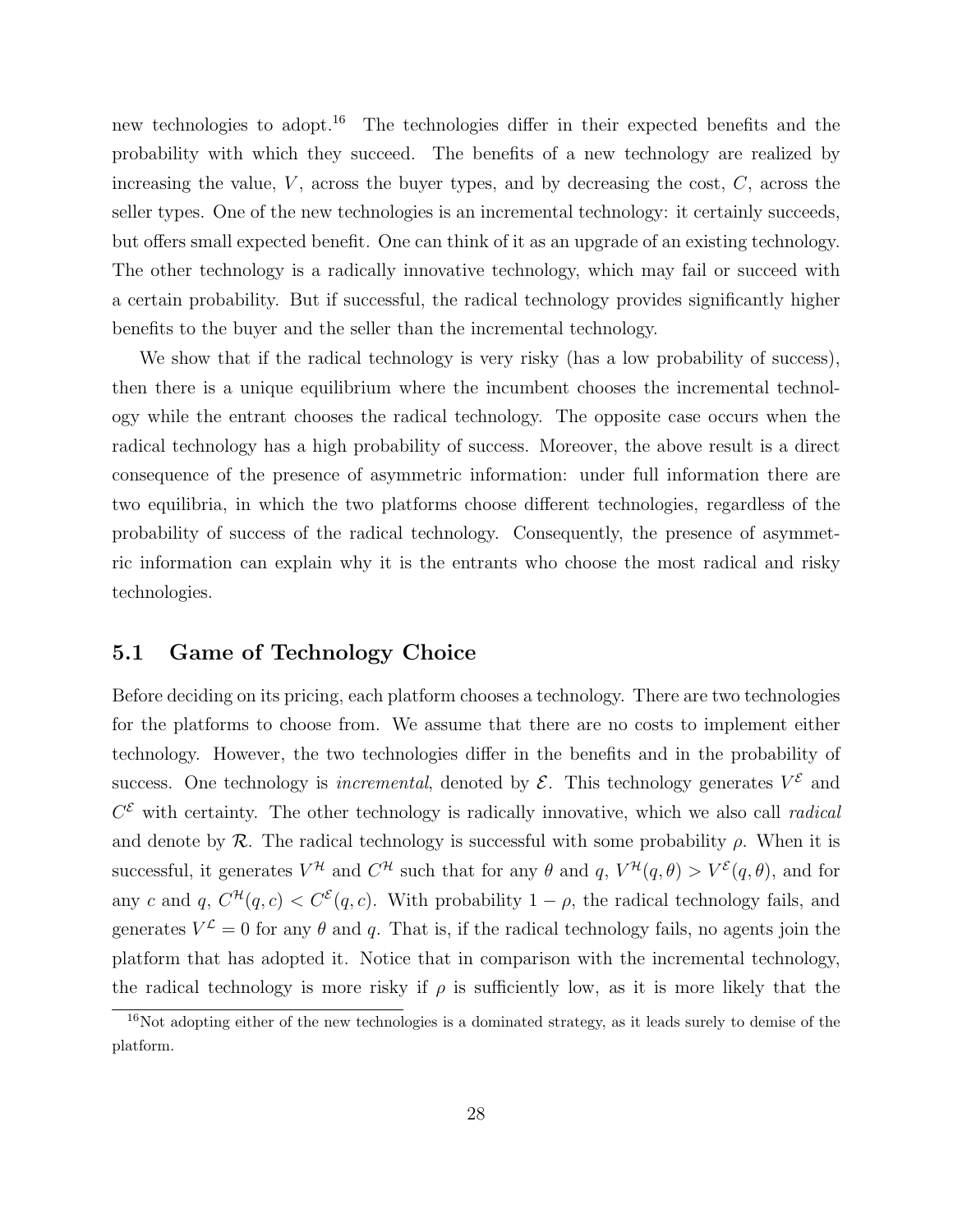incremental technology will turn out to be better than the radical technology. The opposite case occurs when  $\rho$  is sufficiently close to 1, in which case the incremental technology is the more risky one as it is more likely that the radical technology will turn out to be better than the incremental technology. In our analysis we provide a solution for all possible values of  $\rho$ .

The game has two stages. In the first stage, the platforms simultaneously choose a technology. If any platform chose the radical technology, at the end of the first stage it is (publicly) known if the technology was successful or not. In the second stage, knowing the technology choices, the platforms play a simultaneous pricing game similar to the one in Section 3. To assure that all possible second stage subgames have unique Nash equilibria in pure strategies, we assume that  $\Delta^{\mathcal{T}} > \mathbb{E}_{\theta c} U_B^{\mathcal{T}}(q^*(\mathcal{T}), c)$  for  $\mathcal{T} = \mathcal{E}, \mathcal{H}$ , where  $q^*(\mathcal{T})$  is the trade-maximizing quantity under technology  $\mathcal{T} = \mathcal{E}, \mathcal{H}$ .<sup>17, 18</sup>

We begin by considering only those situations when both platforms implement the same technology. We assume that the radical technology turns out to be successful or not, independently of which platform decided to implement it. If both platforms adopt the radical technology, they either both succeed or both fail. Hence, the profits of the platforms when both implement the same technology directly follows from our analysis of competition in Section 3.

When both platforms choose the *radical* technology, and the technology fails, neither makes any profit. When they both succeed, they earn:

 $\Pi^{I}(\mathcal{H},\mathcal{H})=\mathbb{E}_{\theta c}[V^{\mathcal{H}}(q^{*}(\mathcal{H}),\theta)-C^{\mathcal{H}}(q^{*}(\mathcal{H}),c)]-\mathbb{E}_{\theta c}[V^{\mathcal{H}}(\widetilde{q}_{B}(\mathcal{H}),\theta)-C^{\mathcal{H}}(\widetilde{q}_{B}(\mathcal{H}),c)-U_{B}^{\mathcal{H}}(\widetilde{q}_{B}(\mathcal{H}),\theta)],$  $\Pi^E(\mathcal{H},\mathcal{H})=0$  .

When both platforms choose the incremental technology  $\mathcal{E}$ , they earn:

$$
\Pi^{I}(\mathcal{E}, \mathcal{E}) = \mathbb{E}_{\theta c}[V^{\mathcal{E}}(q^{*}(\mathcal{E}), \theta) - C^{\mathcal{E}}(q^{*}(\mathcal{E}), c)] - \mathbb{E}_{\theta c}[V^{\mathcal{E}}(\widetilde{q}_{B}(\mathcal{E}), \theta) - C^{\mathcal{E}}(\widetilde{q}_{B}(\mathcal{E}), c) - U^{\mathcal{E}}_{B}(\widetilde{q}_{B}(\mathcal{E}), \theta)],
$$
  
\n
$$
\Pi^{E}(\mathcal{E}, \mathcal{E}) = 0.
$$

We turn now to the situations where platforms chose different technologies. First, consider the case where the incumbent chooses  $\mathcal E$  and the entrant chooses  $\mathcal R$ . If the radical

<sup>&</sup>lt;sup>17</sup>Similarly to the derivations in Section 3,  $\tilde{q}_B(\mathcal{T})$  is a function  $q(\theta, c)$  maximizing  $\mathbb{E}_{\theta c}\left[V^{\mathcal{T}}(q(\theta, c), \theta) - C^{\mathcal{T}}(q(\theta, c), c)\right] - \mathbb{E}_{\theta} U_{B}^{\mathcal{T}}(q, \theta), \text{ where } U_{B}^{\mathcal{T}}(q, \theta) = \mathbb{E}_{c} \int_{\theta_{0}}^{\theta} V_{\theta}^{\mathcal{T}}(q(\bar{\theta}, c), \bar{\theta}) \mathrm{d}k(\bar{\theta}), \text{ while }$  $q^*(\mathcal{T})$  maximizes  $\mathbb{E}_{\theta c} \left[ V^{\mathcal{T}}(q(\theta, c), \theta) - C^{\mathcal{T}}(q(\theta, c), c) \right],$  etc.

<sup>&</sup>lt;sup>18</sup>The assumption of sufficiently large  $\Delta$  assures that a pure strategy Nash equilibrium exists in the simultaneous pricing game, and is the same as the subgame perfect equilibrium in the sequential game (see Proposition 1(i) and footnote 11).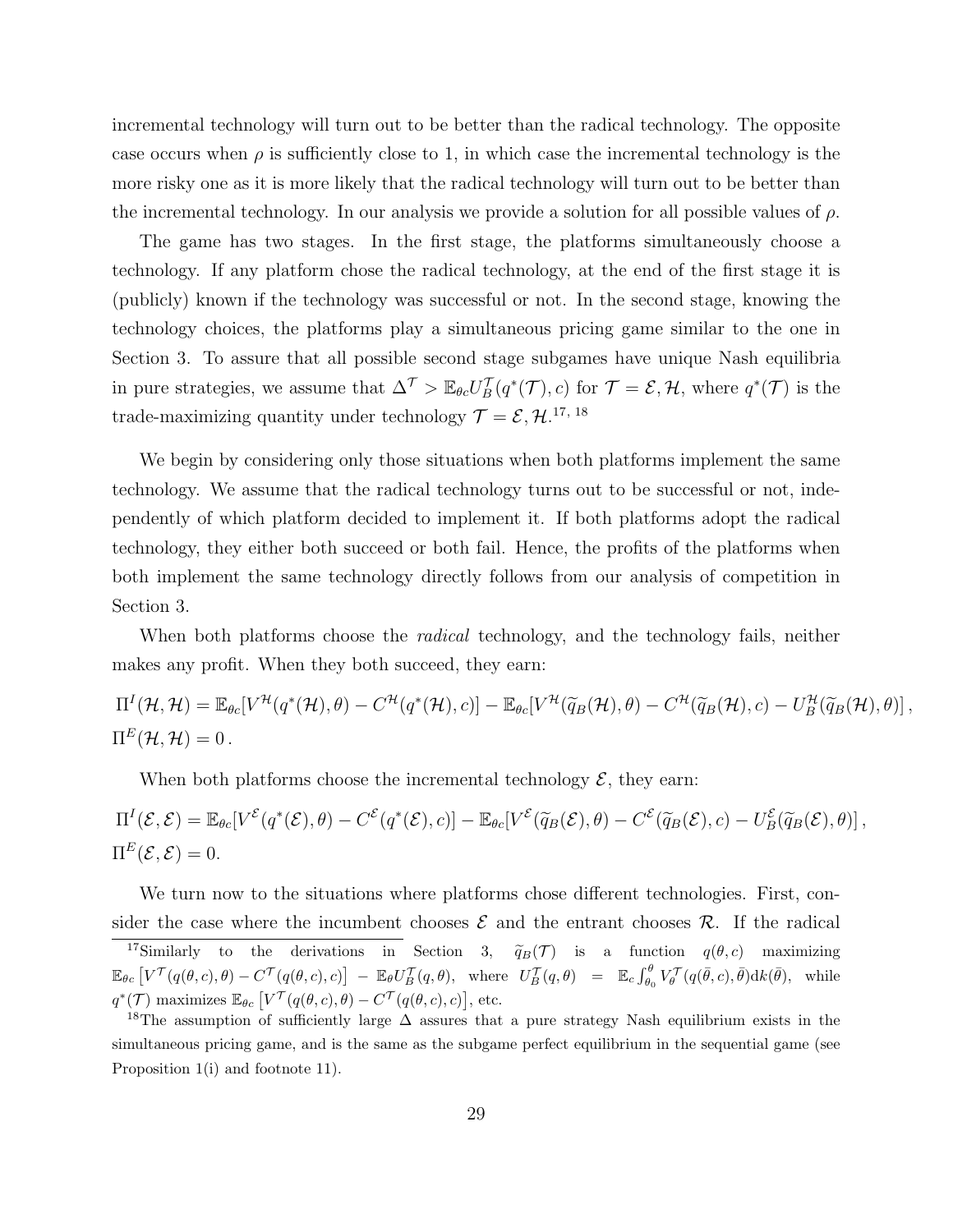technology fails,  $\Pi^E(\mathcal{E}, \mathcal{L}) = 0$  and the incumbent becomes the monopolist platform facing optimistic expectations, i.e.,  $P<sub>o</sub>$  from the Section 2, and earns

$$
\Pi^I(\mathcal{E}, \mathcal{L}) = \mathbb{E}_{\theta c}[V^{\mathcal{E}}(q^*(\mathcal{E}), \theta) - C^{\mathcal{E}}(q^*(\mathcal{E}), c)].
$$

If the radical technology is successful, then the entrant can dominate the market as long as the quality of the successful innovative technology is sufficiently high. The result of Lemma 3 uses similar arguments as in the proof of Proposition 1 to find a condition for such an equilibrium.

Lemma 3 Suppose that the incumbent chose the incremental technology while the entrant chose the radically innovative technology. When the innovative technology is successful and

$$
\Pi^{E}(\mathcal{E},\mathcal{H}) = \mathbb{E}_{\theta c}[V^{\mathcal{H}}(\widetilde{q}_{B}(\mathcal{H}),\theta) - C^{\mathcal{H}}(\widetilde{q}_{B}(\mathcal{H}),c) - U_{B}^{\mathcal{H}}(\widetilde{q}_{B}(\mathcal{H}),\theta)] - \mathbb{E}_{\theta c}[V^{\mathcal{E}}(q^{*}(\mathcal{E}),\theta) - C^{\mathcal{E}}(q^{*}(\mathcal{E}),c)] > 0,
$$
\n(14)

then there is a unique equilibrium where the incumbent earns  $\Pi^I(\mathcal{E}, \mathcal{H}) = 0$  and the entrant earns  $\Pi^E(\mathcal{E}, \mathcal{H})$ .

Proof. See Appendix, page 49.

Now, suppose that the incumbent chooses the radical technology  $\mathcal{R}$ , while the entrant chooses  $\mathcal{E}$ . If the radical technology fails, the incumbent does not make any profit,  $\Pi^I(\mathcal{L}, \mathcal{E}) =$ 0, and the entrant becomes the monopolist facing pessimistic beliefs, i.e.,  $P_p$  in Section 2. Therefore, the entrant earns  $\Pi^{E}(\mathcal{L}, \mathcal{E}) = \mathbb{E}_{\theta c}[V^{\mathcal{E}}(\widetilde{q}_{B}(\mathcal{E}), \theta) - C^{\mathcal{E}}(\widetilde{q}_{B}(\mathcal{E}), c) - U^{\mathcal{E}}_{B}(\widetilde{q}_{B}(\mathcal{E}), \theta)].$  The outcome of the market in case the radical technology succeeds is presented in Lemma 4. This result is obtained by the similar arguments as in the proofs of Proposition 1 and Lemma 3.

Lemma 4 Suppose that the entrant chose the incremental technology while the incumbent chose the radically innovative technology. When the innovative technology is successful, in the unique equilibrium the entrant does not earn any profit,  $\Pi^{E}(\mathcal{H}, \mathcal{E}) = 0$ . The incumbent earns

$$
\Pi^{I}(\mathcal{H},\mathcal{E})=\mathbb{E}_{\theta c}[V^{\mathcal{H}}(q^{*}(\mathcal{H}),\theta)-C^{\mathcal{H}}(q^{*}(\mathcal{H}),c)]-\mathbb{E}_{\theta c}[V^{\mathcal{E}}(\widetilde{q}_{B}(\mathcal{E}),\theta)-C^{\mathcal{E}}(\widetilde{q}_{B}(\mathcal{E}),c)-U^{\mathcal{E}}_{B}(\widetilde{q}_{B}(\mathcal{E}),\theta)].
$$

Proof. It follows directly from the proof of Proposition 1(i).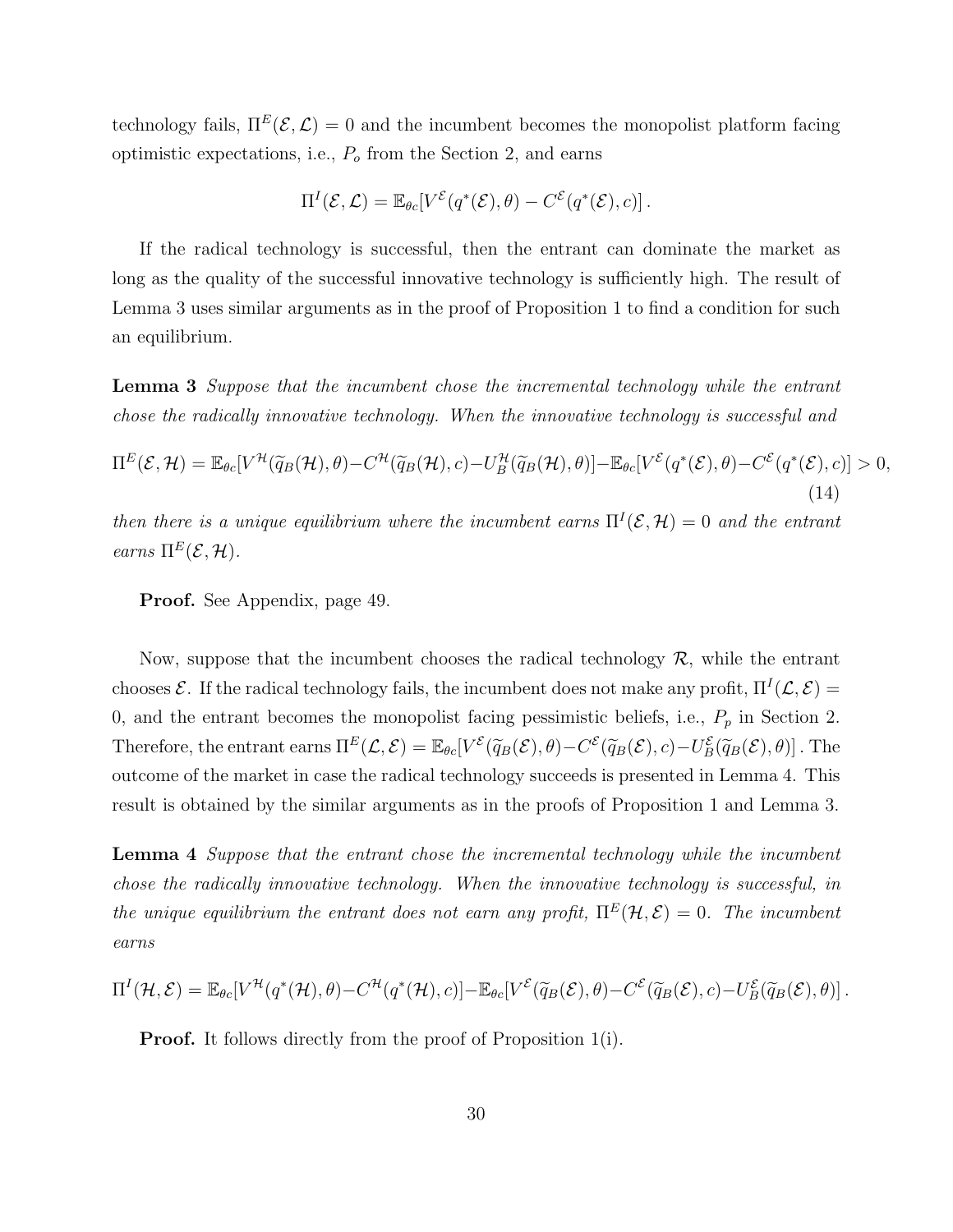| $\Pi^I({\mathcal E},{\mathcal E}),\,0$                                                                     | $\mid (1-\rho) \Pi^{I}(\mathcal{E}, \mathcal{L}), \rho \Pi^{E}(\mathcal{E}, \mathcal{H})\mid$ |
|------------------------------------------------------------------------------------------------------------|-----------------------------------------------------------------------------------------------|
| $\mathcal{R} \mid \rho \Pi^{I}(\mathcal{H}, \mathcal{E}), (1-\rho) \Pi^{E}(\mathcal{L}, \mathcal{E}) \mid$ | $\rho \Pi^I(\mathcal{H},\mathcal{H}), 0$                                                      |

Table 1: Expected payoff matrix in technology adoption game. The incumbent is the row player, and the entrant is the column player.

#### 5.2 Equilibrium in the Technology Choice Game

Given the platforms' profits in the pricing game under different technology adoption scenarios, we can put together the payoffs in the first stage of the game, i.e. in the stage of technology choice. Given the payoffs when the radical technology is successful and when it fails, the expected payoffs from choosing each technology are represented in Table 1.

We can see from that payoff matrix that the entrant's best response is always to adopt a different technology than the incumbent. Consider now the incumbent's best response. Unlike the entrant, the incumbent does not need to avoid competition in the same technologies. Proposition 4 identifies Nash equilibria in this game, and Figure 2 illustrates the result.

**Proposition 4** In the two stage technology adoption game, there are two cutoffs,  $\rho$  and  $\overline{\rho}$ , where  $0 \leq_{\underline{\rho}} < \overline{\rho} \leq 1$ , such that:

- (i) If  $\rho \in [0,\rho]$ , (the radical technology is highly risky), there is a unique Nash equilibrium where the incumbent chooses the incremental technology while the entrant chooses the radical technology.
- (ii) If  $\rho \in [\overline{\rho},1]$  (the radical technology is almost not risky), there is a unique Nash equilibrium where the incumbent chooses the radical technology while the entrant chooses the incremental technology.
- (iii) If  $\rho \in [\rho, \overline{\rho}]$ , there are two Nash equilibria in which the two platforms choose different technologies.

Proof. See Appendix, page 51.

Proposition 4 reveals that if the radical technology is either extremely risky or almost not risky, (i.e., when  $\rho$  is either very low or very high), it is always the incumbent that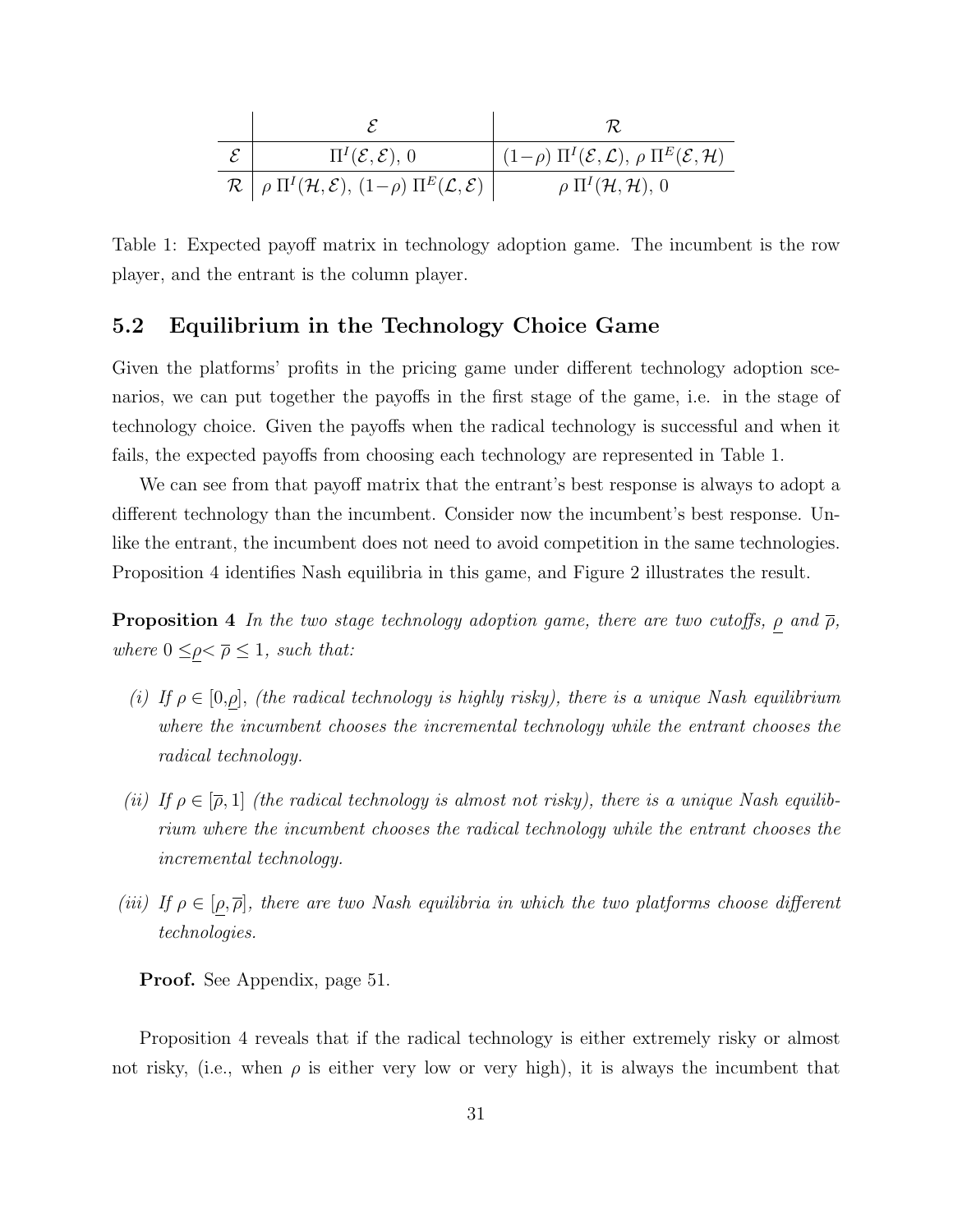chooses the safer technology while the entrant chooses the riskier one. Only if there is no such clear distinction (i.e., intermediate values of  $\rho$ ), there are two equilibria. This result however relays on the presence of asymmetric information. To see why, notice that if there is no informational problem, i.e.,  $(1 - k(\theta))/K(\theta) = G(c)/g(c) = 0$  for all  $\theta$  and c, then  $\Pi^{I}(\mathcal{E}, \mathcal{E}) = \Pi^{I}(\mathcal{H}, \mathcal{H}) = 0.$  Corollary 3 below follows directly from the proof of Proposition 4.

**Corollary 3** Suppose that there is no informational problem  $((1 - k(\theta))/K(\theta) \longrightarrow 0$  and  $G(c)/g(c) \longrightarrow 0$ ). Then,  $\rho \longrightarrow 0$ ,  $\bar{\rho} \longrightarrow 1$ , and there are two Nash equilibria in which the two platforms choose different technologies for all  $\rho \in [0,1]$ .

Corollary 3 shows that without the informational problem, either platform may choose the radical (or the incremental) technology for all values of  $\rho$ . Therefore, the presence of the informational problem is crucial for the result that it is only the incumbent that chooses the safer technology and only the entrant that chooses the risky one. Intuitively, the informational problem is responsible for creating the incumbent's advantage over the entrant when they both choose the same technology. This forces the entrant to take risks that an incumbent would not take. If fact, the proof of Proposition 4 implies that as the



Figure 2: Possible equilibria in the technology choice game, depending on the value of  $\rho$ .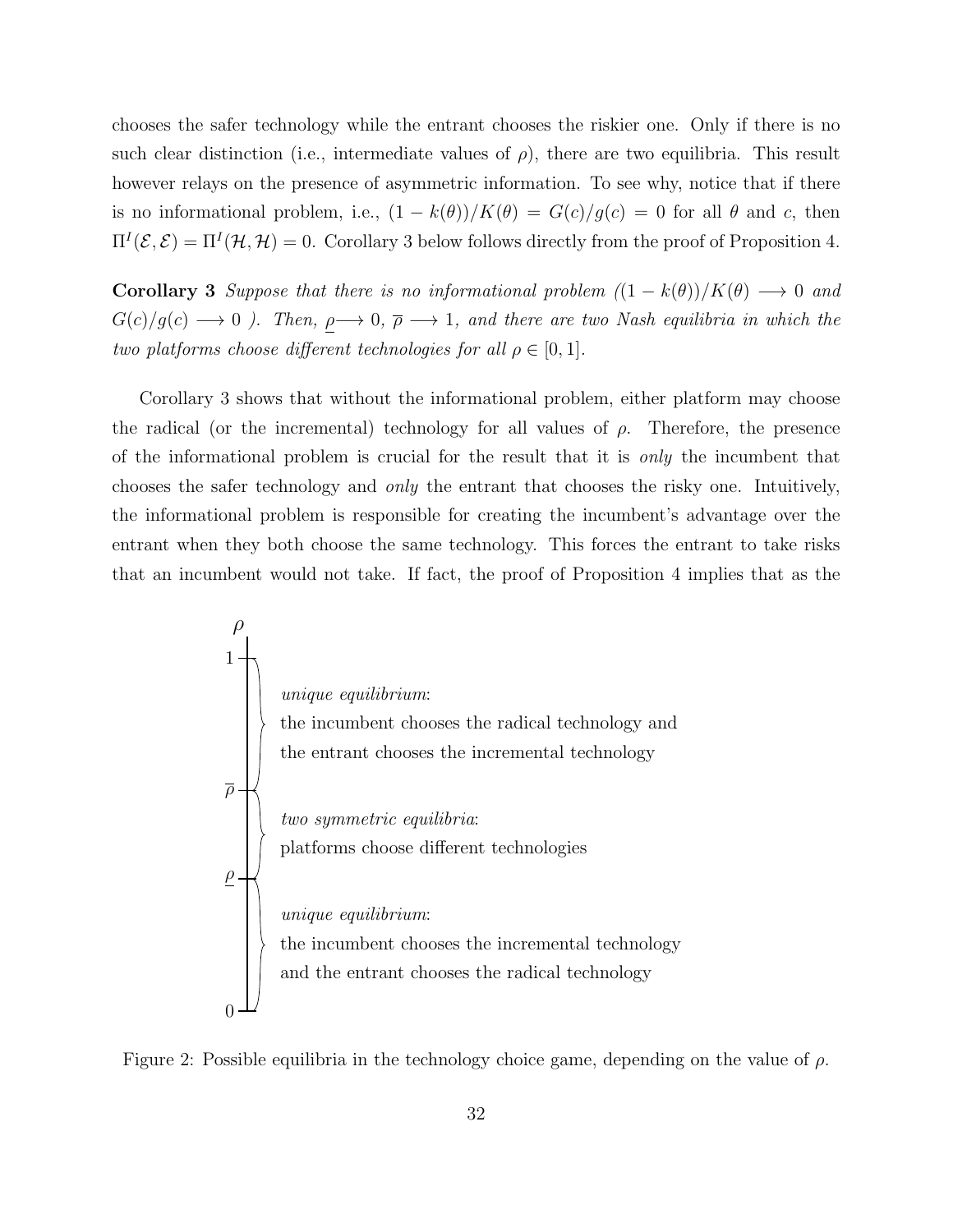informational problem becomes stronger (i.e.,  $(1-k(\theta))/K(\theta)$  and  $G(c)/g(c)$  become larger), then  $\rho$  increases,  $\bar{\rho}$  decreases and therefore the set of parameters in which there is a unique equilibrium increases.

The results of this section can explain why an entrant is more willing to take the chance in adopting a new and unfamiliar (i.e., very risky) technology, and how this incentive is driven by the presence of uncertainty and asymmetric information. In particular, the success probability of the innovative technology and the informational problem can be interpreted as two sources of uncertainty in this competitive environment. The former is the uncertainty affecting mainly the platform, while the latter is mainly affecting the agents.<sup>19</sup> The results in this section show that the incumbent prefers to put less uncertainty on itself and more on the agents (i.e., it goes for the innovative technology only if there is high enough success probability, but it does not mind large informational problem for the agents), while the entrant does the opposite.

# 6 Conclusions

This paper considers platform competition in a two-sided market, when agents do not know their valuations from joining the platform and they privately learn this information only after they join. The paper shows that this informational problem significantly affects pricing, profits, and market efficiency.

In our main result we show that the dominant platform may distort the level of trade (measured by quantity or quality) downwards in comparison with the level of trade that maximizes social welfare. A monopoly facing the same informational problem does not distort the level of trade, and under competition with full information, again there is no distortion. Therefore, it is the combination of the informational problem and the presence of competition that creates the market inefficiency.

We use the main result in two applications: Our first application concerns multi-homing. We find that the incumbent platform earns higher profit under multi-homing, and multihoming eliminates the incumbent's need to distort the level of trade downward. However, if possible, the entrant will prefer to prevent agents from multi-homing by imposing exclusive dealing or by making the technologies of the two platforms incompatible. In the context

<sup>19</sup>Of course, both types of uncertainly affect agents and platforms directly or indirectly.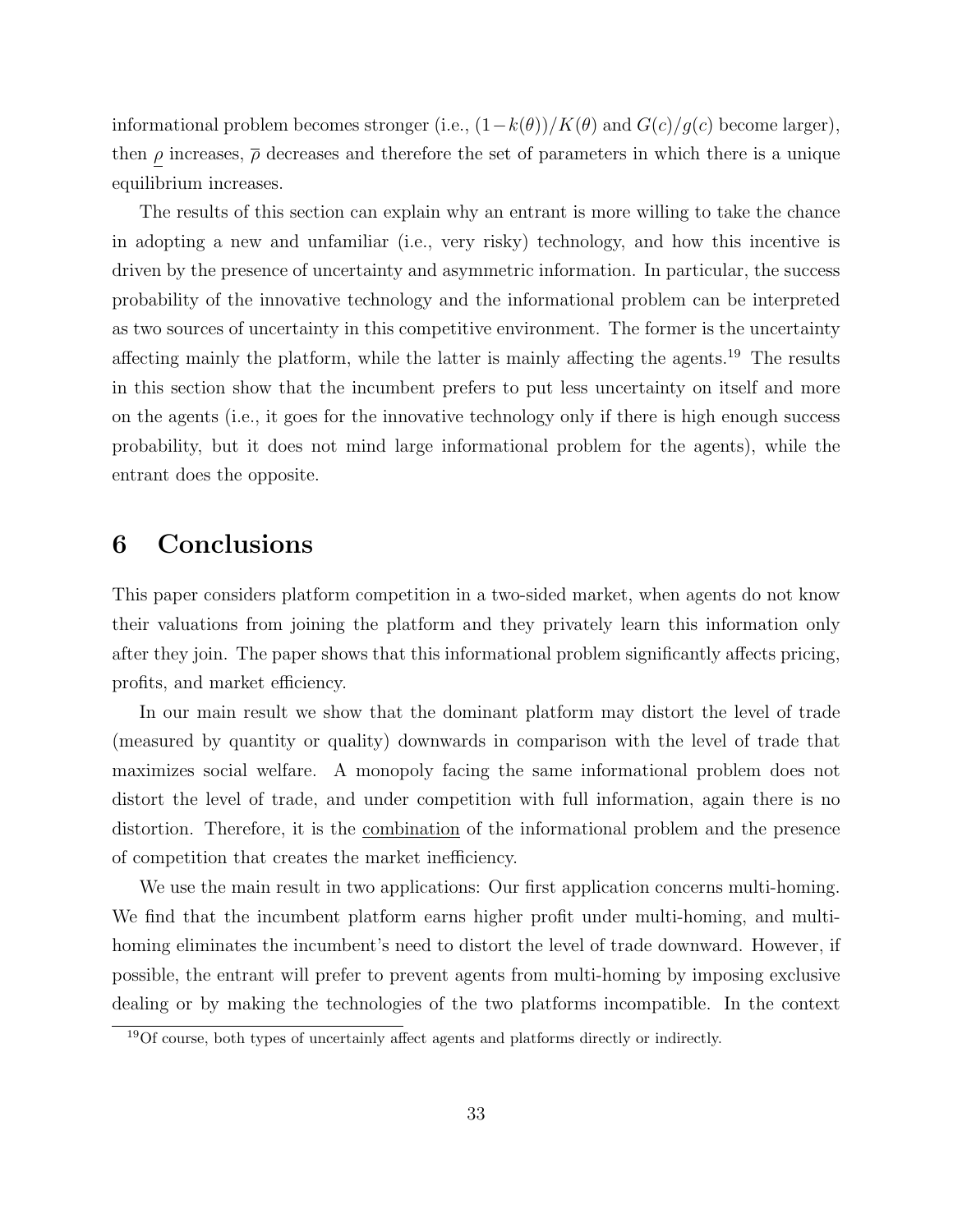of this model, exclusive dealing decreases social welfare because it forces the incumbent to distort the level of trade.

The second application concerns with the adoption of a new technology. We find that an entrant platform who suffers from unfavorable beliefs is more likely to adopt an innovative but highly risky technology, while and incumbent is more likely to adopt a safer technology. This result again emerges because of the informational problem: if the two platforms adopt the same technology, the incumbent dominates the market and earns positive payoff because of asymmetric information (under full information, both platforms earn zero profits). The only way an entrant can dominate the market is by offering a new and highly innovative technology that should it turned out to be successful, it will enable the entrant to overcome the informational problem.

Our paper is derived under some simplifying assumptions that are worth mentioning. First, we assume that the platform can fully regulate the trade between the two sides in that the contract specifies the quantity and prices. This assumption might be suitable in some cases. Operating systems and manufacturers of videogames for example, sometimes regulate the quality of independent developers. In other cases, however, a platform's contracting possibilities might be more limited. Assuming a platform that can fully regulate the trade enables us to generate clean results and to highlight the net effect of asymmetric information on market's outcome and efficiency. It also allows us to separate the efficiency resulting from asymmetric information from inefficiency that may result from other contract structures. In an accompanied research, we investigate platform competition with limited contracting possibilities.

Second, we assume that there is only one agent on each side (i.e., one buyer and one seller). The results should follow for more than one agent on each side as long as there is no negative externalities within each group and as long as the valuations of the agents in the same side are independently drown (that is,  $\theta$  and c are not correlated among different buyers and sellers, respectively). Introducing negative externalities within each side (for example, because of competition between sellers), might change our results if it may make it easier for the entrant to gain market share. Likewise, allowing for correlation in agents' valuations may affect the result as it may make it easier for the platform to extract private information from agents. We leave these potential extensions of our model for future research.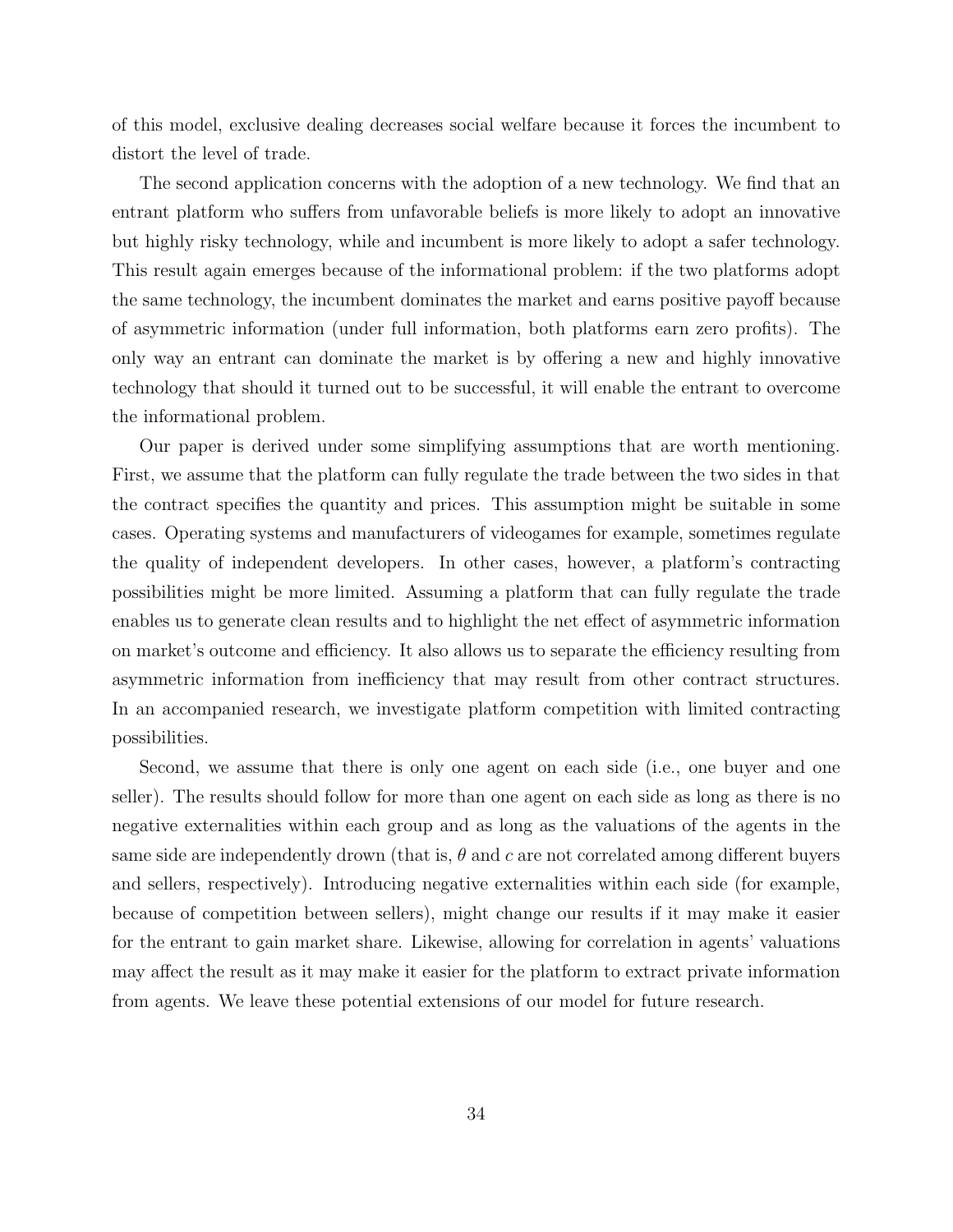## Appendix

# A Competition under Simultaneous Move Game

In Section 3 we have analyzed a game of competition between the incumbent and the entrant platform, where the incumbent announced its contract slightly earlier than the entrant. In this section, we consider a version of the competition game, where the incumbent and the entrant announce their contracts simultaneously. In such a game we look for pure strategy Nash equilibria. We show that for  $\Delta$  such that  $-\mathbb{E}_{\theta c}U_S(q^*, c) < \Delta < \mathbb{E}_{\theta c}U_B(q^*, \theta)$ , there does not exist a pure strategy Nash equilibrium. And otherwise there always exists a unique pure strategy Nash equilibrium.

Just as in the monopoly case and in the sequential move game, the entrant needs to subsidize one side of the market to attract the agents. The entrant either subsidizes the buyer or the seller. Suppose first, that the entrant subsidizes the buyer. By similar reasoning as in Section 3, we find that the entrant's best response to the incumbent's contract involves

$$
-F_B^E \gtrapprox \mathbb{E}_{\theta c} U_B(q^I, \theta) - F_B^I
$$
  

$$
-F_S^E + \mathbb{E}_{\theta c} U_S(q^E, c) \gtrapprox 0.
$$

Then the entrant's profit function becomes  $\mathbb{E}_{\theta c}[V(q^E, \theta) - C(q^E, c) - U_B(q^E, \theta)] + F_B^I$  $\mathbb{E}_{\theta c} U_B(q^I, \theta) + \min\{F_S^I, 0\}$ , which is maximized by  $q^E = \widetilde{q}_B$ .

At the same time, the incumbent's best response to entrant's strategy of attracting the buyer involves

$$
-F_B^I + \mathbb{E}_{\theta c} U_B(q^I, \theta) \gtrapprox -F_B^E
$$
  

$$
-F_S^I + \mathbb{E}_{\theta c} U_S(q^I, c) \gtrapprox 0.
$$

Then the incumbent's profit function becomes  $\mathbb{E}_{\theta c}[V(q^I, \theta) - C(q^I, c)] + F_B^E$ , which is maximized by  $q^I = q^*$ . Moreover,  $F_S^I = \mathbb{E}_{\theta c} U_S(q^*)$ . The incumbent sets  $F_B^I$  low enough to deter the entrant from the market (but not lower, because it would decrease the incumbent's profit), i.e., to set the entrant's profit to 0. The incumbent achieves this by setting

$$
F_B^I = \mathbb{E}_{\theta c} U_B(q^*, \theta) - \mathbb{E}_{\theta c} \big[ V(\widetilde{q}_B, \theta) - C(\widetilde{q}_B, c) - U_B(\widetilde{q}_B, \theta) \big].
$$

Then the incumbent achieves the profit of  $\mathbb{E}_{\theta c}[V(q^*, \theta) - C(q^*, c)] - [V(\tilde{q}_B, \theta) - C(\tilde{q}_B, c) U_B(\widetilde{q}_B, \theta)\big] > 0.$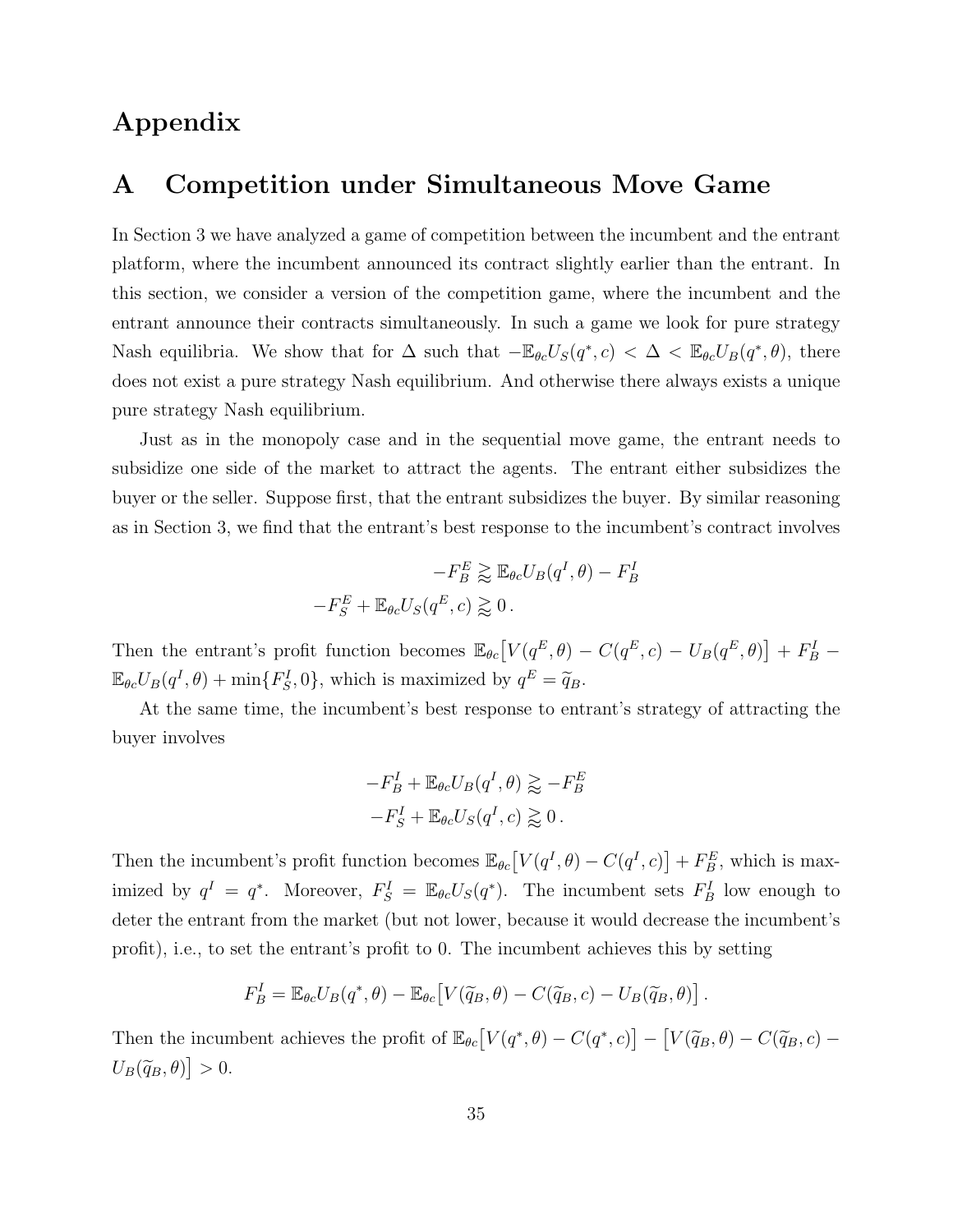Now suppose that the entrant subsidizes the seller. Then its best response to the incumbent's strategy involves

$$
-F_S^E \gtrapprox \mathbb{E}_{\theta c} U_S(q^I, c) - F_S^I
$$

$$
-F_B^E + \mathbb{E}_{\theta c} U_B(q^E, \theta) \gtrsim -\min\{F_B^I, 0\}.
$$

And the entrant's profit  $\mathbb{E}_{\theta c} \left[ V(q^E, \theta) - C(q^E, c) - U_S(q^E, c) \right] + F_S^I - \mathbb{E}_{\theta c} U_S(q^I, c) + \min \{ F_B^I, 0 \}$ is maximized by  $q^E = \tilde{q}_S$ .

The incumbent's best response when the entrant subsidizes the seller involves

$$
-F_S^I + \mathbb{E}_{\theta c} U_S(q^I, c) \gtrapprox -F_S^E
$$

$$
-F_B^I + \mathbb{E}_{\theta c} U_B(q^I, \theta) \gtrapprox 0.
$$

The incumbent's profit of  $\mathbb{E}_{\theta c}[V(q^I, \theta) - C(q^I, c)] + F_S^E$  is maximized by  $q^I = q^*$ . Moreover,  $F_B^I = \mathbb{E}_{\theta c} U_B(q^*, \theta)$  and the incumbent sets  $F_S^I = \mathbb{E}_{\theta c} U_S(q^*, c) - \mathbb{E}_{\theta c} [V(\widetilde{q}_S, \theta) - C(\widetilde{q}_S, c) U_S(\widetilde{q}_S, c)$  to induce zero profit for the entrant.

However, in the simultaneous move game, the incumbent does not know a priori whether the entrant will offer subsidizing for the buyer or the seller.

Suppose that the incumbent believes that the entrant subsidizes the buyer, and sets  $q^I = q^*, F_S^I = \mathbb{E}_{\theta c} U_S(q^*, c)$  and  $F_B^I = \mathbb{E}_{\theta c} U_B(q^*, \theta) - \mathbb{E}_{\theta c} [V(\widetilde{q}_B, \theta) - C(\widetilde{q}_B, c) - U_B(\widetilde{q}_B, \theta)].$  If the entrant responds by subsidizing the buyer, it gets zero profit. If, however, the entrant responds by subsidizing the seller, its profit is

$$
\mathbb{E}_{\theta c}\big[ [V(\widetilde{q}_S,\theta) - C(\widetilde{q}_S,c) - U_S(\widetilde{q}_S,c) \big] + \min \{F_B^I,0\}.
$$

If this profit is larger than zero, the entrant prefers to respond with subsidizing the seller. This happens when

$$
\mathbb{E}_{\theta c} \big[ [V(\widetilde{q}_S, \theta) - C(\widetilde{q}_S, c) - U_S(\widetilde{q}_S, c) \big] > \mathbb{E}_{\theta c} U_B(q^*, \theta) - \mathbb{E}_{\theta c} \big[ V(\widetilde{q}_B, \theta) - C(\widetilde{q}_B, c) - U_B(\widetilde{q}_B, \theta) \big] \iff
$$
  

$$
\iff \Delta < \mathbb{E}_{\theta c} U_B(q^*, \theta).
$$

Therefore, if  $\Delta < \mathbb{E}_{\theta c} U_B(q^*, \theta)$  then the entrant has incentive do deviate away from subsidizing the buyer. Conversely, if  $\Delta \geq \mathbb{E}_{\theta c} U_B(q^*, \theta)$  there exists a pure strategy equilibrium where the entrant subsidizes the buyer, and the incumbent responds optimally.

Suppose now that the incumbent believes that the entrant subsidizes the seller, and sets its strategy optimally under this belief. By similar reasoning we can show that if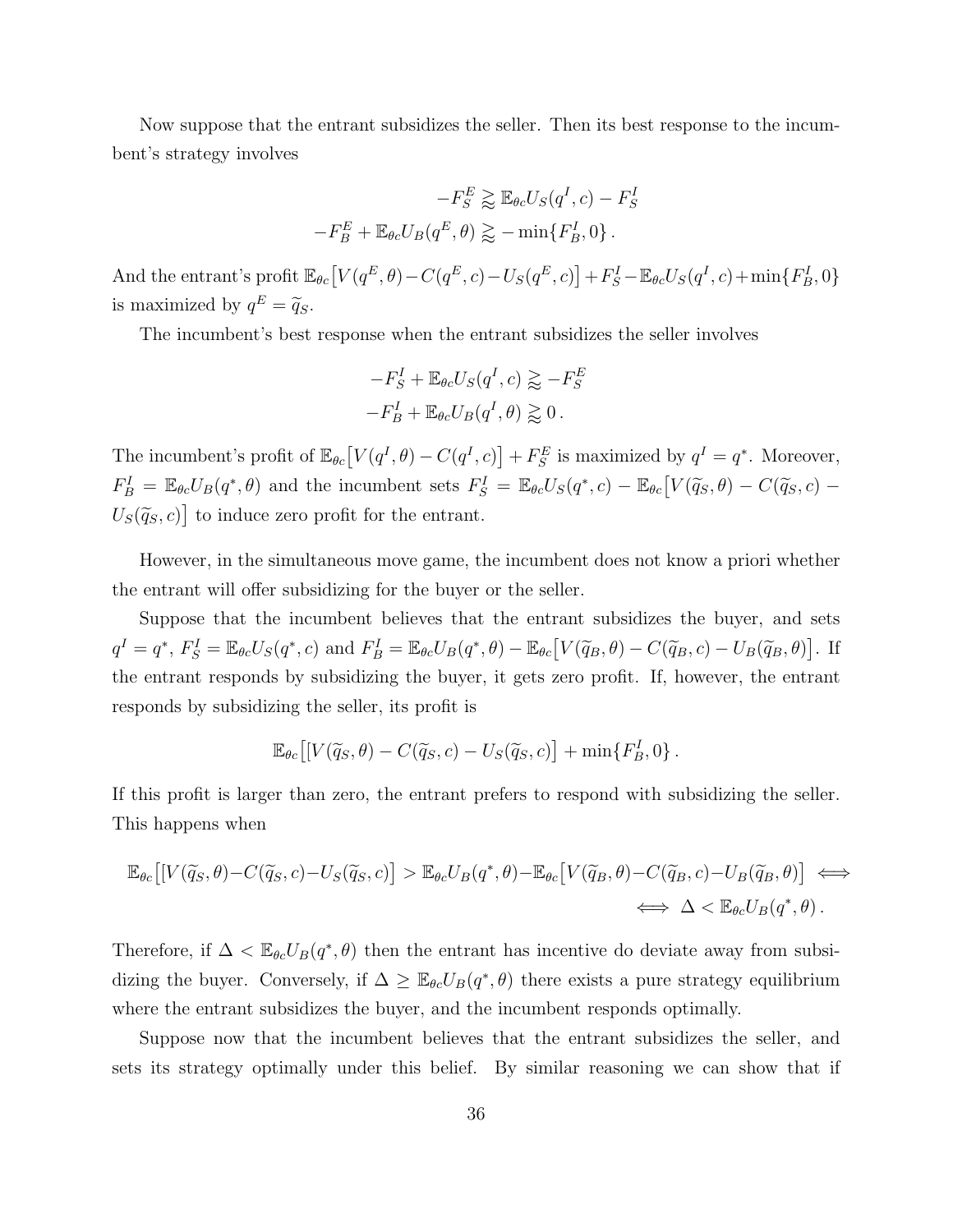$\Delta > -\mathbb{E}_{\theta c}U_S(q^*, c)$ , then the entrant has incentive to deviate away from subsidizing the seller. And if  $\Delta \leq -\mathbb{E}_{\theta c}U_{S}(q^*, c)$ , then there exists a pure strategy equilibrium where the entrant subsidizes the seller, and the incumbent responds optimally.

Notice that for  $\Delta$  such that  $-\mathbb{E}_{\theta c}U_S(q^*, c) < \Delta < \mathbb{E}_{\theta c}U_B(q^*, \theta)$  there does not exist a pure strategy equilibrium. If the incumbent believes that the entrant subsidizes the buyers, the entrant's best response is to subsidize the sellers and vice versa. That is, there does not exists a pure strategy for the entrant which fulfills incumbent's expectations. Therefore, a pure strategy Nash equilibrium does not exist.

The discussion above directly leads to Proposition 5.

**Proposition 5** Suppose that the incumbent and the entrant compete in a simultaneous move game. Then

- 1. For  $\Delta \geq \mathbb{E}_{\theta c}U_B(q^*,\theta)$  there exists a unique pure strategy Nash equilibrium, where the entrant subsidizes the buyer.
- 2. For  $\Delta \leq -\mathbb{E}_{\theta c}U_S(q^*, c)$  there exists a unique pure strategy Nash equilibrium, where the entrant subsidizes the seller.
- 3. For  $-\mathbb{E}_{\theta c}U_S(q^*, c) < \Delta < \mathbb{E}_{\theta c}U_B(q^*, \theta)$  there does not exist a pure strategy Nash equilibrium.

# B Competition under Sequential-Move Game where the Entrant Plays First

In Section 3 we considered the case where the incumbent sets the contract slightly before the entrant. In this section, we consider a version of the competition game, in which the entrant moves before the incumbent. We show that there are multiple equilibria. In all of them the incumbent dominates the market and sets  $q^I = q^*$ , regardless of  $\Delta$ . Therefore, unlike the opposite case where the incumbent moves first, here the incumbent never distorts the quantity. Moreover, we provide a minimal boundary on the incumbent's profit, and show that the incumbent can earn at least as much as it earns in the competition game under simultaneous move game or the sequential move game when the incumbent moves first, for the case where  $\Delta$  is sufficiently high.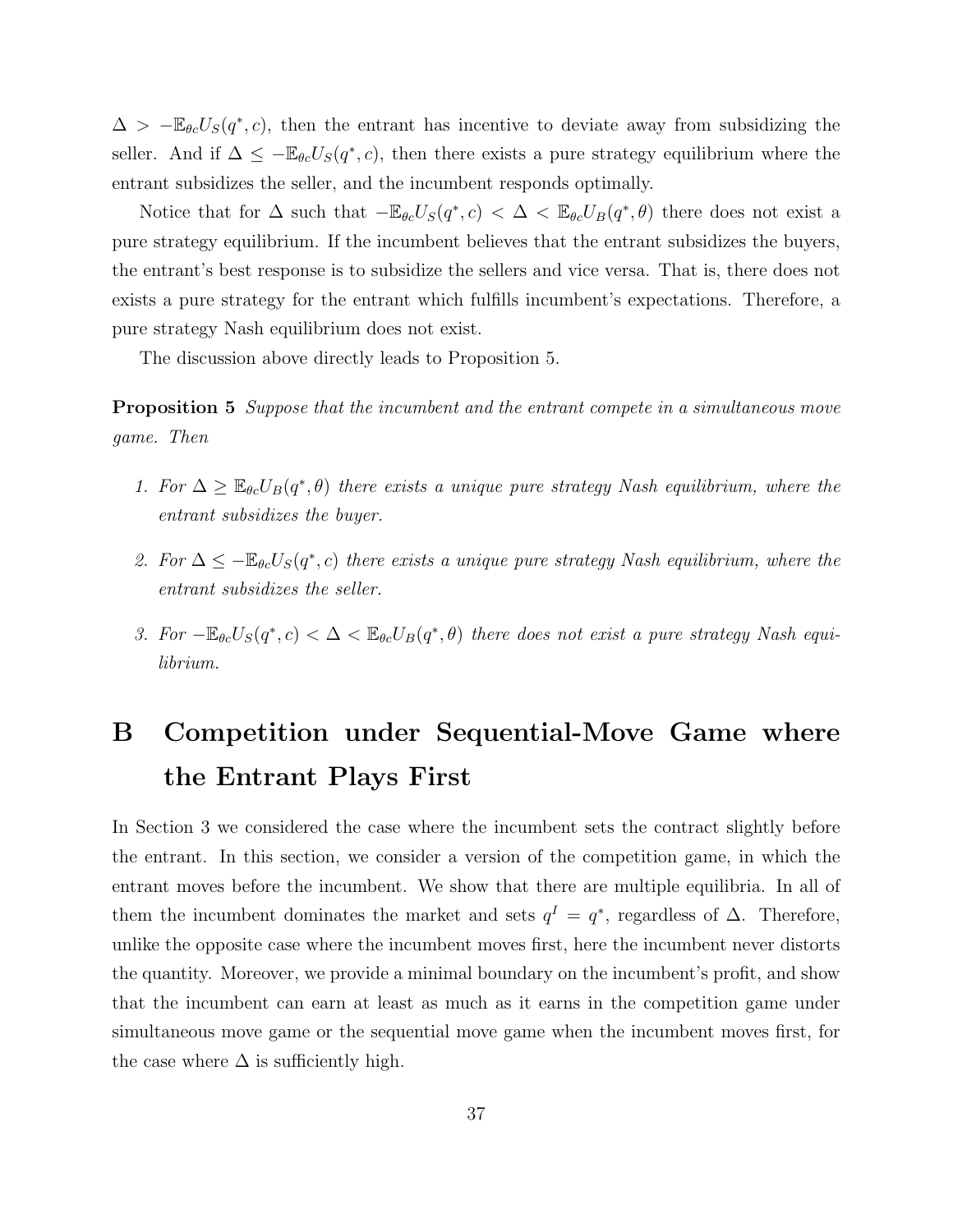To this end, suppose that the entrant offers a contract  $\{F_B^E, F_S^E, t_B^E(\theta, c), t_S^E(\theta, c), q^E(\theta, c)\},$ and consider first the incumbent's best response to the entrant's contract. As the incumbent only needs to ensure that there is an equilibrium in which both sides join the incumbent, the incumbent will charge:

$$
-F_B^I + \mathbb{E}_{\theta c} U_B(q^I, \theta) \gtrsim -\min\{F_B^E, 0\},
$$
  

$$
-F_S^I + \mathbb{E}_{\theta c} U_S(q^I, c) \gtrsim -\min\{F_S^E, 0\}.
$$

Hence the incumbent earns:

$$
\Pi^{I}(q^{I}) = \mathbb{E}_{\theta c}[V(q^{I}, \theta) - C(q^{I}, c)] + \min\{F_{S}^{E}, 0\} + \min\{F_{B}^{E}, 0\}.
$$

Maximizing the incumbent's profit with respect to  $q<sup>I</sup>$  yields that the incumbent sets  $q<sup>I</sup> = q<sup>*</sup>$ . Consequently, regardless of the entrant's first-stage strategies, the incumbent sets the welfare-maximizing quantity.

Next we turn to showing that there is no equilibrium in which the entrant dominates the market. To dominate the market, the entrant has to ensure that the incumbent earns nonpositive payoff from the above strategies. Moreover, as the entrant suffers from unfavorable beliefs, the entrant has to set negative access fees for at least one side. Suppose first that in entrant sets  $F_B^E < 0$ . To ensure that the incumbent earns negative profit, the entrant sets:

$$
F_B^E = -\mathbb{E}_{\theta c} [V(q^*, \theta) - C(q^*, c)] - \min\{F_S^E, 0\}.
$$

Hence, the entrant earns:

$$
\Pi^{E}(\text{attracting }B|q^{E}) = \mathbb{E}_{\theta c} [V(q^{E}, \theta) - C(q^{E}, c) - U_{B}(q^{E}, \theta) - U_{S}(q^{E}, c)]
$$

$$
+ F_{S}^{E} - \min\{F_{S}^{E}, 0\} - \mathbb{E}_{\theta c} [V(q^{*}, \theta) - C(q^{*}, c)].
$$

Notice that for  $F_S^E < 0$ , the entrant's profit is independent of  $F_S^E$ , while for  $F_S^E > 0$ , the entrant's profit is incre

asing in  $F_S^E$ . Therefore, the entrant sets the highest  $F_S^E$  possible:  $F_S^E = \mathbb{E}_{\theta c} U_S(q^E, c)$ , implying that teh entrant sets  $F_B^E = -\mathbb{E}_{\theta c} [V(q^*, \theta) - C(q^*, c)]$  and earns:

$$
\Pi^{E}(\text{attracting }B|q^{E}) = \mathbb{E}_{\theta c}[V(q^{E}, \theta) - C(q^{E}, c) - U_{B}(q^{E}, \theta)] - \mathbb{E}_{\theta c}[V(q^{*}, \theta) - C(q^{*}, c)].
$$

The entrant's profit is maximized at  $q^E = \tilde{q}_B$ , and the entrant earns:

 $\Pi^{E}(\text{attracting } B|\tilde{q}_{B}) = \mathbb{E}_{\theta c}[V(\tilde{q}_{B}, \theta) - C(\tilde{q}_{B}, c) - U_{B}(\tilde{q}_{B}, \theta)] - \mathbb{E}_{\theta c}[V(q^*, \theta) - C(q^*, c)] < 0.$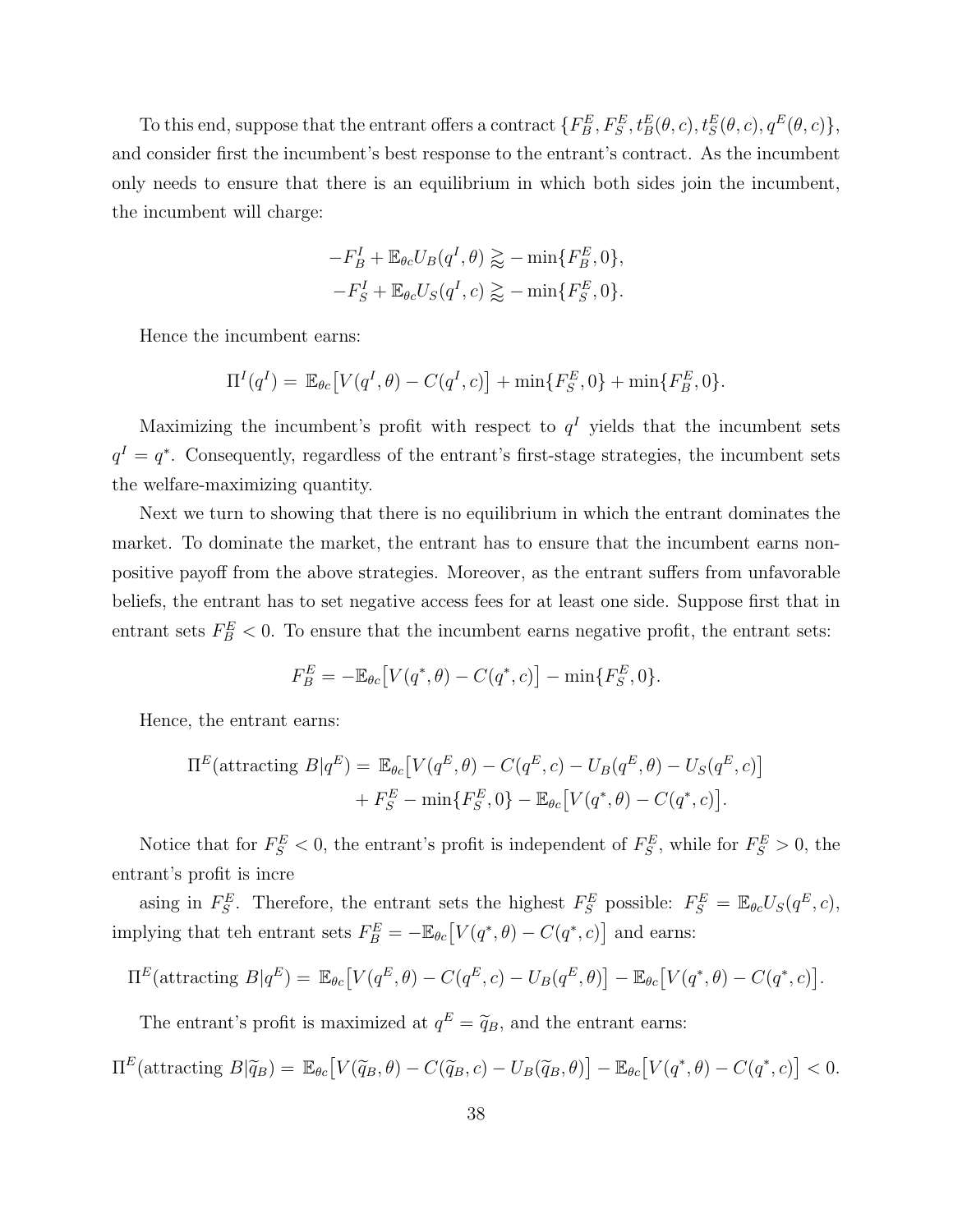Following the same argument, if the entrant sets  $F_S^E < 0$ , the entrant's maximal profit is:

$$
\Pi^{E}(\text{attracting }S|\widetilde{q}_{S}) = \mathbb{E}_{\theta c}\big[V(\widetilde{q}_{S},\theta) - C(\widetilde{q}_{S},c) - U_{S}(\widetilde{q}_{S},c)\big] - \mathbb{E}_{\theta c}\big[V(q^{*},\theta) - C(q^{*},c)\big] < 0.
$$

Therefore, the entrant cannot earn positive profit, implying that there are multiple equilibria in which the incumbent dominates the market. Next we provide a minimum boundary on the incumbent's equilibrium profit. We focus on the more realistic case where the entrant does not set prices that inflict negative profit for the entrant, should both sides choose to join the entrant given these prices. Without this restriction, the entrant could dissipate the entire incumbent's profit. To this end, notice that if the entrant sets  $F_B^E < 0$ , then the above discussion indicates that the entrant sets  $F_S^E = \mathbb{E}_{\theta c} U_S(\tilde{q}_B, c)$  and earns:

$$
\Pi^{E}(attracting B|\widetilde{q}_{B}) = \mathbb{E}_{\theta c}\big[V(\widetilde{q}_{B},\theta) - C(\widetilde{q}_{B},c) - U_{B}(\widetilde{q}_{B},\theta)\big] + F_{B}^{E}.
$$

Therefore the lowest  $F_B^E$  that the entrant can set is  $F_B^E = - \mathbb{E}_{\theta c} [V(\tilde{q}_B, \theta) - C(\tilde{q}_B, c) U_B(\widetilde{q}_B, \theta)$  and the incumbent earns:

$$
\Pi^{I} = \mathbb{E}_{\theta c} [V(q^*, \theta) - C(q^*, c)] - \mathbb{E}_{\theta c} [V(\widetilde{q}_B, \theta) - C(\widetilde{q}_B, c) - U_B(\widetilde{q}_B, \theta)].
$$

Likewise, if the entrant sets  $F_S^E < 0$ , the incumbent earns:

$$
\Pi^{I} = \mathbb{E}_{\theta c} \big[ V(q^*, \theta) - C(q^*, c) \big] - \mathbb{E}_{\theta c} \big[ V(\widetilde{q}_S, \theta) - C(\widetilde{q}_S, c) - U_S(\widetilde{q}_S, c) \big].
$$

Therefore, the incumbent's minimum equilibrium profit is:

$$
\Pi^{I} = \mathbb{E}_{\theta c} [V(q^*, \theta) - C(q^*, c)]
$$
  
- max{ $\mathbb{E}_{\theta c} [V(\tilde{q}_B, \theta) - C(\tilde{q}_B, c) - U_B(\tilde{q}_B, \theta)], \mathbb{E}_{\theta c} [V(\tilde{q}_S, \theta) - C(\tilde{q}_S, c) - U_S(\tilde{q}_S, c)]}.$ 

We summarize these results in the following proposition:

**Proposition 6** Suppose that the entrant moves slightly before the incumbent. Then, there are multiple equilibria. In all equilibria, the incumbent dominates the market and sets the welfare-maximizing quantity,  $q^*$ . Moreover, the incumbent earns at least as much as in the simultaneous move game or the opposite sequential move game for the case where  $\Delta$  is high.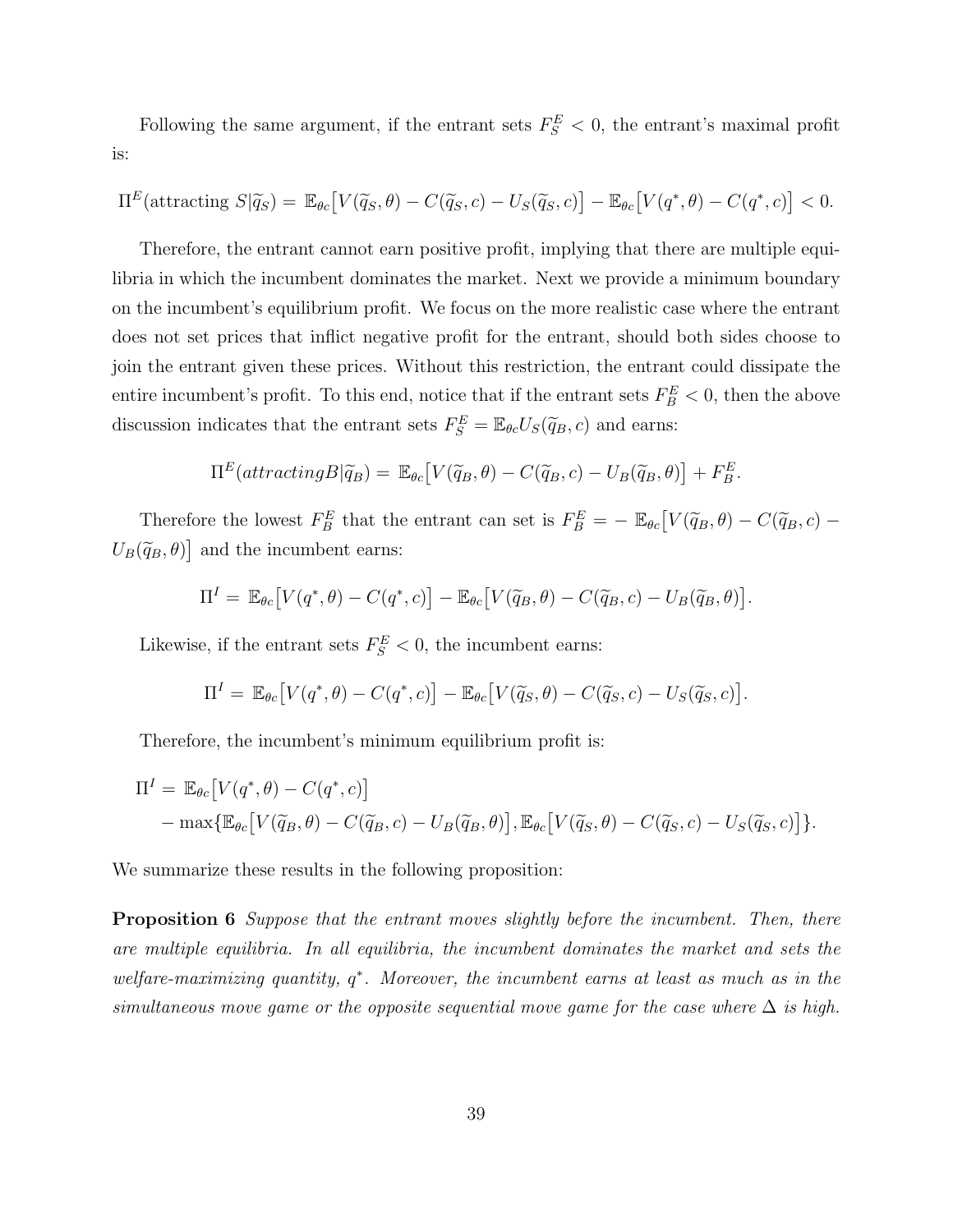### C Proofs

#### Proof of Proposition 1 (page 18)

**Proof.** With optimal  $t_B^I$  and  $t_S^I$  given by (3), the incumbent sets  $F_B^I, F_S^I$ , and  $q^I(\theta, c)$  in  $Cont<sup>I</sup>$  to maximize

$$
\Pi^{I}(q^{I}) = \mathbb{E}_{\theta c}[V(q^{I}, \theta) - C(q^{I}, c) - U_{B}(q^{I}, c) - U_{S}(q^{I}, c)] + F_{B}^{I} + F_{S}^{I}
$$
  
s.t.

$$
\mathbb{E}_{\theta c}\left[V(\widetilde{q}_B,\theta) - C(\widetilde{q}_B,c) - U_B(\widetilde{q}_B,\theta)\right] - \mathbb{E}_{\theta c}U_B(q^I,\theta) + F_B^I + \min\{F_S^I,0\} \le 0, \quad (15)
$$

$$
\mathbb{E}_{\theta c}\left[V(\widetilde{q}_S,\theta) - C(\widetilde{q}_S,c) - U_S(\widetilde{q}_S,c)\right] - \mathbb{E}_{\theta c}U_S(q^I,c) + F_S^I + \min\{F_B^I,0\} \leq 0, \quad (16)
$$

$$
\mathbb{E}_{\theta c} U_B(q^I, \theta) - F_B^I \geq 0, \qquad (17)
$$

$$
\mathbb{E}_{\theta c} U_S(q^I, c) - F_S^I \ge 0. \tag{18}
$$

The first two constraints assure that the entrant cannot profitable from winning the market, in that  $\Pi^E(\text{attracting } B|\tilde{q}_B, Cont^I) \leq 0$  and  $\Pi^E(\text{attracting } S|\tilde{q}_S, Cont^I) \leq 0$  respectively. The third and forth constraints assure that the two sides indeed agree to join the incumbent over the option of staying out of the market.

The plan of the proof is the following. We first establish that at least (15) or (16) has to bind. Then, we show that there is no equilibrium with both  $F_B^I > 0$  and  $F_S^I > 0$ . Then, we characterize the incumbent's optimal pricing given that the incumbent sets  $F_B^I \leq 0$ . The solution for the case where  $F_S^I \leq 0$  is symmetric with the seller replacing the buyer.

Starting with the first part of the proof, suppose that (15) and (16) are slack. Then, it is optimal for the incumbent to set  $F_B^I = \mathbb{E}_{\theta_c} U_B(q^I, \theta) > 0$  and  $F_S^I = \mathbb{E}_{\theta_c} U_S(q^I, c) > 0$ . But then constraints (15) and (16) lead to  $\mathbb{E}_{\theta_c}[V(\tilde{q}_B, \theta) - C(\tilde{q}_B, c) - U_B(\tilde{q}_B, \theta)] < 0$  and  $\mathbb{E}_{\theta c}\left[V(\tilde{q}_S,\theta)-C(\tilde{q}_S,c)-U_S(\tilde{q}_S,c)\right]<0$ , which is a contradiction. We therefore have that at least  $(15)$  or  $(16)$  has to bind.

Next, we show that there is no equilibrium with both  $F_B^I > 0$  and  $F_S^I > 0$ . Suppose that both  $F_B^I > 0$  and  $F_S^I > 0$  and suppose, without loss of generality, that  $\mathbb{E}_{\theta c}U_B(q^*,\theta)$  $\mathbb{E}_{\theta c}U_S(q^*, c)$ . Substituting  $F_B^I > 0$  and  $F_S^I > 0$  into (15) and (16) yields:

$$
F_B^I \le -\mathbb{E}_{\theta c} \left[ V(\tilde{q}_B, \theta) - C(\tilde{q}_B, c) - U_B(\tilde{q}_B, \theta) \right] + \mathbb{E}_{\theta c} U_B(q^I, \theta) ,\tag{19}
$$

$$
F_S^I \le -\mathbb{E}_{\theta c} \left[ V(\tilde{q}_S, \theta) - C(\tilde{q}_S, c) - U_S(\tilde{q}_S, c) \right] + \mathbb{E}_{\theta c} U_S(q^I, c).
$$
 (20)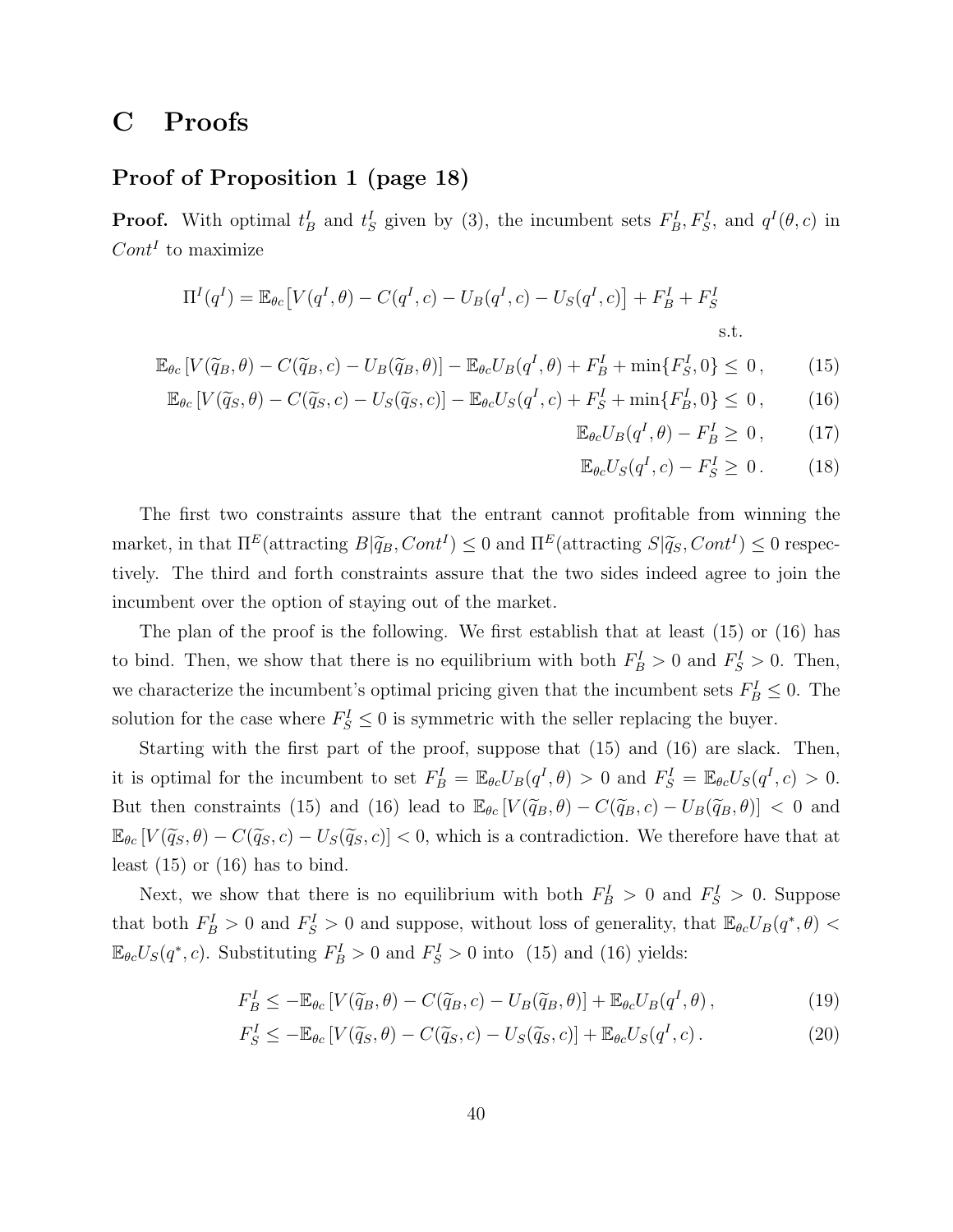Since the RHS of (19) and (20) is lower than  $\mathbb{E}_{\theta_c}U_B(q^I,\theta)$  and  $\mathbb{E}_{\theta_c}U_S(q^I,c)$  respectively, the incumbent will set  $F_B^I$  and  $F_S^I$  such that (19) and (20) hold with equality. The incumbent earns

$$
\Pi^{I}(q^{I}) = \mathbb{E}_{\theta c}[V(q^{I}, \theta) - C(q^{I}, c) - U_{B}(q^{I}, c) - U_{S}(q^{I}, c)] + F_{B}^{I} + F_{S}^{I}
$$
  
= 
$$
\mathbb{E}_{\theta c}[V(q^{I}, \theta) - C(q^{I}, c)] - \mathbb{E}_{\theta c}[V(\widetilde{q}_{B}, \theta) - C(\widetilde{q}_{B}, c) - U_{B}(\widetilde{q}_{B}, \theta)] -
$$
  
- 
$$
\mathbb{E}_{\theta c}[V(\widetilde{q}_{S}, \theta) - C(\widetilde{q}_{S}, c) - U_{S}(\widetilde{q}_{S}, c)].
$$

Therefore, the incumbent sets  $q^I = q^*$ , but then:

$$
F_B^I = -\mathbb{E}_{\theta c} \left[ V(\widetilde{q}_B, \theta) - C(\widetilde{q}_B, c) - U_B(\widetilde{q}_B, \theta) \right] + \mathbb{E}_{\theta c} U_B(q^*, \theta)
$$
  

$$
< -\mathbb{E}_{\theta c} \left[ V(q^*, \theta) - C(q^*, c) - U_B(q^*, \theta) \right] + \mathbb{E}_{\theta c} U_B(q^*, \theta)
$$
  

$$
< -\mathbb{E}_{\theta c} \left[ V(q^*, \theta) - C(q^*, c) - U_B(q^*, \theta) - U_S(q^*, c) \right]
$$
  

$$
< 0,
$$

where the first inequality follows from revealed preference, the second inequality follows because by assumption  $\mathbb{E}_{\theta c}U_B(q^*,\theta) < \mathbb{E}_{\theta c}U_S(q^*,c)$  and the third inequality follows from condition (12). Therefore, it cannot be that the optimal solution involves both  $F_B^I > 0$  and  $F_S^I > 0$ . Notice that if  $\mathbb{E}_{\theta c} U_B(q^*, \theta) > \mathbb{E}_{\theta c} U_S(q^*, c)$  we can equivalently show that  $F_S^I < 0$ .

Next, we move to solve the case where the incumbent finds it optimal to set  $F_B^I \leq 0$ . Since either (15), (16) or both bind, it must be that one of the three cases occurs:

Case 1:  $\theta = \Pi^E(\text{attracting } B|\tilde{q}_B, Cont^I) > \Pi^E(\text{attracting } S|\tilde{q}_S, Cont^I);$ 

Case 2:  $\theta = \Pi^E(\text{attracting } S | \tilde{q}_S, Cont^I) > \Pi^E(\text{attracting } B | \tilde{q}_B, Cont^I);$ 

Case 3:  $\theta = \Pi^E(\text{attracting } B|\tilde{q}_B, Cont^I) = \Pi^E(\text{attracting } S|\tilde{q}_S, Cont^I)$ .

The proof proceeds by considering those three cases in turn.

Case 1: 
$$
0 = \Pi^E
$$
(attracting  $B|\tilde{q}_B, Cont^I| > \Pi^E$ (attracting  $S|\tilde{q}_S, Cont^I|$ )

Suppose that  $\Pi^E(\text{attracting } B|\tilde{q}_B, Cont^I) = 0$ . Then, the incumbent sets:

$$
F_B^I = -\mathbb{E}_{\theta c} \left[ V(\widetilde{q}_B, \theta) - C(\widetilde{q}_B, c) - U_B(\widetilde{q}_B, \theta) \right] + \mathbb{E}_{\theta c} U_B(q^I, \theta) - \min \{ F_S^I, 0 \}.
$$

Substituting  $F_B^I$  into the incumbent's profit function yields:

$$
\Pi^{I}(q^{I}) = \mathbb{E}_{\theta c} [V(q^{I}, \theta) - C(q^{I}, c) - U_{B}(q^{I}, \theta) - U_{S}(q^{I}, c)] +
$$
  
- 
$$
\mathbb{E}_{\theta c} [V(\widetilde{q}_{B}, \theta) - C(\widetilde{q}_{B}, c) - U_{B}(\widetilde{q}_{B}, \theta)] + \mathbb{E}_{\theta c} U_{B}(q^{I}, \theta) - \min\{F_{S}^{I}, 0\} + F_{S}^{I}.
$$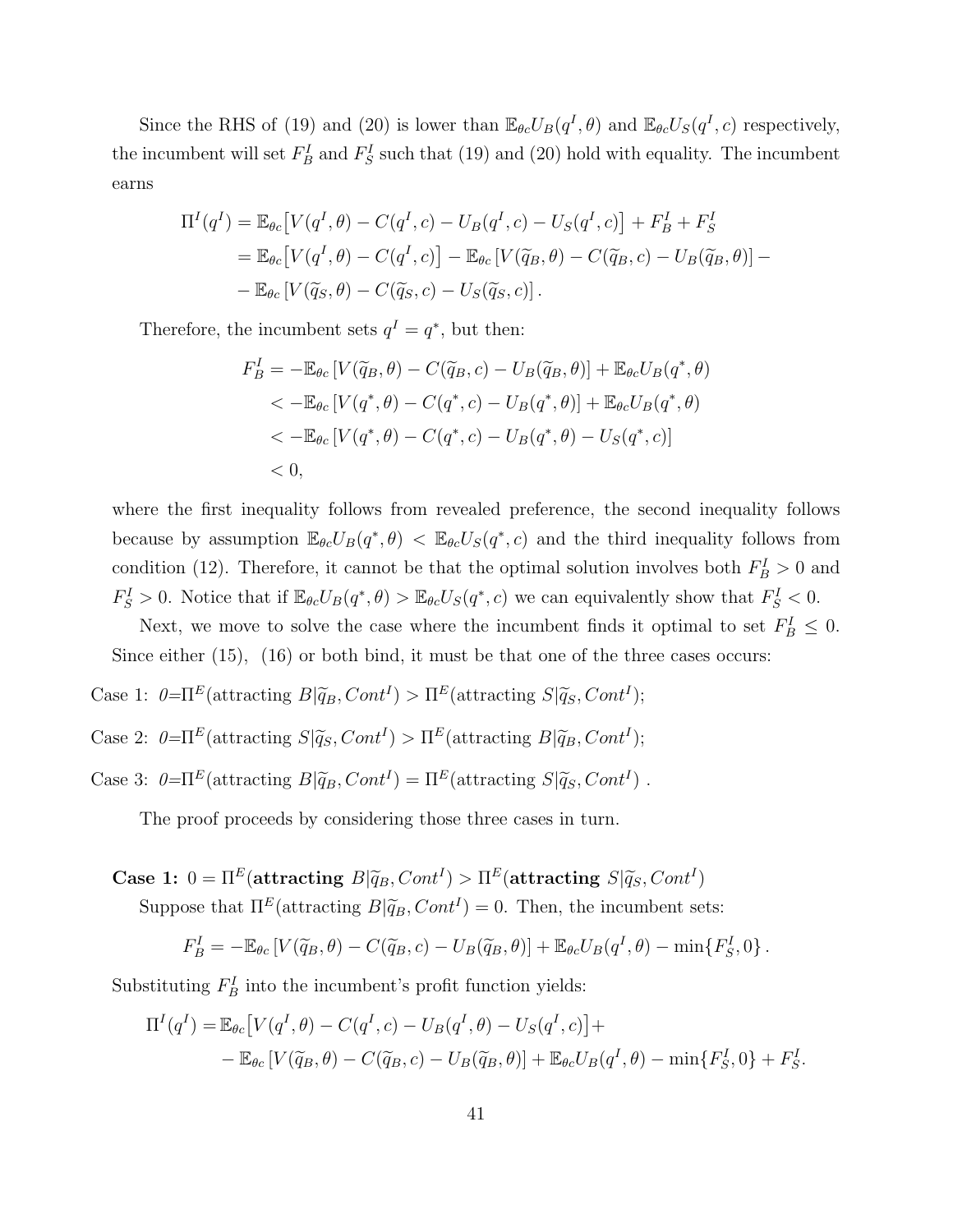The profit  $\Pi^I(q^I)$  is independent of  $F_S^I$  for  $F_S^I \leq 0$  and  $\Pi^I(q^I)$  is increasing with  $F_S^I$  for  $F_S^I > 0$ . Therefore, the incumbent sets the highest possible  $F_S^I = \mathbb{E}_{\theta c} U_S(q^I, c)$ . Substituting  $F_S^I = \mathbb{E}_{\theta c} U_S(q^I, c)$  back into  $\Pi^I(q^I)$  and rearranging yields:

$$
\Pi^{I}(q^{I}) = \mathbb{E}_{\theta c}[V(q^{I}, \theta) - C(q^{I}, c)] - \mathbb{E}_{\theta c}[V(\widetilde{q}_{B}, \theta) - C(\widetilde{q}_{B}, c) - U_{B}(\widetilde{q}_{B}, \theta)].
$$

To maximize the profit, the incumbent will set  $q^I = q^*$ . The maximized profit then is

$$
\Pi^{I}(q^{*}) = \mathbb{E}_{\theta c}\big[V(q^{*},\theta) - C(q^{*},c)\big] - \mathbb{E}_{\theta c}\big[V(\widetilde{q}_{B},\theta) - C(\widetilde{q}_{B},c) - U_{B}(\widetilde{q}_{B},\theta)\big].
$$
 (21)

Given the optimal values, and the condition that characterizes Case 1, we conclude that this solution is available to the incumbent when

$$
\mathbb{E}_{\theta c} \left[ V(\widetilde{q}_S, \theta) - C(\widetilde{q}_S, c) - U_S(\widetilde{q}_S, c) \right] - \mathbb{E}_{\theta c} U_S(q^I, c) + F_S^I + \min \{ F_B^I, 0 \} \n< \mathbb{E}_{\theta c} \left[ V(\widetilde{q}_B, \theta) - C(\widetilde{q}_B, c) - U_B(\widetilde{q}_B, \theta) \right] - \mathbb{E}_{\theta c} U_B(q^I, \theta) + F_B^I + \min \{ F_S^I, 0 \}
$$

After substituting for  $F_B^I$ ,  $F_S^I$  and  $q^I$  and rearranging the terms, this inequality is equivalent to

$$
\Delta > \mathbb{E}_{\theta c} U_B(q^*, \theta).
$$

Case 2:  $\Pi^E(\text{attracting } B|\tilde{q}_B, Cont^I) < \Pi^E(\text{attracting } S|\tilde{q}_S, Cont^I) = 0$ 

Suppose that  $\Pi^E(\text{attracting } S|\tilde{q}_S, Cont^I) = 0$ . Then, recalling that by assumption  $F^I_B < 0$ , the incumbent sets:

$$
F_B^I = -\mathbb{E}_{\theta c} \left[ V(\widetilde{q}_S, \theta) - C(\widetilde{q}_S, c) - U_S(\widetilde{q}_S, c) \right] + \mathbb{E}_{\theta c} U_S(q^I, c) - F_S^I.
$$

Substituting this  $F_B^I$  into the incumbent's profit function yields:

$$
\Pi^I(q^I) = \mathbb{E}_{\theta c} [V(q^I, \theta) - C(q^I, c) - U_B(q^I, \theta)] - \mathbb{E}_{\theta c} [V(\widetilde{q}_S, \theta) - C(\widetilde{q}_S, c) - U_S(\widetilde{q}_S, c)].
$$

Notice that  $\Pi^{I}(q^{I})$  is independent of  $F_{S}^{I}$  for all  $F_{S}^{I}$ . To maximize its profit, the incumbent sets  $q^I = \tilde{q}_B$ . The maximized profit then is

$$
\Pi^{I}(\widetilde{q}_{B}) = \mathbb{E}_{\theta c} \big[ V(\widetilde{q}_{B}, \theta) - C(\widetilde{q}_{B}, c) - U_{B}(\widetilde{q}_{B}, \theta) \big] - \mathbb{E}_{\theta c} \big[ V(\widetilde{q}_{S}, \theta) - C(\widetilde{q}_{S}, c) - U_{S}(\widetilde{q}_{S}, c) \big] = \Delta. \tag{22}
$$

Substituting  $F_B^I$  and  $q^I$  into the inequality  $\Pi^E(\text{attracting } B|\tilde{q}_B, Cont^I) < \Pi^E(\text{attracting } B|\tilde{q}_B, Cont^I)$  $S|\tilde{q}_S, Cont^I$ , yields

$$
\Delta - \mathbb{E}_{\theta c} U_B(\widetilde{q}_B, \theta) < F_S^I - \mathbb{E}_{\theta c} U_S(\widetilde{q}_B, c) - \min\{F_S^I, 0\} \,.
$$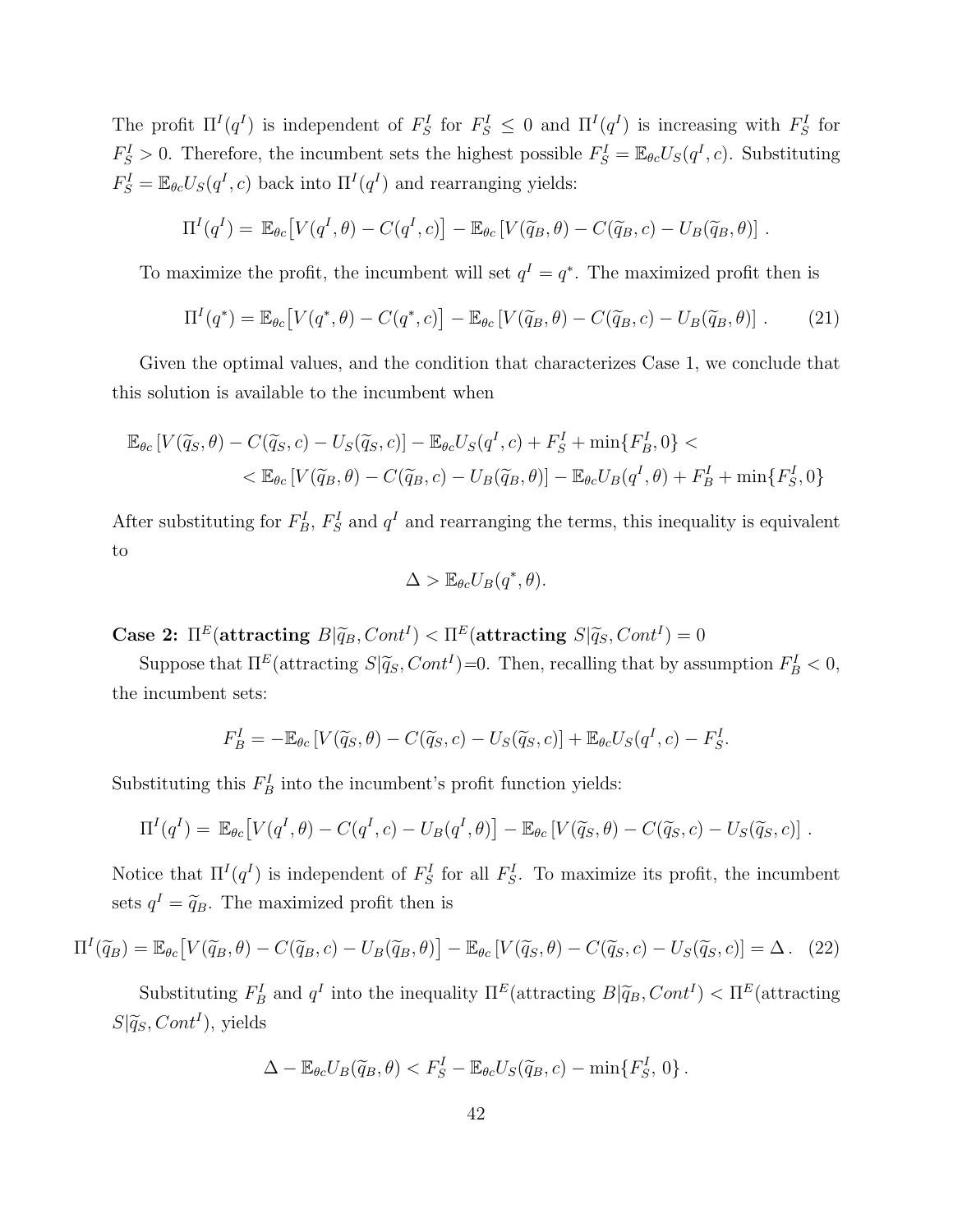Notice that the LHS of this inequality is independent of  $F_S^I$  for  $F_S^I < 0$ , and increasing with  $F_S^I$  for  $F_S^I > 0$ . Therefore, to ensure the inequality the incumbent needs to set  $F_S^I$  as high as possible, implying that  $F_S^I = \mathbb{E}_{\theta c} U_S(\tilde{q}_B, c)$ . Therefore, this solution is possible for any  $0 \leq \Delta < \mathbb{E}_{\theta c} U_B(\widetilde{q}_B, \theta).$ 

# Case 3:  $0 = \Pi^E(\text{attracting } B | \tilde{q}_B, Cont^I) = \Pi^E(\text{attracting } S | \tilde{q}_S, Cont^I)$

Notice that if the strategy that maximizes the incumbent's profit exists when only one of the constraints (15) or (16) bind, it must yield a higher profit than the most profitable strategy with both constraints assumed to be binding. Therefore, Case 3 is relevant only for parameters for which neither Case 1 or Case 2 solutions are available. Thus, we consider this case only for such  $\Delta$  where  $\mathbb{E}_{\theta c}U_B(\widetilde{q}_B, \theta) \leq \Delta \leq \mathbb{E}_{\theta c}U_B(q^*, \theta)$ .

To solve case 3, we follow the solution to case 1 in which

$$
F_B^I = -\mathbb{E}_{\theta c} \left[ V(\widetilde{q}_B, \theta) - C(\widetilde{q}_B, c) - U_B(\widetilde{q}_B, \theta) \right] + \mathbb{E}_{\theta c} U_B(q^I, \theta)
$$

and  $F_S^I = \mathbb{E}_{\theta c} U_S(q^I, c)$ , and add the Lagrangian multiplier to the additional constraint that  $\Pi^E(\text{attracting } S|\tilde{q}_S, Cont^I) \leq 0$  (an equivalent way is to follow Case 2 and add the Lagrangian multiplier to the constraint that  $\Pi^E(\text{attracting } B|\tilde{q}_B, Cont^I) \leq 0$ . Substituting  $F_B^I = -\mathbb{E}_{\theta c} [V(\tilde{q}_B, \theta) - C(\tilde{q}_B, c) - U_B(\tilde{q}_B, \theta)] + \mathbb{E}_{\theta c} U_B(q^I, \theta)$  and  $F_S^I = \mathbb{E}_{\theta c} U_S(q^I, c)$  into  $\Pi^{E}(\text{attracting } S|\tilde{q}_{S}, Cont^{I}) \leq 0$  requires that  $\Delta - \mathbb{E}_{\theta c}U_{B}(q^{I}, \theta) \geq 0$ . Given this constraint, the incumbent profit can be expressed as

$$
\Pi^{I}(q^{I}) = \mathbb{E}_{\theta c}[V(q^{I}, \theta) - C(q^{I}, c)] - \mathbb{E}_{\theta c}[V(\widetilde{q}_{B}, \theta) - C(\widetilde{q}_{B}, c) - U_{B}(\widetilde{q}_{B}, \theta)] + \lambda[\Delta - \mathbb{E}_{\theta c}U_{B}(q^{I}, \theta)],
$$

where  $\lambda$  is the Lagrange multiplier. Differentiating with respect to  $q<sup>I</sup>$  and  $\lambda$  yields following conditions for the optimal  $\tilde{\tilde{q}}_{\Delta}$  and  $\lambda$ :

$$
V_q(\tilde{\tilde{q}}_{\Delta}, \theta) - C_q(\tilde{\tilde{q}}_{\Delta}, c) - \lambda \frac{1 - F(\theta)}{f(\theta)} V_{\theta c}(\tilde{\tilde{q}}_{\Delta}, \theta) = 0, \qquad (23)
$$

$$
\Delta - \mathbb{E}_{\theta c} U_B(\tilde{\tilde{q}}_{\Delta}, \theta) = 0.
$$

We turn to establishing that the optimal solution involves  $0 \leq \lambda \leq 1$  and  $q^* \geq \tilde{q}_{\Delta} \geq \tilde{q}_{B}$ . To see why, suppose first that  $\Delta = \mathbb{E}_{\theta c} U_B(q^*, \theta)$ . Then, it is easy to see that the solution to the two equations above is at  $\tilde{q}_{\Delta} = q^*$  and  $\lambda = 0$ . As  $\Delta$  decreases below  $\mathbb{E}_{\theta c}U_B(q^*, \theta)$ , the constraint  $\Delta = \mathbb{E}_{\theta c} U_B(\tilde{\tilde{q}}_{\Delta}, \theta)$  requires that  $\tilde{\tilde{q}}_{\Delta}$  decreases below  $q^*$ . This is because by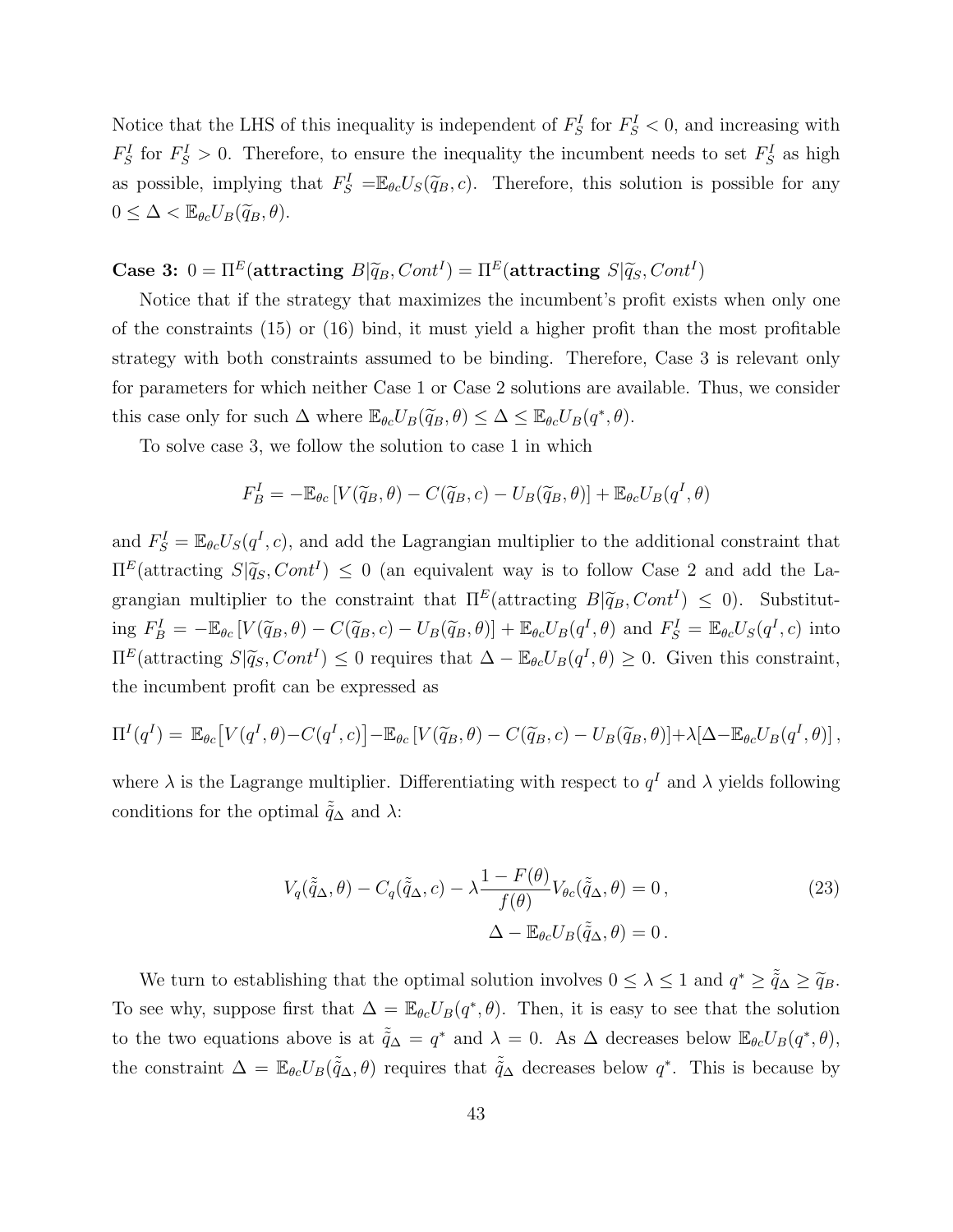assumption  $V_{q\theta} > 0$ , and therefore  $\mathbb{E}_{\theta c} [U_B(q, \theta)]$  is increasing in q. At the same time, for  $\Delta < \mathbb{E}_{\theta c} U_B(q^*, \theta)$  the condition (23) requires that  $\lambda$  increases above 0. This is because the LHS of (23) is decreasing with  $\lambda$ , and therefore the q that solves (23) is decreasing with  $\lambda$ .

For  $\Delta = \mathbb{E}_{\theta c} U_B(\tilde{q}_B, \theta)$ , the constraint  $\Delta = \mathbb{E}_{\theta c} U_B(\tilde{q}_\Delta, \theta)$  requires that  $\tilde{q}_\Delta = \tilde{q}_B$ , while the condition (23) requires that  $\lambda = 1$ . This is because by definition  $q = \tilde{q}_B$  is the solution to  $V_q(q, \theta) - C_q(q, c) - 1 \cdot \frac{1 - F(\theta)}{f(\theta)}$  $\frac{f^{-(\mu)}f(\theta)}{f(\theta)}V_{\theta c}(q,\theta) = 0.$  Therefore, it must be that  $1 \leq \lambda \leq 0,$  $q^* \geq \tilde{\tilde{q}}_{\Delta} \geq \tilde{q}_{B}$ , and  $\tilde{\tilde{q}}_{\Delta}$  is decreasing with  $\Delta$ , while  $\lambda$  is decreasing with  $\Delta$ . Moreover, in the optimal solution (15), (16) and (18) bind only if  $\mathbb{E}_{\theta c}U_B(\tilde{q}_B, \theta) \leq \Delta \leq \mathbb{E}_{\theta c}U_B(q^*, \theta)$ . When this is the case, the incumbent earns

$$
\Pi^{I}(\tilde{\tilde{q}}_{\Delta}) = \mathbb{E}_{\theta c}[V(\tilde{\tilde{q}}_{\Delta},\theta) - C(\tilde{\tilde{q}}_{\Delta},c)] - \mathbb{E}_{\theta c}[V(\tilde{q}_{B},\theta) - C(\tilde{q}_{B},c) - U_{B}(\tilde{q}_{B},\theta)].
$$

To sum up the three possible cases, we conclude that:

• For  $\Delta > \mathbb{E}_{\theta c} U_B(q^*, c)$  the optimal solution for the incumbent falls into Case 1. The incumbent sets  $q^I = q^*$ ,  $F_B^I = -\mathbb{E}_{\theta c} \left[ V(\tilde{q}_B, \theta) - C(\tilde{q}_B, c) - U_B(\tilde{q}_B, \theta) \right] + \mathbb{E}_{\theta c} U_B(q^*, \theta) <$ 0, and  $F_S^I = \mathbb{E}_{\theta_c} U_S(q^*, c) > 0$ , and induces the entrant to set  $q^E = \widetilde{q}_B$  and to attract the buyer's side. The entrant earns zero profits, while the incumbent earns

$$
\Pi^{I}(q^{*}) = \mathbb{E}_{\theta c}\big[V(q^{*},\theta) - C(q^{*},c)\big] - \mathbb{E}_{\theta c}\big[V(\widetilde{q}_{B},\theta) - C(\widetilde{q}_{B},c) - U_{B}(\widetilde{q}_{B},\theta)\big].
$$

- For  $0 \leq \Delta < \mathbb{E}_{\theta_c} U_B(\widetilde{q}_B, c)$  the optimal solution for the incumbent falls into Case 2. The incumbent sets  $q^I = \tilde{q}_B$ ,  $F_B^I = -\mathbb{E}_{\theta c} [V(\tilde{q}_S, \theta) - C(\tilde{q}_S, c) - U_S(\tilde{q}_S, c)] < 0$ , and  $F_S^I = \mathbb{E}_{\theta c} U_S(\tilde{q}_B, c) > 0$ , and induces the entrant to set  $q^E = \tilde{q}_S$  and to attract the seller's side. The entrant earns zero profits, while the incumbent earns  $\Pi^I(\tilde{q}_B) = \Delta$ .
- For  $\mathbb{E}_{\theta c}U_B(\widetilde{q}_B,\theta) \leq \Delta \leq \mathbb{E}_{\theta c}U_B(q^*,\theta)$  the only available solution is Case 3. The incumbent sets  $q^I = \tilde{\tilde{q}}_{\Delta}, F_B^I = -\mathbb{E}_{\theta c} \left[ V(\tilde{q}_B, \theta) - C(\tilde{q}_B, c) - U_B(\tilde{q}_B, \theta) \right] + \mathbb{E}_{\theta c} U_B(\tilde{\tilde{q}}_{\Delta}, \theta) <$ 0 and  $F_S^I = \mathbb{E}_{\theta c} U_S(\tilde{q}_B, c) > 0$  and the entrant is indifferent between setting  $q^E = \tilde{q}_B$ and attracting the buyer, or setting  $q^E = \tilde{q}_S$  and attracting the seller. The entrant earns zero and the incumbent earns

$$
\Pi^I(\tilde{\tilde{q}}_{\Delta}) = \mathbb{E}_{\theta c} [V(\tilde{\tilde{q}}_{\Delta}, \theta) - C(\tilde{\tilde{q}}_{\Delta}, c)] - \mathbb{E}_{\theta c} [V(\tilde{q}_B, \theta) - C(\tilde{q}_B, c) - U_B(\tilde{q}_B, \theta)].
$$

This completes the proof of Proposition 1.  $\blacksquare$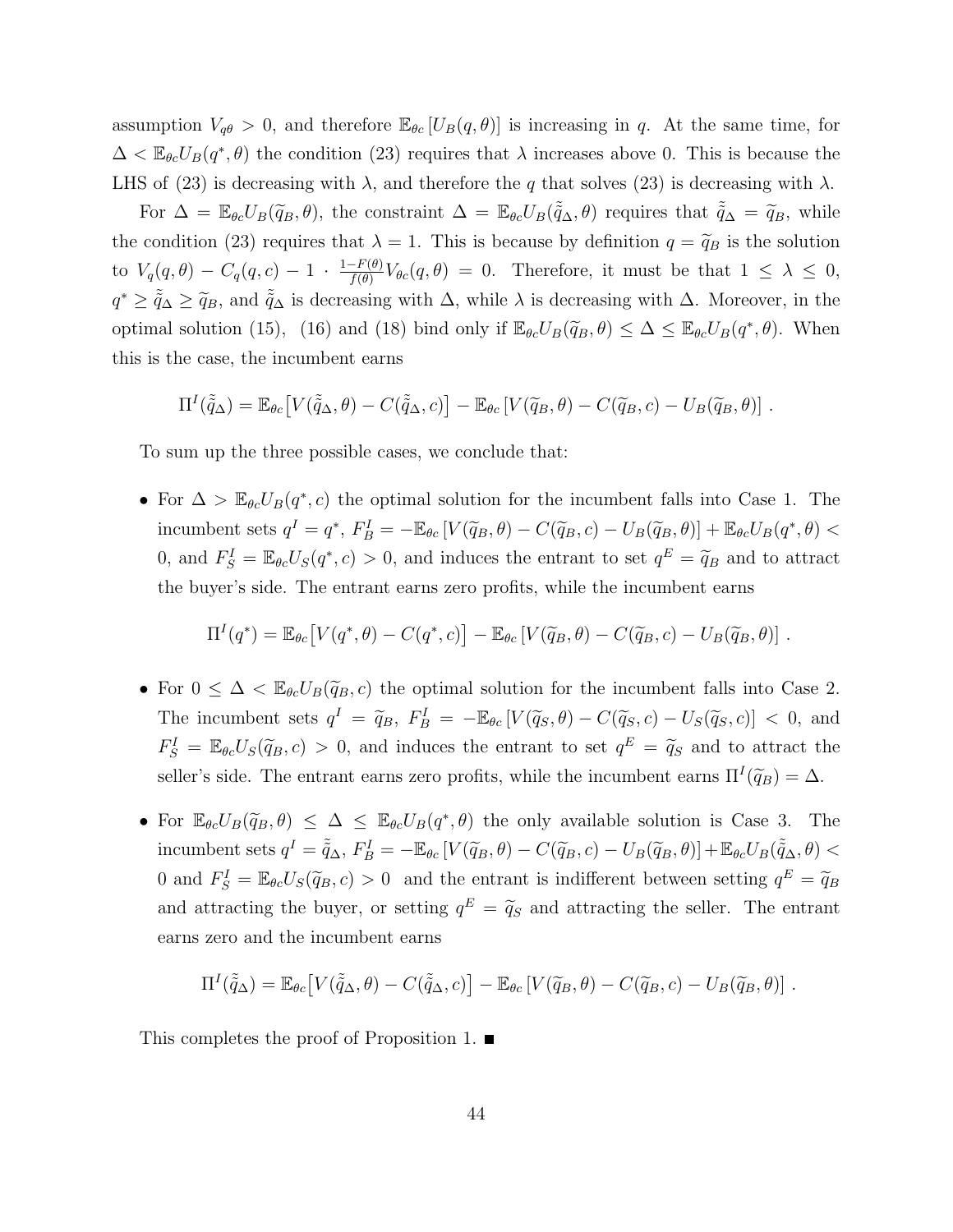### Proof of Corollary 1 (page 21)

**Proof.** Since  $\mathbb{E}_{\theta}U_B(q, \theta) = 0$ , then formula (7) becomes

$$
\mathbb{E}_{\theta c}\left[V(q_B,\theta)-C(q_B,c)-U_B(q_B,c)\right]=\mathbb{E}_{\theta c}\left[V(q_B,\theta)-C(q_B,c)\right],
$$

and it is maximized by  $\widetilde{q}_B = q^*$ .

For  $\Delta > 0$ ,  $\Delta > \mathbb{E}_{\theta}U_B(q, \theta)$ , and case (i) of Proposition 1 applies. But since  $\widetilde{q}_B = q^*$ and  $\mathbb{E}_{\theta c}\left[V(\tilde{q}_B,\theta)-C(\tilde{q}_B,c)-U_B(\tilde{q}_B,c)\right]=\mathbb{E}_{\theta c}\left[V(q_B^*,\theta)-C(q_B^*,c)\right],$  then  $q^I=q^E=q^*$  and both platforms' profits are 0.

For  $\Delta = 0$ ,  $\Delta = \mathbb{E}_{\theta} U_B(q, \theta)$ , and the special case of (iii) in Proposition 1 applies. It yields the same result.  $\blacksquare$ 

### Proof of Proposition 2 (page 24)

**Proof.** The incumbent's objective is to maximize

$$
\Pi^{I}(q^{I}) = \mathbb{E}_{\theta c} \left[ V(q^{I}, \theta) - C(q^{I}, c) - U_{B}(q^{I}, \theta) - U_{S}(q^{I}, c) \right] + F_{B}^{I} + F_{S}^{I}
$$
  
s.t.  

$$
\mathbb{E}_{c} \left[ V(\tilde{\alpha}_{D}, \theta) - C(\tilde{\alpha}_{D}, c) - U_{D}(\tilde{\alpha}_{D}, \theta) \right] - \mathbb{E}_{c} \left[ U_{D}(q^{I}, \theta) + F_{S}^{I} \leq 0 \right] \tag{2}
$$

$$
\mathbb{E}_{\theta c}\left[V(\widetilde{q}_B,\theta) - C(\widetilde{q}_B,c) - U_B(\widetilde{q}_B,\theta)\right] - \mathbb{E}_{\theta c}U_B(q^I,\theta) + F_B^I \leq 0, \quad (24)
$$

$$
\mathbb{E}_{\theta c}\left[V(\widetilde{q}_S,\theta) - C(\widetilde{q}_S,c) - U_S(\widetilde{q}_S,c)\right] - \mathbb{E}_{\theta c}U_B(q^I,\theta) + F_B^I \leq 0, \tag{25}
$$

$$
\mathbb{E}_{\theta c} U_B(q^I, \theta) - F_B^I \ge 0, \qquad (26)
$$

$$
\mathbb{E}_{\theta c} U_S(q^I, c) - F_S^I \ge 0. \tag{27}
$$

As follows from the entrant's decision which side to attract, regardless of the incumbent's strategy, if  $\Delta > 0$ , then constraint (24) is binding while (25) is slack. Likewise, if  $\Delta < 0$ , then constraint (25) is binding while (24) is slack. Moreover, in both cases the incumbent uses  $F_B^I$  for imposing zero profit on the entrant and therefore would like to set  $F_S^I$  as high as possible implying that (27) also binds while (26) is slack.

- (i) Substituting (27) and (24) with equality for the case of  $\Delta > 0$  into the incumbent's profit and solving leads us directly to the result in Proposition 2.
- (ii) For the case of  $\Delta < 0$ , (27) and (25) are substituted with equality into the incumbent's profit.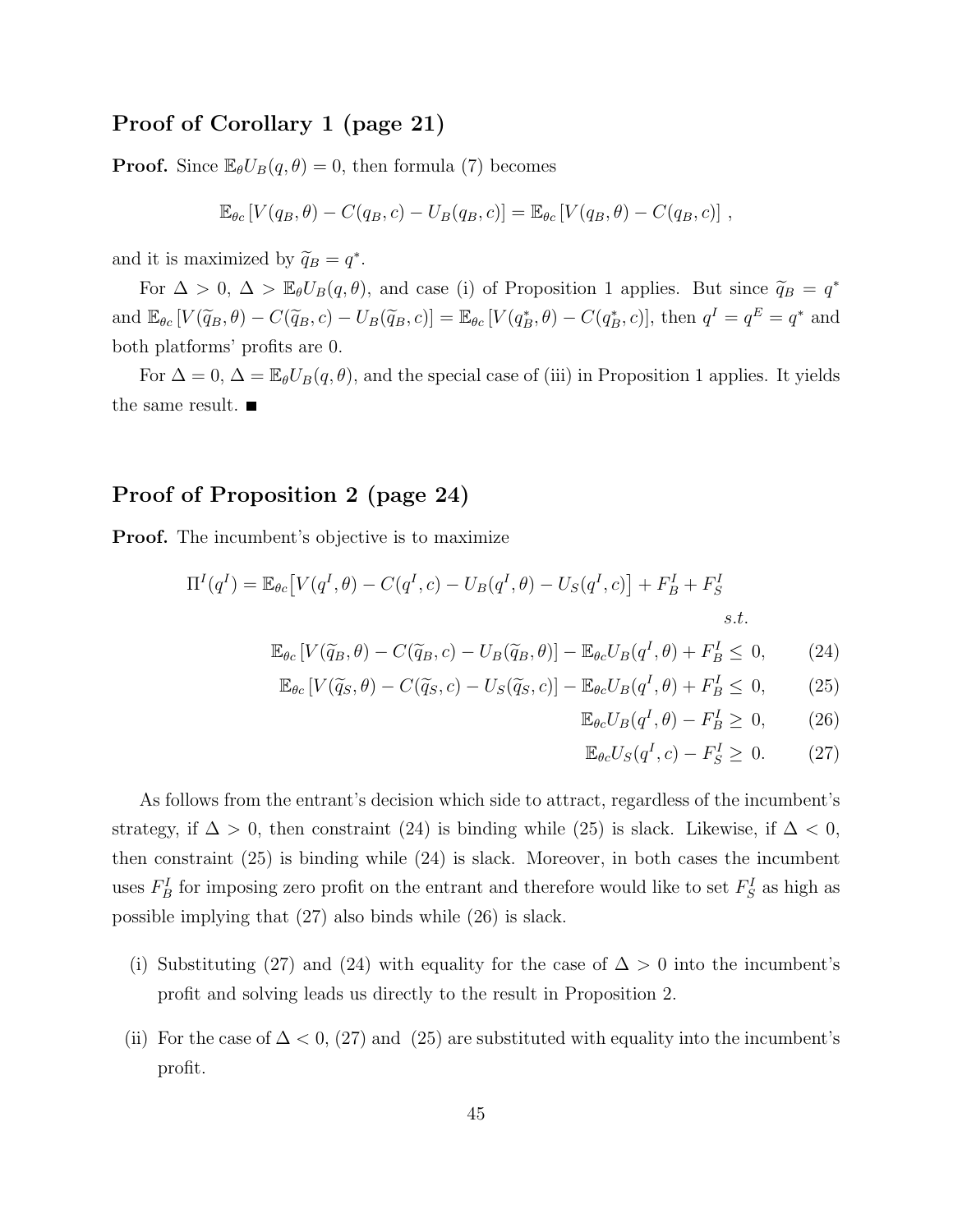This completes the proof of Proposition 2.  $\blacksquare$ 

### Proof of Lemma 2 (page 25)

**Proof.** We first show that the incumbent earns higher profit under multi-homing than under single-homing. Suppose first that  $0 < \Delta < \mathbb{E}_{\theta_c}[U_B(\widetilde{q}_B, \theta)]$ . Under single-homing, the incumbent earns

$$
\Delta = \mathbb{E}_{\theta c} \left[ V(\widetilde{q}_B, \theta) - C(\widetilde{q}_B, c) - U_B(\widetilde{q}_B, \theta) \right] - \mathbb{E}_{\theta c} \left[ V(\widetilde{q}_S, \theta) - C(\widetilde{q}_S, c) - U_S(\widetilde{q}_S, c) \right]
$$
  

$$
< \mathbb{E}_{\theta c} \left[ U_B(\widetilde{q}_B, \theta) \right]
$$
  

$$
\leq \mathbb{E}_{\theta c} \left[ U_B(\widetilde{q}_B, \theta) \right] + \mathbb{E}_{\theta c} \left[ V(q^*, \theta) - C(q^*, c) \right] - \mathbb{E}_{\theta c} \left[ V(\widetilde{q}_B, \theta) - C(\widetilde{q}_B, c) \right]
$$
  

$$
= \mathbb{E}_{\theta c} \left[ V(q^*, \theta) - C(q^*, c) \right] - \mathbb{E}_{\theta c} \left[ V(\widetilde{q}_B, \theta) - C(\widetilde{q}_B, c) - U_B(\widetilde{q}_B, \theta) \right],
$$

where the first inequality follows because by assumption  $\Delta < \mathbb{E}_{\theta_c}[U_B(\tilde{q}_B, \theta)]$  and the second inequality follows because by definition  $q^*$  maximizes  $\mathbb{E}_{\theta c}[V(q, \theta) - C(q, c)]$  and the last term is the incumbent's profit from multi-homing. Next suppose that  $-\mathbb{E}_{\theta c}[U_S(\tilde{q}_S, c)] < \Delta < 0$ . Under single-homing, the incumbent earns

$$
-\Delta = \mathbb{E}_{\theta c} \left[ V(\widetilde{q}_S, \theta) - C(\widetilde{q}_S, c) - U_S(\widetilde{q}_S, c) \right] - \mathbb{E}_{\theta c} \left[ V(\widetilde{q}_B, \theta) - C(\widetilde{q}_B, c) - U_B(\widetilde{q}_B, \theta) \right]
$$
  

$$
\leq \mathbb{E}_{\theta c} \left[ U_S(\widetilde{q}_S, c) \right]
$$
  

$$
\leq \mathbb{E}_{\theta c} \left[ U_S(\widetilde{q}_S, c) \right] + \mathbb{E}_{\theta c} \left[ V(q^*, \theta) - C(q^*, c) \right] - \mathbb{E}_{\theta c} \left[ V(\widetilde{q}_S, \theta) - C(\widetilde{q}_S, c) \right]
$$
  

$$
= \mathbb{E}_{\theta c} \left[ V(q^*, \theta) - C(q^*, c) \right] - \mathbb{E}_{\theta c} \left[ V(\widetilde{q}_S, \theta) - C(\widetilde{q}_S, c) - U_S(\widetilde{q}_S, c) \right],
$$

where again the first inequality follows because by assumption  $-\Delta < \mathbb{E}_{\theta_c} [U_S(\tilde{q}_S, c)]$  and the second inequality follows because by definition  $q^*$  maximizes  $\mathbb{E}_{\theta c}[V(q, \theta) - C(q, c)]$  and the last term is the incumbent's profit from multi-homing.

Next, we show that given that the incumbent sets the multi-homing strategies, the entrant will impose exclusive dealing and dominate the market with a positive profit. Suppose first that  $0 < \Delta < \mathbb{E}_{\theta c} [U_B(\tilde{q}_B, \theta)].$  Under multi-homing, the incumbent sets:  $q^I = q^*$ ,  $F_B^I = -\mathbb{E}_{\theta c} \left[ V(\tilde{q}_B, \theta) - C(\tilde{q}_B, c) - U_B(\tilde{q}_B, \theta) \right] + \mathbb{E}_{\theta c} U_B(q^*, \theta)$  and  $F_S^I = \mathbb{E}_{\theta c} U_S(q^*, c)$ . If the entrant does not impose exclusivity then the entrant earns zero profit. Suppose however that the entrant imposed exclusivity on the seller. Then, the entrant can attract the seller by charging:

$$
-F_S^E \gtrsim -F_S^I + \mathbb{E}_{\theta c} U_S(q^*, c) = 0 \Longrightarrow F_S^E = 0.
$$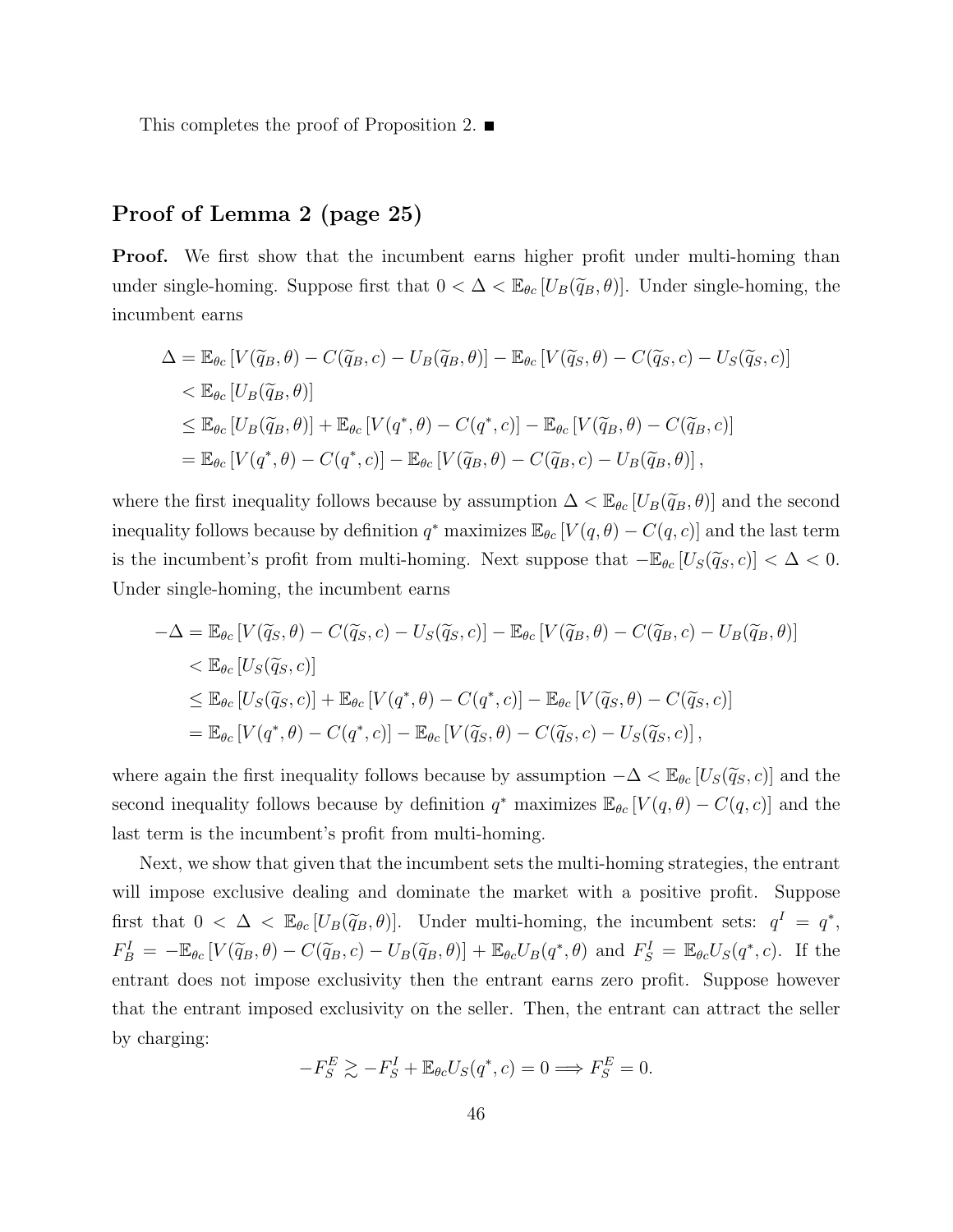Given that the seller now moves exclusively to the entrant, the entrant can charge the buyer:

$$
\mathbb{E}_{\theta c} U_B(q^E, \theta) - F_B^E \gtrsim -\min\{-F_B^I, 0\} \Longrightarrow F_B^E = \mathbb{E}_{\theta c} U_B(q^E, \theta) + \min\{F_B^I, 0\}.
$$

The entrant earns:

$$
\Pi^{E}(\text{attracting } S|q^{E}) = \mathbb{E}_{\theta c} \left[ V(\widetilde{q}_{S}, \theta) - C(\widetilde{q}_{S}, c) - U_{S}(\widetilde{q}_{S}, c) \right] + \min \{ F_{B}^{I}, 0 \}.
$$

If  $F_B^I = -\mathbb{E}_{\theta c} [V(\tilde{q}_B, \theta) - C(\tilde{q}_B, c) - U_B(\tilde{q}_B, \theta)] + \mathbb{E}_{\theta c} U_B(q^*, \theta) > 0$ , then the entrant earns  $\mathbb{E}_{\theta c}\left[V(\widetilde{q}_S,\theta) - C(\widetilde{q}_S,c) - U_S(\widetilde{q}_S,c)\right] > 0.$  If  $F_B^I = -\mathbb{E}_{\theta c}\left[V(\widetilde{q}_B,\theta) - C(\widetilde{q}_B,c) - U_B(\widetilde{q}_B,\theta)\right] +$  $\mathbb{E}_{\theta c}U_B(q^*,\theta) < 0$ , then the entrant earns:

$$
\Pi^{E}(\text{attracting } S|q^{E}) = \mathbb{E}_{\theta c} \left[ V(\widetilde{q}_{S}, \theta) - C(\widetilde{q}_{S}, c) - U_{S}(\widetilde{q}_{S}, c) \right] + \min \{ F_{B}^{I}, 0 \}
$$
\n
$$
= \mathbb{E}_{\theta c} \left[ V(\widetilde{q}_{S}, \theta) - C(\widetilde{q}_{S}, c) - U_{S}(\widetilde{q}_{S}, c) \right] - \mathbb{E}_{\theta c} \left[ V(\widetilde{q}_{B}, \theta) - C(\widetilde{q}_{B}, c) - U_{B}(\widetilde{q}_{B}, \theta) \right] + \mathbb{E}_{\theta c} U_{B}(q^{*}, \theta)
$$
\n
$$
= \mathbb{E}_{\theta c} \left[ U_{B}(q^{*}, \theta) \right] - \Delta
$$
\n
$$
> \mathbb{E}_{\theta c} \left[ U_{B}(\widetilde{q}_{B}, \theta) \right] - \Delta
$$
\n
$$
> 0,
$$

where the first inequality follows because  $\mathbb{E}_{\theta c}[U_B(q^*,\theta)] > \mathbb{E}_{\theta c}[U_B(\widetilde{q}_B,\theta)]$  and the second inequality follows because by assumption  $\Delta < \mathbb{E}_{\theta c} [U_B(\widetilde{q}_B, \theta)].$ 

Next suppose that  $-\mathbb{E}_{\theta c}[U_{S}(\tilde{q}_{S}, c)] < \Delta < 0$ . Under multihoming the incumbent sets:  $q^I = q^*, F_B^I = -\mathbb{E}_{\theta c} \left[ V(\tilde{q}_S, \theta) - C(\tilde{q}_S, c) - U_S(\tilde{q}_S, c) \right] + \mathbb{E}_{\theta c} U_B(q^*, \theta)$  and  $F_S^I = \mathbb{E}_{\theta c} U_S(q^*, c)$ . If the entrant does not impose exclusivity then the entrant earns zero profit. Suppose however that the entrant imposed exclusivity on the seller. Then, the entrant can attract the seller by charging:

$$
-F_S^E \gtrapprox -F_S^I + \mathbb{E}_{\theta c} U_S(q^*, c) = 0 \implies F_S^E = 0.
$$

Given that the seller now moves exclusively to the entrant, the entrant can charge the buyer:

$$
\mathbb{E}_{\theta c} U_B(q^E, \theta) - F_B^E \gtrsim -\min\{-F_B^I, 0\} \implies F_B^E = \mathbb{E}_{\theta c} U_B(q^E, \theta) + \min\{F_B^I, 0\}.
$$

The entrant earns:

$$
\Pi^{E}(\text{attracting }S|q^{E}) = \mathbb{E}_{\theta c}\left[V(\widetilde{q}_{B},\theta) - C(\widetilde{q}_{B},c) - U_{S}(\widetilde{q}_{S},c)\right] + \min\{F_{B}^{I},0\}.
$$

If  $F_B^I = -\mathbb{E}_{\theta c} [V(\tilde{q}_S, \theta) - C(\tilde{q}_S, c) - U_S(\tilde{q}_S, c)] + \mathbb{E}_{\theta c} U_B(q^*, \theta) > 0$ , then the entrant earns  $\mathbb{E}_{\theta c}\left[V(\widetilde{q}_B,\theta)-C(\widetilde{q}_B,c)-U_S(\widetilde{q}_S,c)\right] > 0.$  If  $F_B^I = -\mathbb{E}_{\theta c}\left[V(\widetilde{q}_S,\theta)-C(\widetilde{q}_S,c)-U_S(\widetilde{q}_S,c)\right] +$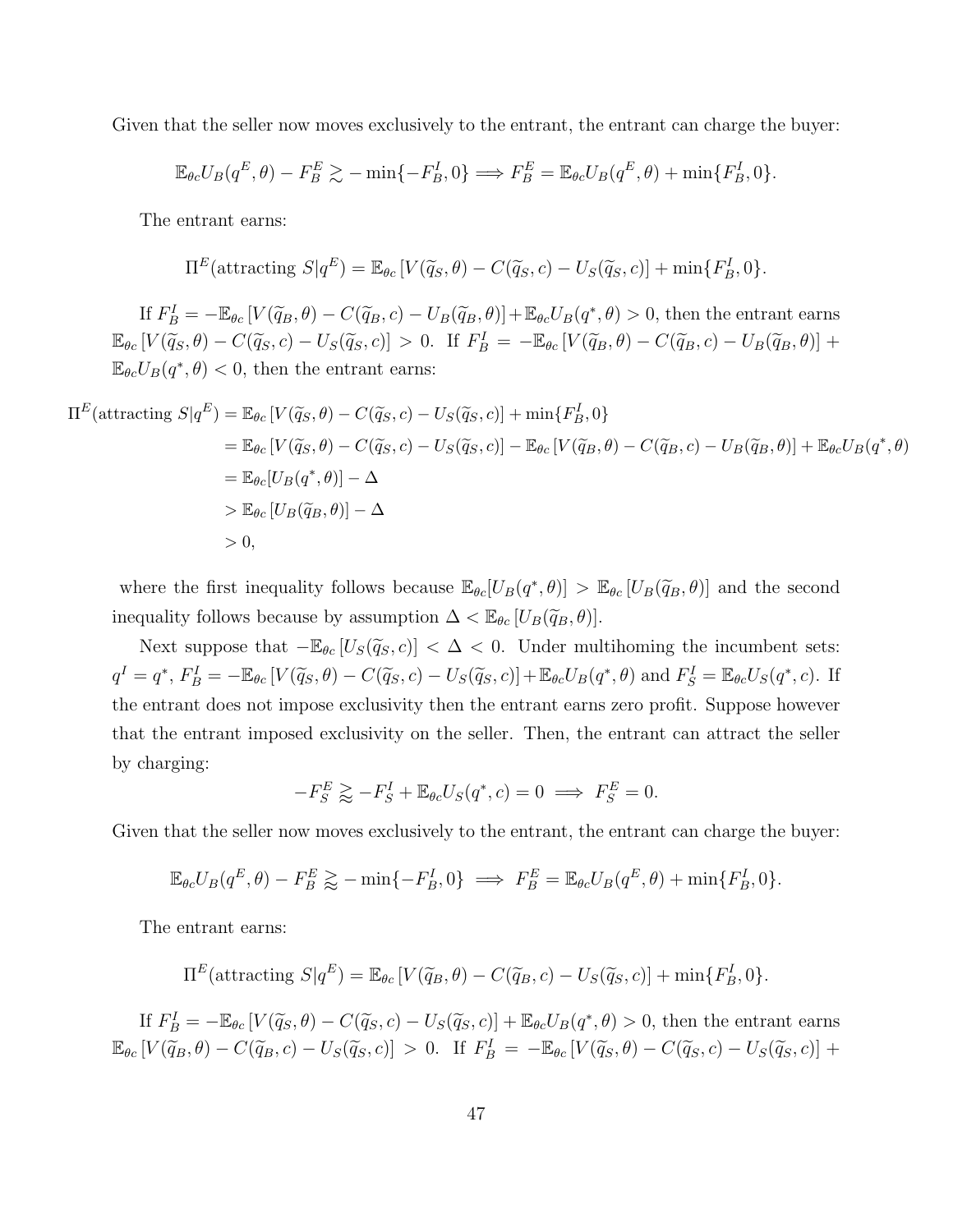$\mathbb{E}_{\theta c}U_B(q^*,\theta) < 0$ , then the entrant earns

$$
\Pi^{E}(\text{attracting } S|q^{E}) = \mathbb{E}_{\theta c} \left[ V(\widetilde{q}_{S}, \theta) - C(\widetilde{q}_{S}, c) - U_{S}(\widetilde{q}_{S}, c) \right] + \min \{ F_{B}^{I}, 0 \}
$$
\n
$$
= \mathbb{E}_{\theta c} \left[ V(\widetilde{q}_{S}, \theta) - C(\widetilde{q}_{S}, c) - U_{S}(\widetilde{q}_{S}, c) \right] - \mathbb{E}_{\theta c} \left[ V(\widetilde{q}_{S}, \theta) - C(\widetilde{q}_{S}, c) - U_{S}(\widetilde{q}_{S}, c) \right] + \mathbb{E}_{\theta c} U_{B}(q^{*}, \theta)
$$
\n
$$
= \mathbb{E}_{\theta c} \left[ U_{B}(q^{*}, \theta) \right]
$$
\n
$$
> 0.
$$

This completes the proof of Lemma 2.  $\blacksquare$ 

#### Proof of Proposition 3 (page 26)

#### Proof.

(i) Suppose that  $0 < \Delta < \mathbb{E}_{\theta_c}[U_B(\tilde{q}_B, \theta)]$ . Given that the incumbent expects the entrant to impose exclusive dealing, the incumbent's optimal strategies is to set the singlehoming strategies:  $F_B^I = -\mathbb{E}_{\theta c} [V(\tilde{q}_S, \theta) - C(\tilde{q}_S, c) - U_S(\tilde{q}_S, c)],$  and  $F_S^I = \mathbb{E}_{\theta c} U_S(\tilde{q}_B, c).$ To show that given these strategies the entrant imposes exclusive dealing, substituting them into the entrant's multi-homing profit yields:

$$
\Pi^{E}(\text{attracting } B|\tilde{q}_{B}) = \mathbb{E}_{\theta c} [V(\tilde{q}_{B}, \theta) - C(\tilde{q}_{B}, c) - U_{B}(\tilde{q}_{B}, \theta)] + F_{B}^{I} - \mathbb{E}_{\theta c} U_{B}(\tilde{q}_{B}, \theta)
$$
  
=  $\Delta - \mathbb{E}_{\theta c} U_{B}(\tilde{q}_{B}, \theta)$   
< 0,

where the last inequality follows from the assumption that  $\Delta < \mathbb{E}_{\theta_c}[U_B(\widetilde{q}_B, \theta)]$ . If the entrant imposes exclusive dealing, Proposition 2 implies that the entrant earns zero profit. Between these two options, the entrant will therefore choose to impose exclusive dealing.

(ii) Next, suppose that  $-\mathbb{E}_{\theta c} [U_S(\widetilde{q}_S, c)] < \Delta < 0$ . Given that the incumbent expects the entrant to impose exclusive dealing, the incumbent's optimal strategies is to set the singlehoming strategies:  $F_B^I = \mathbb{E}_{\theta c} U_B(\tilde{q}_S, \theta)$  and  $F_S^I = -\mathbb{E}_{\theta c} [V(\tilde{q}_B, \theta) - C(\tilde{q}_B, c) - U_B(\tilde{q}_B, \theta)].$ To show that given these strategies the entrant does not impose exclusive dealing, sub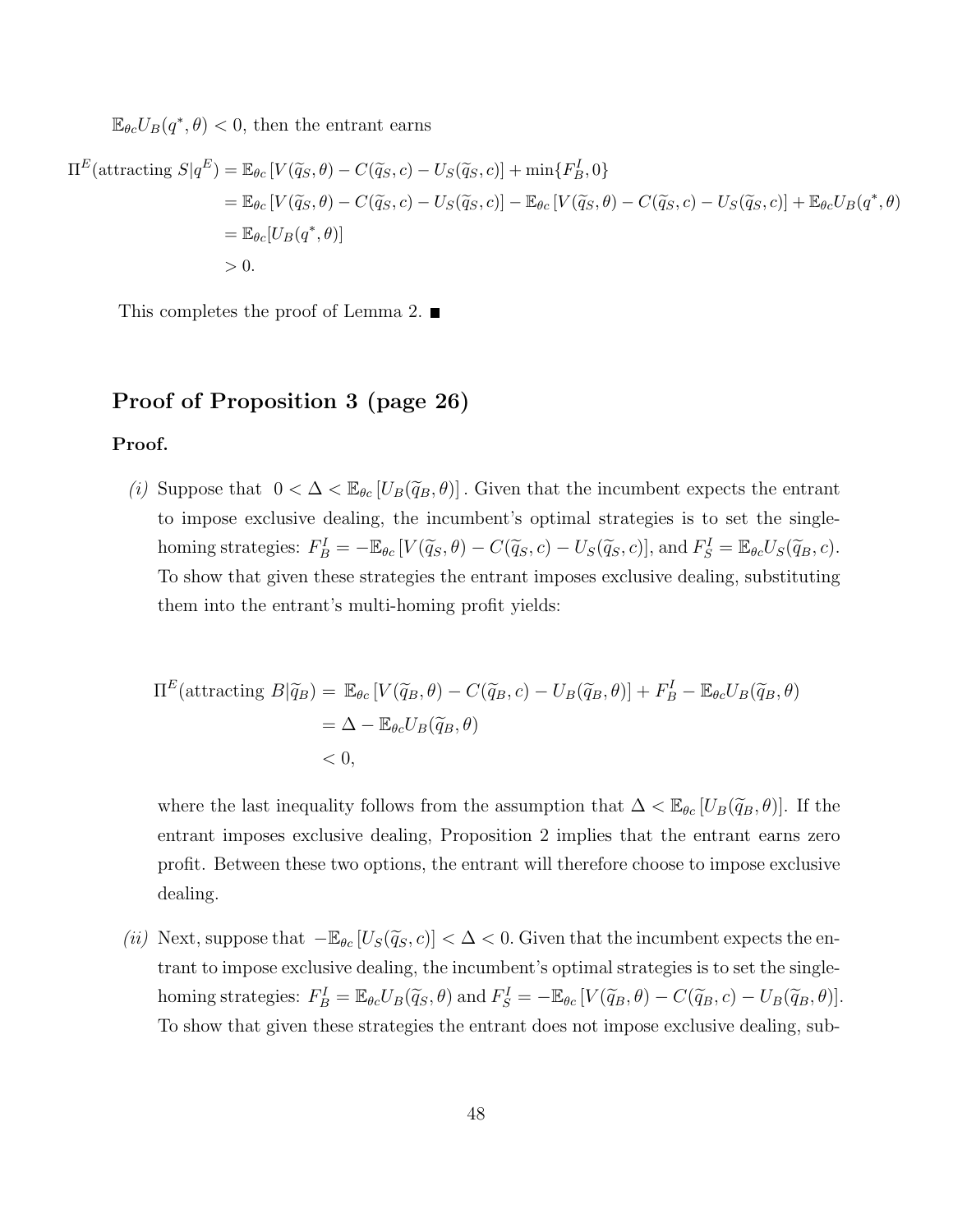stituting them into the entrant's multi-homing profit yields:

$$
\Pi^{E}(\text{attracting } S|\tilde{q}_{S}) = \mathbb{E}_{\theta c} \left[ V(\tilde{q}_{S}, \theta) - C(\tilde{q}_{S}, c) - U_{S}(\tilde{q}_{S}, c) \right] + F_{B}^{I} - \mathbb{E}_{\theta c} U_{B}(\tilde{q}_{S}, \theta)
$$
  
\n
$$
= \mathbb{E}_{\theta c} \left[ V(\tilde{q}_{S}, \theta) - C(\tilde{q}_{S}, c) - U_{S}(\tilde{q}_{S}, c) \right] + \mathbb{E}_{\theta c} U_{B}(\tilde{q}_{S}, \theta) - \mathbb{E}_{\theta c} U_{B}(\tilde{q}_{S}, \theta)
$$
  
\n
$$
= \mathbb{E}_{\theta c} \left[ V(\tilde{q}_{S}, \theta) - C(\tilde{q}_{S}, c) - U_{S}(\tilde{q}_{S}, c) \right] > 0.
$$

Consequently, the entrant will not find it optimal to impose exclusive dealing. This implies that in addition to setting the single-homing strategies, the incumbent will have to impose exclusivity.

This completes the proof of Proposition 3.  $\blacksquare$ 

#### Proof of Lemma 3 (page 30)

**Proof.** Suppose that the incumbent adopted incremental technology,  $\mathcal{E}$ , while the entrant adopted the radical technology. Moreover, the radical technology turned out to be successful,  $H$ . Consider now the simultaneous pricing game.

By the same method as in the Section 3, we find that the best profit the incumbent may achieve while deterring the entrant from the market is

$$
\mathbb{E}_{\theta c}\left[V^{\mathcal{E}}(q^*(\mathcal{E}),\theta)-C^{\mathcal{E}}(q^*(\mathcal{E}),c)\right]-\mathbb{E}_{\theta c}\left[V^{\mathcal{H}}(\widetilde{q}_B(\mathcal{H}),\theta)-C^{\mathcal{H}}(\widetilde{q}_B(\mathcal{H}),c)-U^{\mathcal{H}}(\widetilde{q}_B(\mathcal{H}),\theta)\right].
$$

Our analysis is interesting only if this profit is negative,  $^{20}$  hence condition (14).

Since under (14) it is too costly for the incumbent to prevent the entrant from serving the market, we now solve the profit maximization problem of the entrant preventing the incumbent from serving the market.

For a given strategy of the entrant under successful radical technology,  $Cont^E(\mathcal{H})$ , the incumbent's best response is

$$
F_S^I(\mathcal{E}) \lesssim \mathbb{E}_{\theta c} U_S^{\mathcal{E}}(q^I(\mathcal{E}), c) + \min\{F_S^E(\mathcal{H}), 0\}
$$
  

$$
F_B^I(\mathcal{E}) \lesssim \mathbb{E}_{\theta c} U_B^{\mathcal{E}}(q^I(\mathcal{E}), \theta) + \min\{F_B^E(\mathcal{H}), 0\}.
$$

<sup>&</sup>lt;sup>20</sup>If the incumbent's profit in this case is positive, the entrant's dominant strategy is to adopt the incremental technology, and the only equilibrium is where both platforms adopt  $\mathcal{E}$ .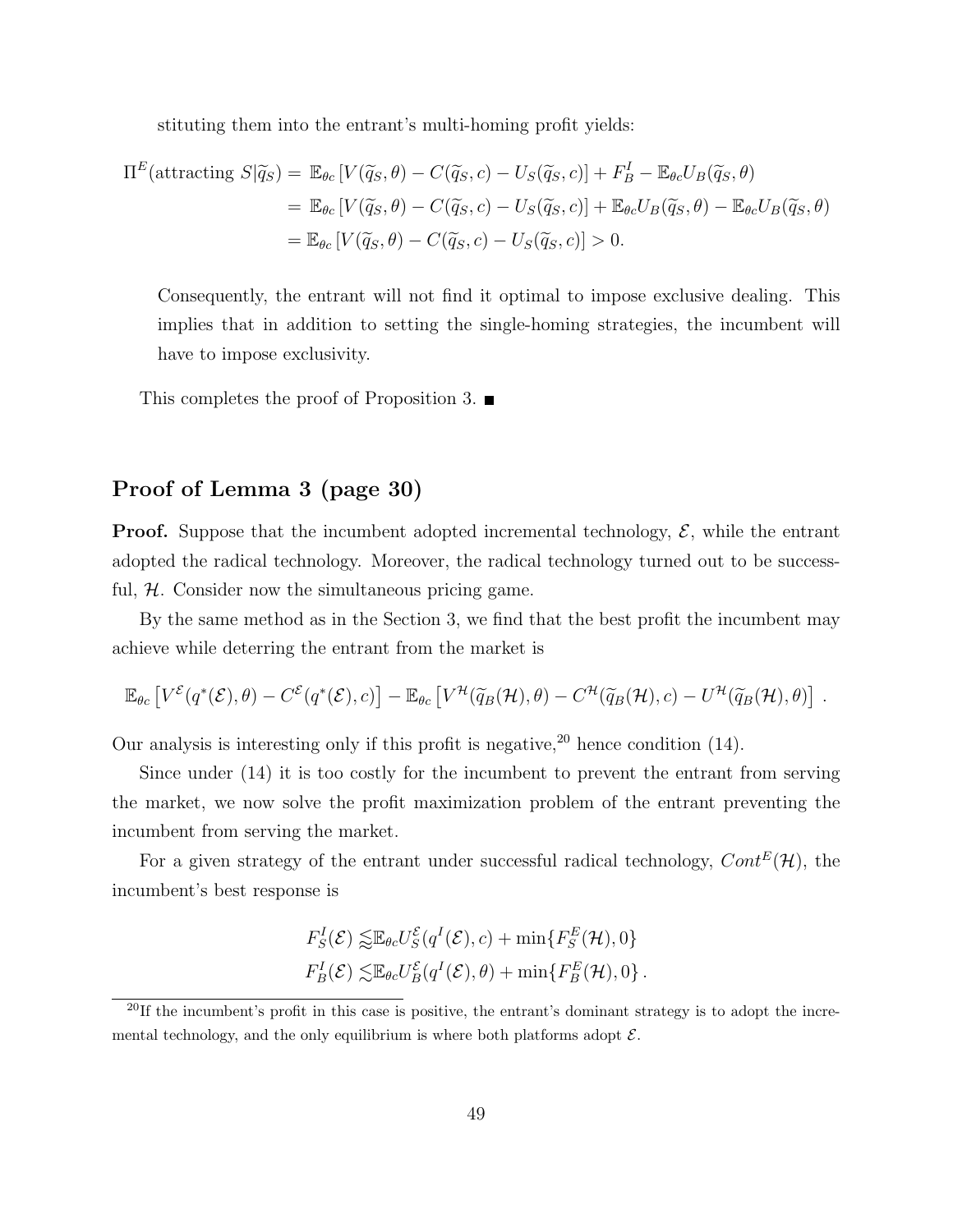Those are new participation constraints. And these are the only constraints for the incumbent in this situation. Substituting for  $F_S^I(\mathcal{E})$  and  $F_B^I(\mathcal{E})$  in the incumbent's profit yields

$$
\Pi^{I}(q^{I}|\mathcal{E},\mathcal{H}) = \mathbb{E}_{\theta c}[V^{\mathcal{E}}(q^{I}(\mathcal{E}),\theta) - C^{\mathcal{E}}(q^{I}(\mathcal{E}),c) - U_{B}^{\mathcal{E}}(q^{I}(\mathcal{E}),\theta) - U_{S}^{\mathcal{E}}(q^{I}(\mathcal{E}),c)] + \mathbb{E}_{\theta c}U_{S}^{\mathcal{E}}(q^{I}(\mathcal{E}),c) ++ \min\{F_{S}^{E}(\mathcal{H}),0\} + \mathbb{E}_{\theta c}U_{B}^{\mathcal{E}}(q^{I}(\mathcal{E}),\theta) + \min\{F_{B}^{E}(\mathcal{H}),0\} == \mathbb{E}_{\theta c}[V^{\mathcal{E}}(q^{I}(\mathcal{E}),\theta) - C^{\mathcal{E}}(q^{I}(\mathcal{E}),c)] + \min\{F_{S}^{E}(\mathcal{H}),0\} + \min\{F_{B}^{E}(\mathcal{H}),0\}.
$$

This profit is maximized for  $q^I = q^*(\mathcal{E})$ .

The entrant attracts the buyer's side:

$$
-F_B^E(\mathcal{H}) \geq \mathbb{E}_{\theta c} U_B^{\mathcal{E}}(q^*(\mathcal{E}), \theta) - F_B^I(\mathcal{E}) = -\min\{F_B^E(\mathcal{H}), 0\} \quad \Longleftrightarrow \quad F_B^E(\mathcal{H}) \leq \min\{F_B^E(\mathcal{H}), 0\}.
$$

Suppose that  $F_B^E(\mathcal{H}) > 0$ , then  $F_B^E(\mathcal{H}) \leq 0$  — a contradiction. Hence, it must be that  $F_B^E(\mathcal{H}) \leq 0.$ 

After the entrant attracted the buyer's side, the seller's side joins the entrant when

$$
-F_S^E(\mathcal{H})+\mathbb{E}_{\theta c}U_S H(q^E(\mathcal{H}),c)\geq -\min\{F_S^I(\mathcal{E}),0\},\,
$$

where  $F_S^I(\mathcal{E}) = \mathbb{E}_{\theta c} U_S^{\mathcal{E}}(q^*(\mathcal{E}), c) + \min\{F_S^E(\mathcal{H}), 0\}$ . Increasing  $F_S^E(\mathcal{H})$  increases the entrant's profit without affecting other constraints. Therefore, it is optimal for the incumbent to increase  $F_S^E(\mathcal{H})$  as high as possible, i.e.,  $-F_S^E(\mathcal{H}) + \mathbb{E}_{\theta c} U_S H(q^E(\mathcal{H}), c) = 0$ .

Therefore, the entrant's objective is to maximize

$$
\Pi^{E}(q^{E}|\mathcal{E},\mathcal{H}) = \mathbb{E}_{\theta c}[V H(q^{E},\theta) - CH(q^{E},c) - U_{B}H(q^{E},\theta) - U_{S}H(q^{E},c)] + F_{B}^{E}(\mathcal{H}) + F_{S}^{E}(\mathcal{H})
$$
  
s.t.,  

$$
\mathbb{E}_{\theta c}[V^{\mathcal{E}}(q^{*}(\mathcal{E}),\theta) - C^{\mathcal{E}}(q^{*}(\mathcal{E}),c)] + \min\{F_{S}^{E}(\mathcal{H}),0\} + \min\{F_{B}^{E}(\mathcal{H}),0\} \leq 0,
$$

$$
\mathbb{E}_{\theta c}[V^{\mathcal{E}}(q^*(\mathcal{E}), \theta) - C^{\mathcal{E}}(q^*(\mathcal{E}), c)] + \min\{F_S^E(\mathcal{H}), 0\} + \min\{F_B^E(\mathcal{H}), 0\} \le 0,
$$
  

$$
F_B^E(\mathcal{H}) \le 0,
$$
  

$$
-F_S^E(\mathcal{H}) + \mathbb{E}_{\theta c} U_S H(q^E, c) = 0.
$$

It is straightforward to show that the first constraint also binds. Therefore, we obtain  $F_S^E(\mathcal{H}) = \mathbb{E}_{\theta c} U_S H(q^E(\mathcal{H}), c)$ , and

$$
\mathbb{E}_{\theta c}[V^{\mathcal{E}}(q^*(\mathcal{E}),\theta)-C^{\mathcal{E}}(q^*(\mathcal{E}),c)]+F^E_B(\mathcal{H})=0 \implies F^E_B(\mathcal{H})=-\mathbb{E}_{\theta c}[V^{\mathcal{E}}(q^*(\mathcal{E}),\theta)-C^{\mathcal{E}}(q^*(\mathcal{E}),c)].
$$

After substituting those into the profit function,

$$
\Pi^{E}(q^{E}|\mathcal{E},\mathcal{H})=\mathbb{E}_{\theta c}[V H(q^{E},\theta)-CH(q^{E},c)-U_{B}H(q^{E},\theta)-\mathbb{E}_{\theta c}[V^{\mathcal{E}}(q^{*}(\mathcal{E}),\theta)-C^{\mathcal{E}}(q^{*}(\mathcal{E}),c)].
$$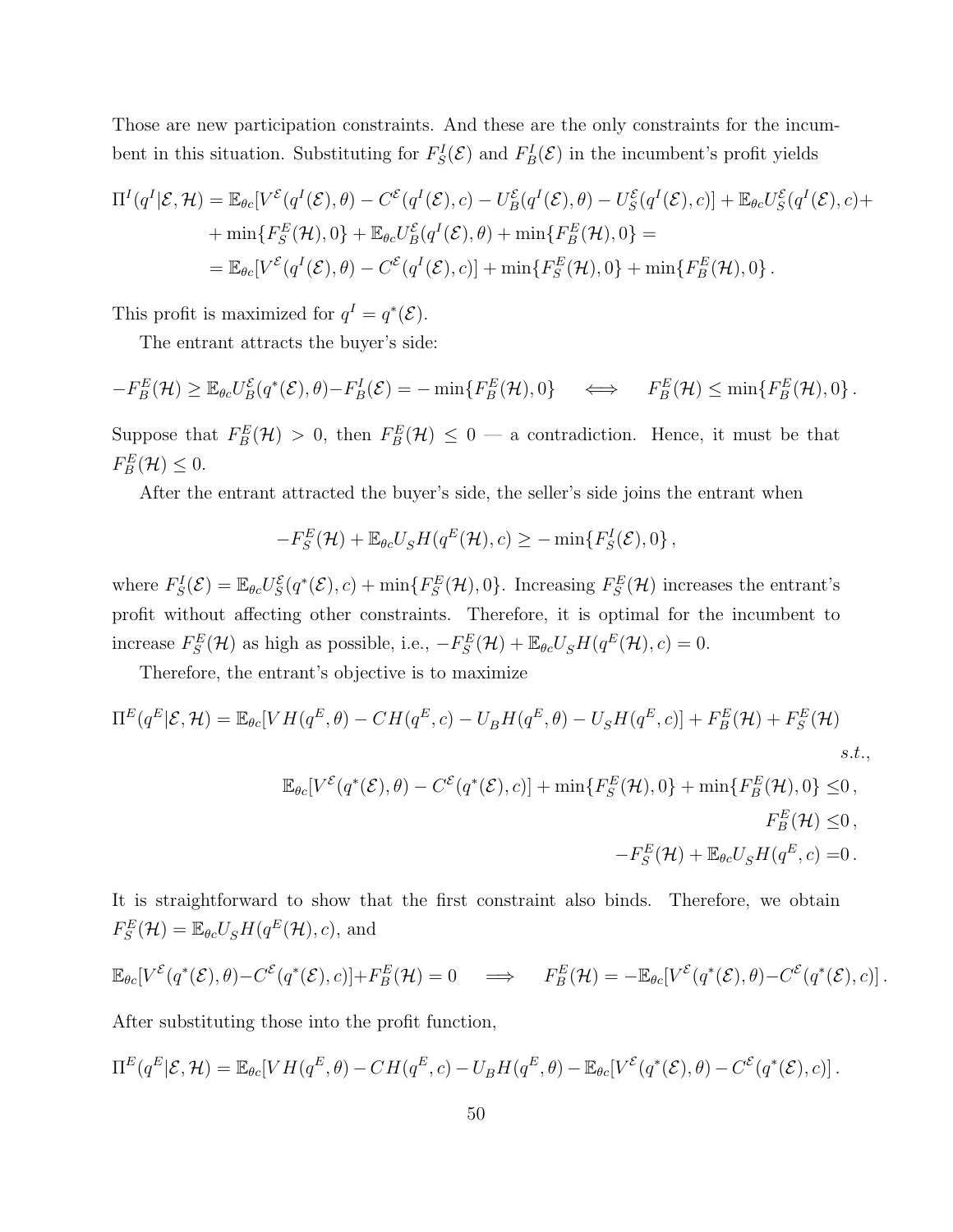This profit is maximized for  $q^E = \tilde{q}_B(\mathcal{H})$ , and yields

 $\Pi^{E}(\widetilde{q}_{B}(\mathcal{H})|\mathcal{E},\mathcal{H})=\mathbb{E}_{\theta c}[V H(\widetilde{q}_{B}(\mathcal{H}),\theta)-CH(\widetilde{q}_{B}(\mathcal{H}),c)-U_{B}H(\widetilde{q}_{B}(\mathcal{H}),\theta)-\mathbb{E}_{\theta c}[V^{\mathcal{E}}(q^{*}(\mathcal{E}),\theta)-C^{\mathcal{E}}(q^{*}(\mathcal{E}),c)] > 0.$ 

The profit is positive due to (14).

This completes the proof of Lemma 3.

#### Proof of Proposition 4 (page 31)

Proof. Consider first a condition for an equilibrium (not necessarily a unique one) in which the entrant chooses the radical technology and the incumbent chooses the incremental technology. Given that the incumbent chooses the incremental technology, Table 1 reveals that the entrant will always choose the radical technology. Moreover, given that the entrant chooses the radical technology, the incumbent chooses the incremental technology if  $(1-\mathbf{C})$  $\rho \Pi^{I}(\mathcal{E}, \mathcal{L}) > \rho \Pi^{I}(\mathcal{H}, \mathcal{H})$ , or  $\rho < \overline{\rho}$ , where:

$$
\overline{\rho} \equiv \frac{\mathbb{E}_{\theta c}[V^{\mathcal{E}}(q^*(\mathcal{E}), \theta) - C^{\mathcal{E}}(q^*(\mathcal{E}), c)]}{\mathbb{E}_{\theta c}[V^{\mathcal{H}}(q^*(\mathcal{H}), \theta) - C^{\mathcal{H}}(q^*(\mathcal{H}), c)] - (\mathbb{E}_{\theta c}[V^{\mathcal{H}}(\widetilde{q}_B(\mathcal{H}), \theta) - C^{\mathcal{H}}(\widetilde{q}_B(\mathcal{H}), c) - U_B^{\mathcal{H}}(\widetilde{q}_B(\mathcal{H}), \theta)] - \mathbb{E}_{\theta c}[V^{\mathcal{E}}(q^*(\mathcal{E}), \theta) - C^{\mathcal{E}}(q^*(\mathcal{E}), c)]}.
$$

Since  $\mathbb{E}_{\theta c}[V^{\mathcal{H}}(q^*(\mathcal{H}), \theta) - C^{\mathcal{H}}(q^*(\mathcal{H}), c)] > \mathbb{E}_{\theta c}[V^{\mathcal{H}}(\widetilde{q}_B(\mathcal{H}), \theta) - C^{\mathcal{H}}(\widetilde{q}_B(\mathcal{H}), c) - U_B^{\mathcal{H}}(\widetilde{q}_B(\mathcal{H}), \theta)] >$  $\mathbb{E}_{\theta c}[V^{\mathcal{E}}(q^*(\mathcal{E}),\theta)-C^{\mathcal{E}}(q^*(\mathcal{E}),c)], 0 \leq \overline{\rho} \leq 1.$  Moreover, notice that if  $(1-k(\theta))/K(\theta) \longrightarrow 0$ and  $G(c)/g(c) \longrightarrow 0$ , then  $\mathbb{E}_{\theta c}[V^{\mathcal{H}}(\widetilde{q}_B(\mathcal{H}), \theta) - C^{\mathcal{H}}(\widetilde{q}_B(\mathcal{H}), c) - U^{\mathcal{H}}_B(\widetilde{q}_B(\mathcal{H}), \theta)] \longrightarrow \mathbb{E}_{\theta c}[V^{\mathcal{H}}(q^*(\mathcal{H}), \theta) C^{\mathcal{H}}(q^*(\mathcal{H}), c)$ , implying that  $\overline{\rho} \longrightarrow 1$ .

Next, consider a condition for an equilibrium (not necessarily a unique one) in which the entrant chooses the incremental technology and the incumbent chooses the radical technology. Given that the incumbent chooses the radical technology, Table 1 reveals that the entrant will always choose the incremental technology. Moreover, given that the entrant chooses the incremental technology, the incumbent chooses the radical technology if:  $\Pi^I(\mathcal{E}, \mathcal{E}) < \rho \Pi^I(H, \mathcal{E}), \text{ or:} \rho > \rho, \text{ where:}$ 

$$
\underline{\rho} \equiv \frac{\mathbb{E}_{\theta c}[V^{\mathcal{E}}(q^*(\mathcal{E}), \theta) - C^{\mathcal{E}}(q^*(\mathcal{E}), c)] - \mathbb{E}_{\theta c}[V^{\mathcal{E}}(\widetilde{q}_B(\mathcal{E}), \theta) - C^{\mathcal{E}}(\widetilde{q}_B(\mathcal{E}), c) - U^{\mathcal{E}}_B(\widetilde{q}_B(\mathcal{E}), \theta)]}{\mathbb{E}_{\theta c}[V^{\mathcal{H}}(q^*(\mathcal{H}), \theta) - C^{\mathcal{H}}(q^*(\mathcal{H}), c)] - \mathbb{E}_{\theta c}[V^{\mathcal{E}}(\widetilde{q}_B(\mathcal{E}), \theta) - C^{\mathcal{E}}(\widetilde{q}_B(\mathcal{E}), c) - U^{\mathcal{E}}_B(\widetilde{q}_B(\mathcal{E}), \theta)].}
$$

Since both the numerator and the denominator are positives and since  $\mathbb{E}_{\theta c}[V^{\mathcal{H}}(q^*(\mathcal{H}),\theta) C^{\mathcal{H}}(q^*(\mathcal{H}),c)] > \mathbb{E}_{\theta c}[V^{\mathcal{E}}(q^*(\mathcal{E}),\theta) - C^{\mathcal{E}}(q^*(\mathcal{E}),c)], 0 \leq \rho \leq 1$ . Moreover, notice that if  $(1-\rho)^2$  $k(\theta)/K(\theta) \longrightarrow 0$  and  $G(c)/g(c) \longrightarrow 0$ , then  $\mathbb{E}_{\theta c}[V^{\mathcal{E}}(\widetilde{q}_B(\mathcal{E}), \theta) - C^{\mathcal{E}}(\widetilde{q}_B(\mathcal{E}), c) - U^{\mathcal{E}}_B(\widetilde{q}_B(\mathcal{E}), \theta)] \longrightarrow$  $\mathbb{E}_{\theta c}[V^{\mathcal{E}}(q^*(\mathcal{E}), \theta) - C^{\mathcal{E}}(q^*(\mathcal{E}), c)],$  implying that  $\rho \longrightarrow 0$ .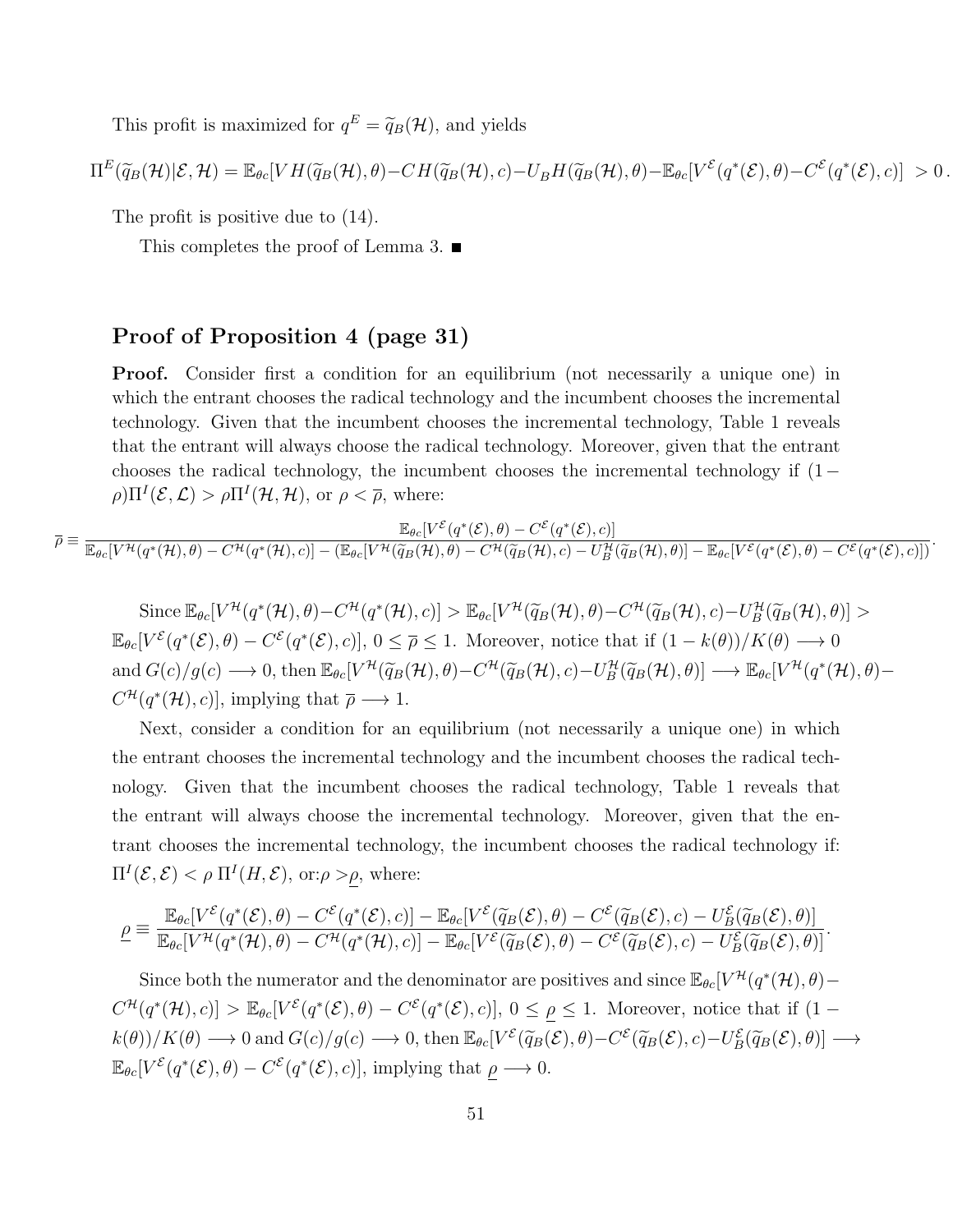Next we turn to compare between  $\bar{\rho}$  and  $\rho$ . To facilitate notations, let:

$$
X \equiv \mathbb{E}_{\theta c}[V^{\mathcal{E}}(\widetilde{q}_B(\mathcal{E}), \theta) - C^{\mathcal{E}}(\widetilde{q}_B(\mathcal{E}), c) - U^{\mathcal{E}}_B(\widetilde{q}_B(\mathcal{E}), \theta)],
$$
  
\n
$$
Y \equiv \mathbb{E}_{\theta c}[V^{\mathcal{E}}(q^*(\mathcal{E}), \theta) - C^{\mathcal{E}}(q^*(\mathcal{E}), c)],
$$
  
\n
$$
Z \equiv \mathbb{E}_{\theta c}[V^{\mathcal{H}}(q^*(\mathcal{H}), \theta) - C^{\mathcal{H}}(q^*(\mathcal{H}), c)].
$$

Notice that  $Z > Y > X$ . Therefore:

$$
\overline{\rho} \equiv \frac{Y}{Z - (\mathbb{E}_{\theta c}[V^{\mathcal{H}}(\widetilde{q}_B(\mathcal{H}), \theta) - C^{\mathcal{H}}(\widetilde{q}_B(\mathcal{H}), c) - U_B^{\mathcal{H}}(\widetilde{q}_B(\mathcal{H}), \theta)] - Y)}> \frac{Y}{Z} = \frac{Y(Z - X)}{Z(Z - X)} = \frac{YZ - YX}{Z^2 - ZX} > \frac{YZ - ZX}{Z^2 - ZX} = \frac{Y - X}{Z - X} = \rho,
$$

where the first inequality follows because  $\mathbb{E}_{\theta c}[V^{\mathcal{H}}(\widetilde{q}_B(\mathcal{H}), \theta) - C^{\mathcal{H}}(\widetilde{q}_B(\mathcal{H}), c) - U^{\mathcal{H}}_B(\widetilde{q}_B(\mathcal{H}), \theta)] >$ Y and the second inequality follows because  $Z > Y > X$ . Since  $\bar{\rho} > \rho$ , we have that for  $\rho \in [0, \rho]$ , there is a unique Nash equilibrium in which the incumbent chooses the incremental technology while the entrant chooses the radical technology, for  $\rho \in [\bar{\rho}, 1]$  there is a unique Nash equilibrium in which the incumbent chooses the radical technology while the entrant chooses the incremental technology, while for  $\rho \in [\rho, \overline{\rho}]$  there are two Nash equilibria in which the two platforms choose different technologies.

This completes the proof of Proposition 4.  $\blacksquare$ 

## References

- [1] Amelio, Andrea and Bruno Jullien,"Tying and Freebies in Two-Sided Markets," IDEI Working Paper No. 445 (2007).
- [2] Armstrong, Mark, "Competition in Two-Sided Markets," RAND Journal of Economics, Vol. 37 (2006), pp. 668–691.
- [3] Caillaud, Bernard and Bruno Jullien, "Competing Cybermediaries," European Economic Review, Vol. 45 (2001), pp. 797–808.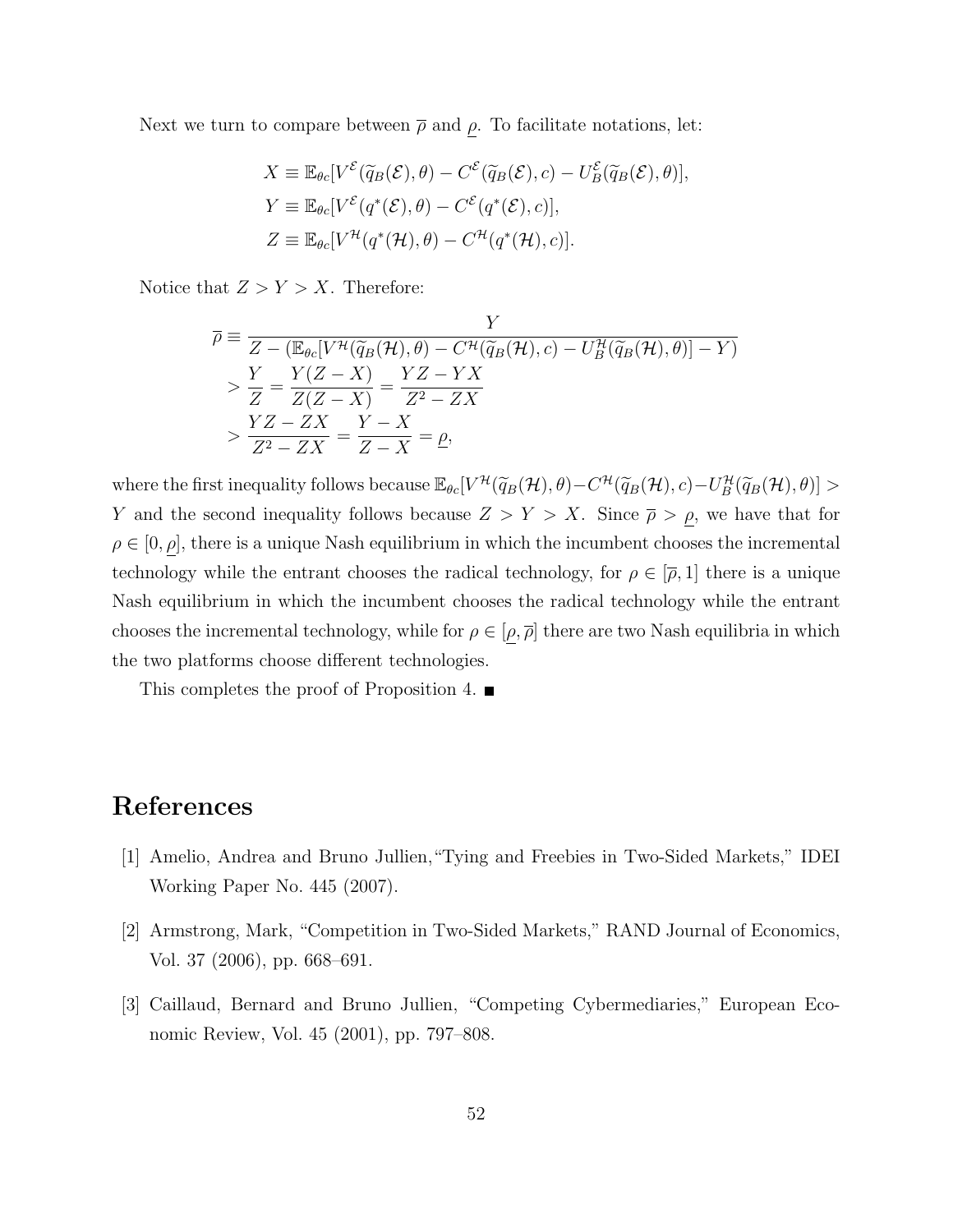- [4] Caillaud, Bernard and Bruno Jullien, "Chicken & Egg: Competition among Intermediation Service Providers," RAND Journal of Economics, Vol. 34 (2003), pp. 309–328.
- [5] Casadesus-Masanel, Ramon and Francisco Ruiz-Aliseda, "Platform Competition, Compatibility, and Social Efficiency," Mimeo (2009).
- [6] Choi, Jay Pil, "Tying in Two-Sided Markets with Multi-Homing," CESifo Working Paper No. 2073 (2007).
- [7] Ellison, Glenn, Drew Fudenberg and Markus Möbius, "Competing Auctions," The Journal of the European Economics Association, Vol. 2 (2004), pp. 30–66.
- [8] Fudenberg, Drew and Jean Tirole, Game Theory, MIT Press, 1991.
- [9] Gilbert, Richard and David Newbery, "Preemptive Patenting and the Persistence of Monopoly," American Economic Review, Vol. 72 (1982), pp. 514–526.
- [10] Hagiu, Andrei, "Pricing and Commitment by Two-Sided Platforms," RAND Journal of Economics, Vol. 37 (2006), pp. 720–737.
- [11] Hagiu, Andrei and Hanna Halaburda, "Responding to the Wii?" Harvard Business School Case Study No. 709-448 and Teaching Note No. 709-481 (2009).
- [12] Hagiu, Andrei and Robin Lee, "Exclusivity and Control," Journal of Economics and Management Strategy (forthcoming).
- [13] Jullien, Bruno, "Price Skewness and Competition in Multi-Sided Markets," IDEI Working Paper No. 504 (2008).
- [14] Katz, Michael and Karl Shapiro, "Network Externalities, Competition and Compatibility," American Economic Review, Vol. 75 (1985), pp. 424–440.
- [15] Myerson, Roger and Mark A. Satterthwaite, "Efficient Mechanisms for Bilateral Trading," Journal of Economic Theory, Vol. 29 (1983), pp. 265–281.
- [16] Peitzy, Martin, Sven Radyz and Piers Trepper, "Experimentation in Two-Sided Markets," work in progress (2010).
- [17] Reinganum, Jennifer, "Uncertain Innovation and the Persistence of Monopoly," American Economic Review, Vol. 73 (1983), pp. 741–748.